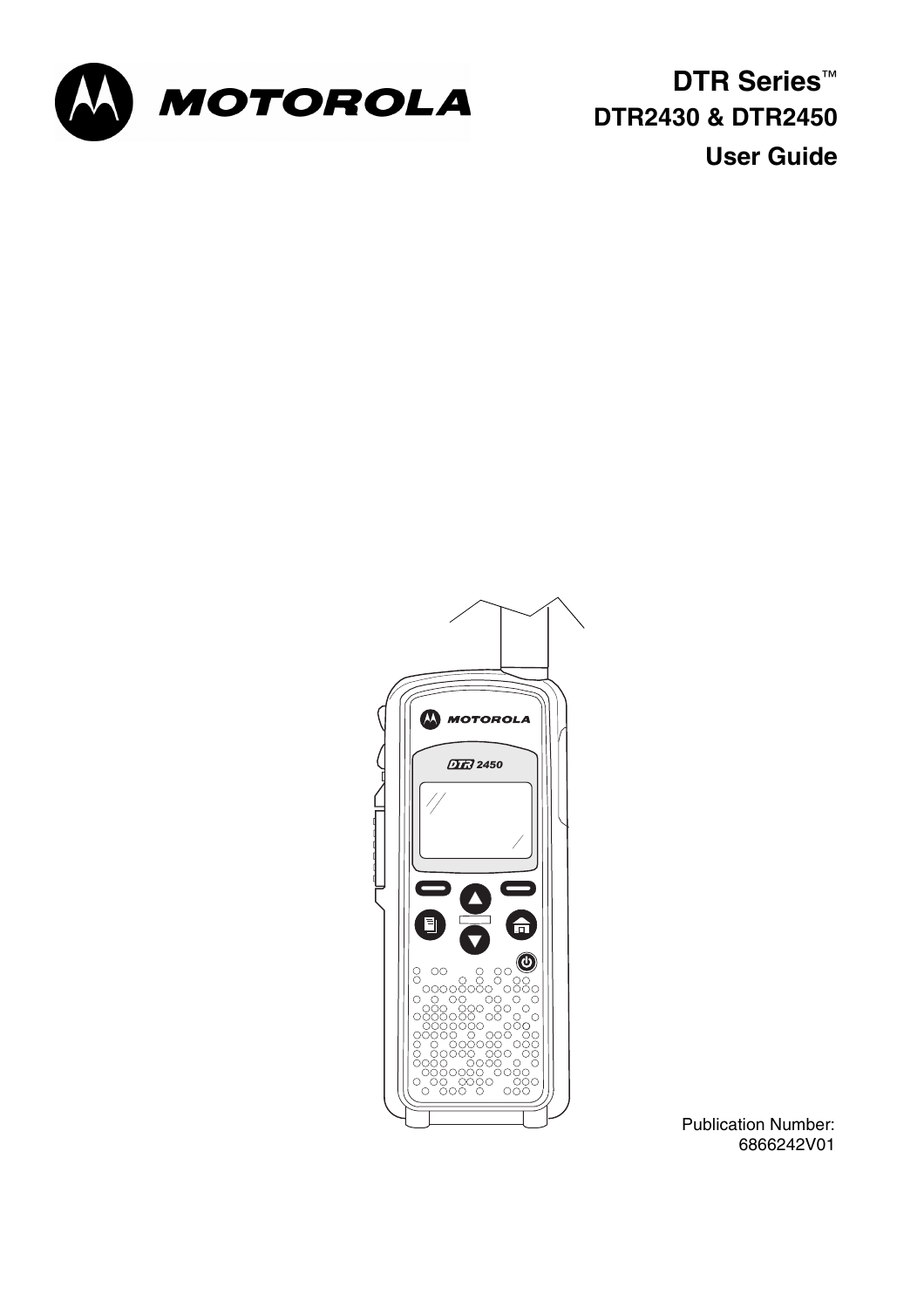## **Foreword**

The information contained in this manual relates to all DTR Series portable radios, unless otherwise specified.

#### **Product Safety and RF Exposure Compliance**

**Before using this product, read the operating instructions for safe usage contained in the Product Safety and RF Exposure booklet enclosed with your radio. ! C a u t i o n**

#### **ATTENTION!**

**Before using this product, read the RF energy awareness information and operating instructions in the Product Safety and RF Exposure booklet enclosed with your radio to ensure compliance with RF energy exposure limits.**

#### **Computer Software Copyrights**

The Motorola products described in this manual may include copyrighted Motorola computer programs stored in semiconductor memories or other media. Laws in the United States and other countries preserve for Motorola certain exclusive rights for copyrighted computer programs, including, but not limited to, the exclusive right to copy or reproduce in any form the copyrighted computer program. Accordingly, any copyrighted Motorola computer programs contained in the Motorola products described in this manual may not be copied, reproduced, modified, reverse-engineered, or distributed in any manner without the express written permission of Motorola. Furthermore, the purchase of Motorola products shall not be deemed to grant either directly or by implication, estoppel, or otherwise, any license under the copyrights, patents or patent applications of Motorola, except for the normal non-exclusive license to use that arises by operation of law in the sale of a product.

#### **Document Copyrights**

No duplication or distribution of this document or any portion thereof shall take place without the express written permission of Motorola. No part of this manual may be reproduced, distributed, or transmitted in any form or by any means, electronic or mechanical, for any purpose without the express written permission of Motorola.

#### **Disclaimer**

The information in this document is carefully examined, and is believed to be entirely reliable. However, no responsibility is assumed for inaccuracies. Furthermore, Motorola reserves the right to make changes to any products herein to improve readability, function, or design. Motorola does not assume any liability arising out of the applications or use of any product or circuit described herein; nor does it cover any license under its patent rights nor the rights of others.

#### **Trademarks**

MOTOROLA and The Stylized M Logo are registered in the US Patent & Trademark Office. All other product or service names are the property of their respective owners.

© Motorola, Inc. 2005, 2006.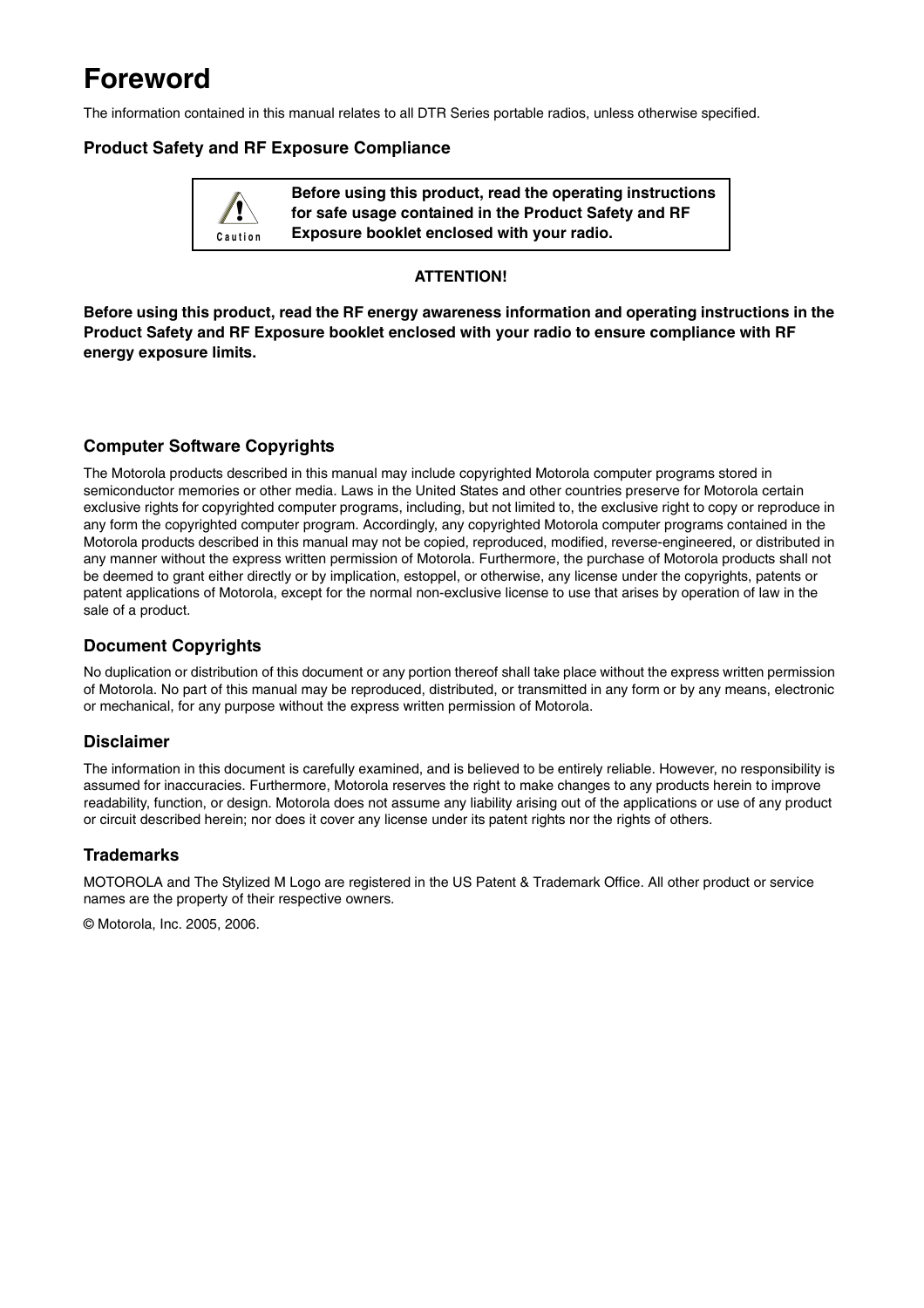## **Table of Contents**

| <b>Chapter 1</b> |  |
|------------------|--|
|                  |  |
|                  |  |
|                  |  |
|                  |  |
|                  |  |
|                  |  |
|                  |  |
|                  |  |
|                  |  |
|                  |  |
|                  |  |
|                  |  |
|                  |  |
|                  |  |
|                  |  |
|                  |  |
|                  |  |
|                  |  |
|                  |  |
|                  |  |
|                  |  |
|                  |  |
|                  |  |
|                  |  |
|                  |  |
|                  |  |
|                  |  |
|                  |  |
|                  |  |
|                  |  |
|                  |  |
|                  |  |

#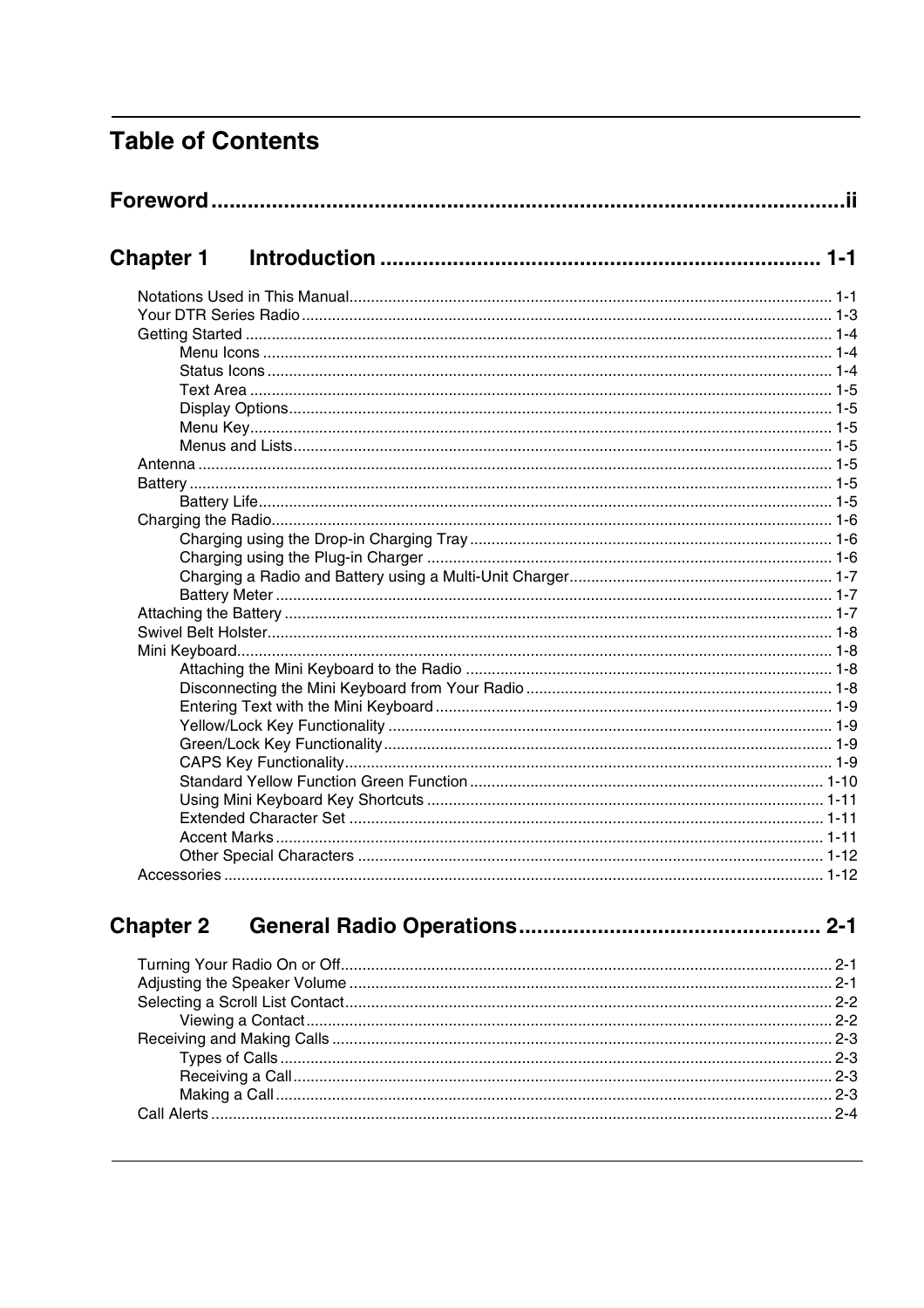## 

##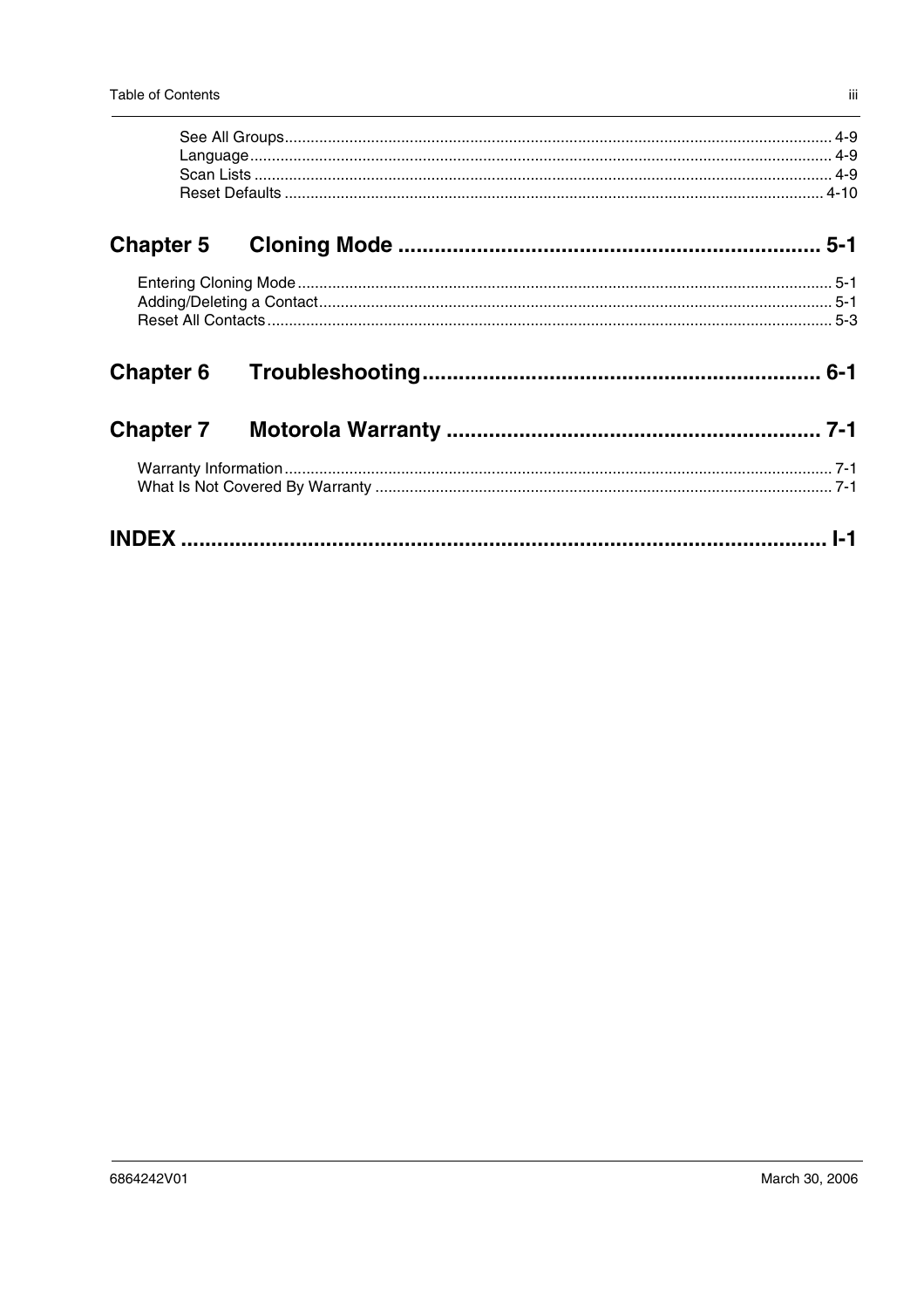**Notes**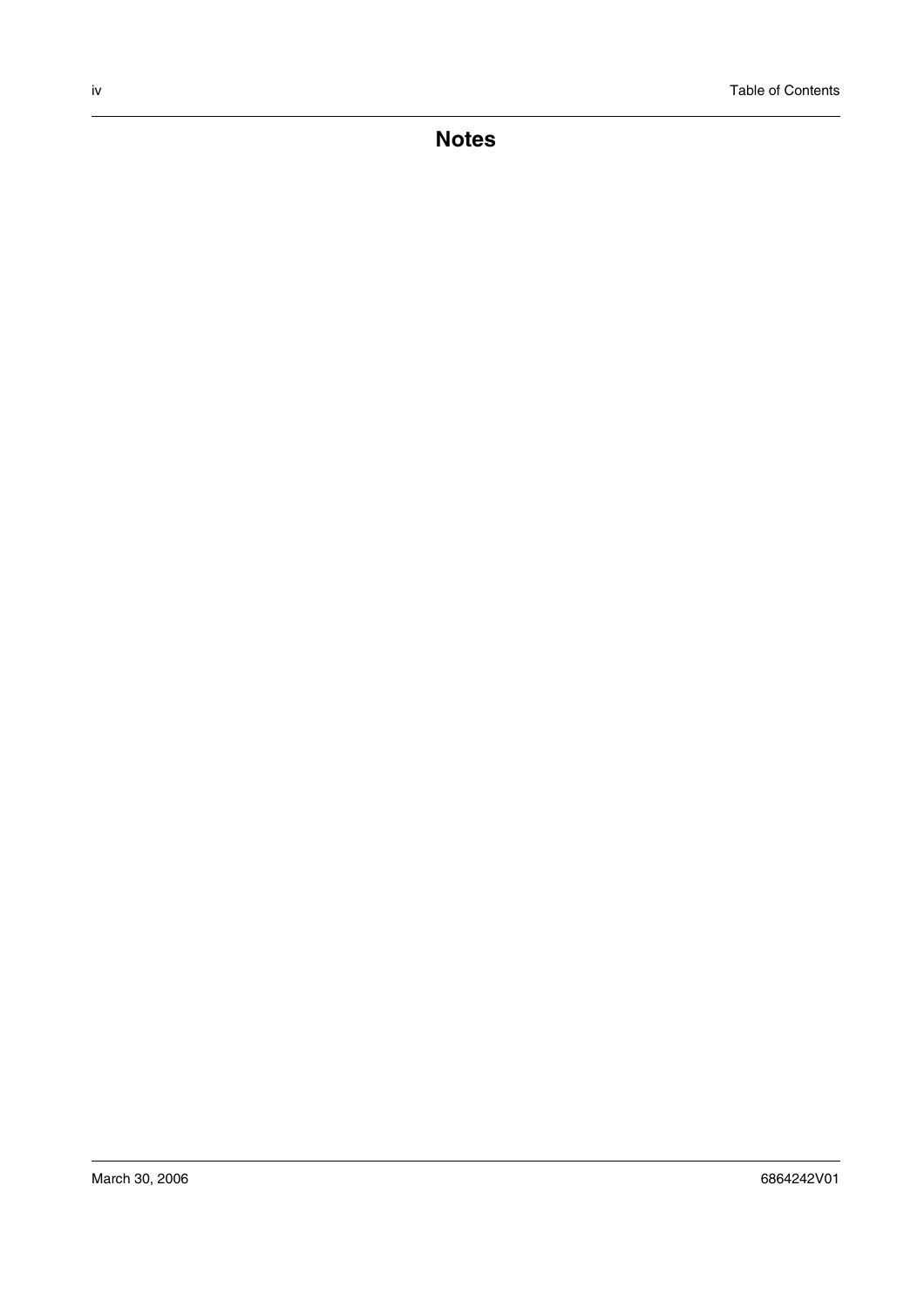## **Chapter 1 Introduction**

Thank you for purchasing a Motorola, DTR Series™ radio. Your radio is a product of Motorola's 75 plus years of experience as a world leader in the designing and manufacturing of communications equipment. The DTR Series radios provide cost-effective communications for businesses such as retail stores, restaurants, schools, construction sites, manufacturing, property and hotel management, and more. Motorola professional two-way radios are the perfect communications solution for all of today's fast-paced industries.

Please read this manual carefully to ensure you know how to properly operate the radio before use.

This User's Guide covers operation and maintenance of your DTR Series radio.

### **Notations Used in This Manual**

Throughout the text in this publication, you will notice the use of WARNINGS, Cautions, and Notes. These notations are used to emphasize that safety hazards exist, and the care that must be taken or observed.

#### **WARNING: An operational procedure, practice, or condition, etc., which may result in injury or death if not carefully observed.**

**CAUTION:** An operational procedure, practice, or condition, etc., which may result in damage to the equipment if not carefully observed.

**NOTE:** An operational procedure, practice, or condition, etc., which is essential to emphasize.

The following special notations identify certain items:

| <b>Example</b>        | <b>Description</b>                                               |  |
|-----------------------|------------------------------------------------------------------|--|
| <b>Volume Control</b> | Button names are shown in bold print.                            |  |
| $\bigcirc$            | Radio keys and buttons are shown as they appear on<br>the radio. |  |
| Contcs                | Text appearing on the display is shown in bold print.            |  |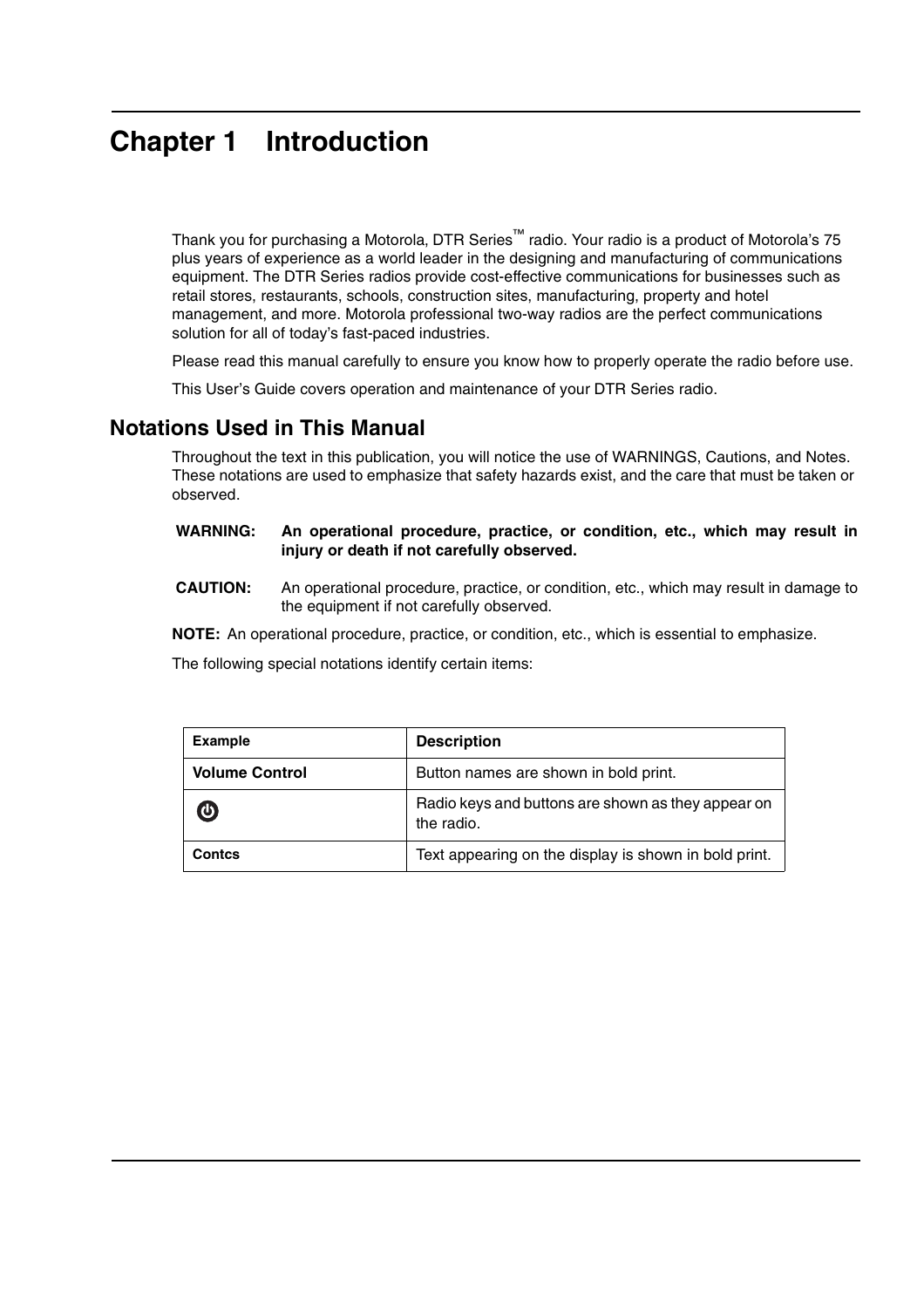Your model number is shown on the radio lens above the display, and tells you the following information:

|                                                          | <b>DTR 2430</b>         | <b>DTR 2450</b>                  |  |
|----------------------------------------------------------|-------------------------|----------------------------------|--|
| <b>PublicGroups</b><br><b>Available</b>                  | Up to 20<br>(5 default) | Up to 50<br>(5 default)          |  |
| <b>Group Scan</b>                                        | Up to 5 per channel     | Up to 5 per channel              |  |
| <b>PrivateGroups</b><br><b>Available</b>                 | Up to 10                | Up to 20                         |  |
| <b>PrivateCall</b>                                       | Yes                     | Yes                              |  |
| <b>SMS Messaging</b><br>10 Quick Notes<br>(15 available) |                         | 10 Quick Notes<br>(25 available) |  |
| <b>Vibracall®</b>                                        | Yes                     | Yes                              |  |
| <b>Clock/Alarm</b>                                       | Yes                     | Yes                              |  |
| <b>Scroll List</b>                                       | Yes                     | Yes                              |  |
| <b>Call Forwarding</b>                                   | Yes                     | Yes                              |  |
| <b>Remote Disable</b>                                    | <b>Receive Only</b>     | Yes                              |  |
| <b>Remote Monitor</b>                                    | <b>Receive Only</b>     | Yes                              |  |
| <b>Remote Time</b>                                       | <b>Receive Only</b>     | Yes                              |  |
| <b>Battery Life</b><br>14.5 Hours<br>(5/5/90)            |                         | 19 Hours<br>(5/5/90)             |  |
| <b>Charging Time</b>                                     | Up to 3 Hours           | Up to 1 Hour                     |  |
| <b>Drop in Charging Tray</b>                             | Yes                     | Yes                              |  |

**DTR Features**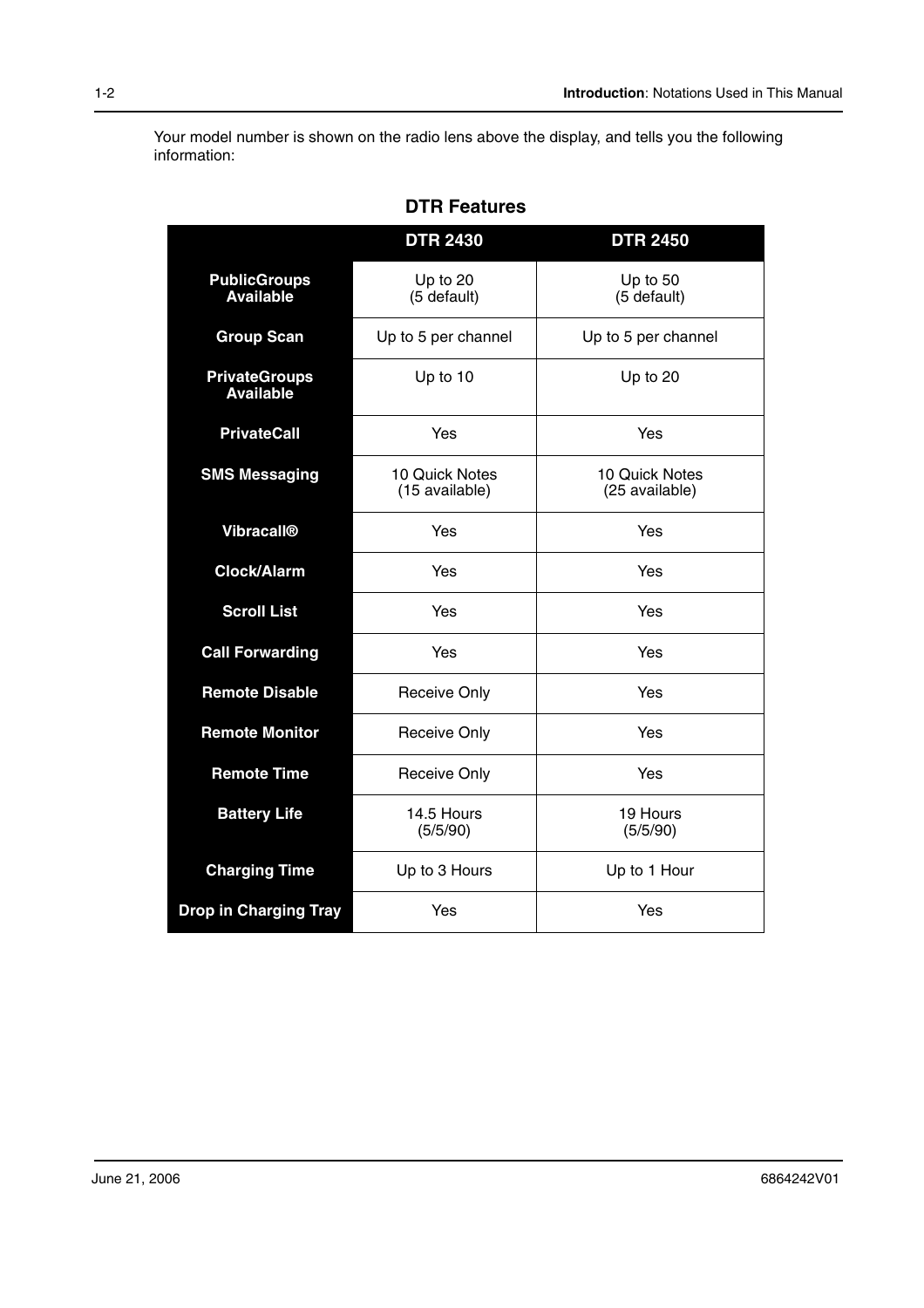### **Your DTR Series Radio**

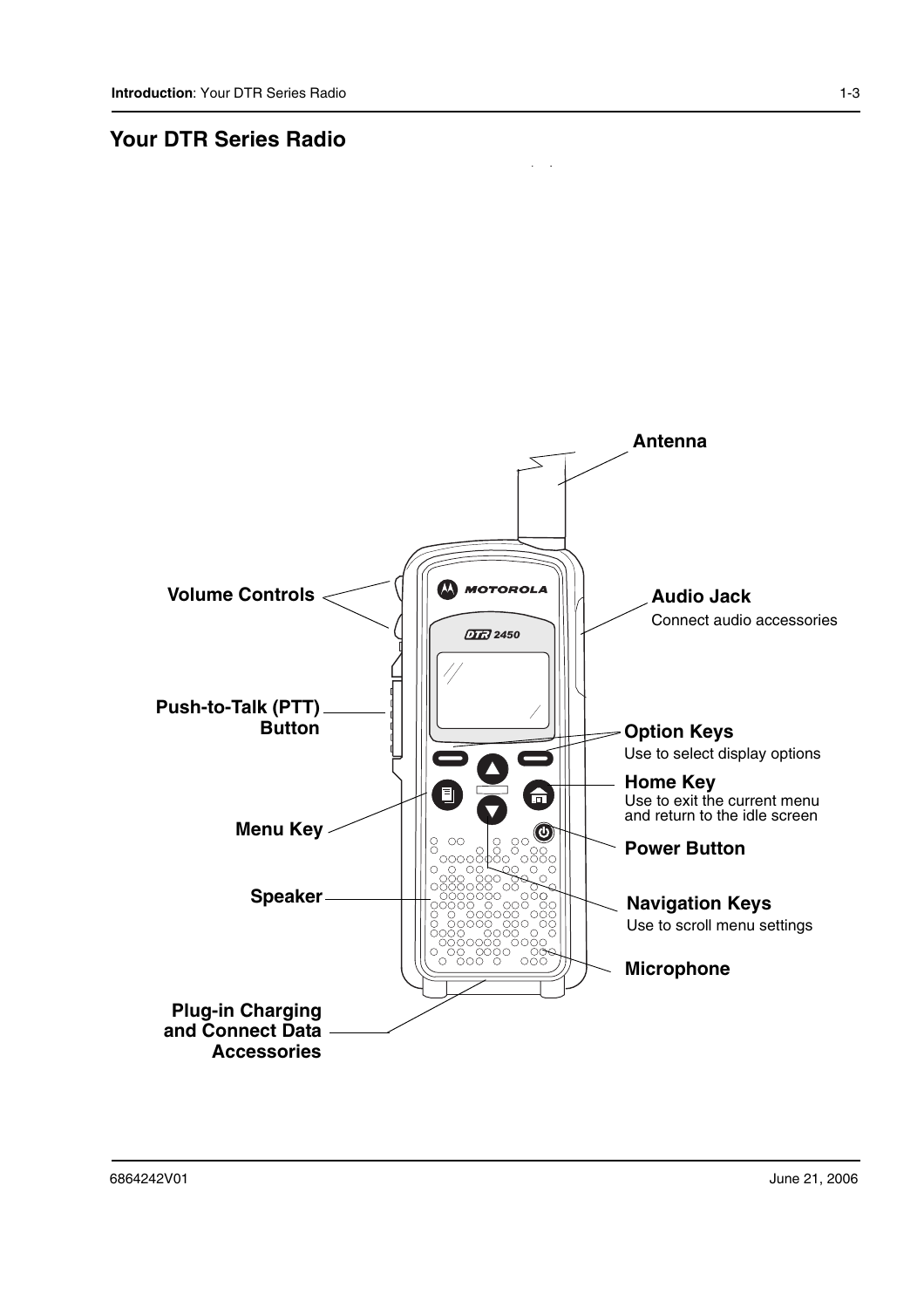### **Getting Started**

Any time your radio is powered on, the display provides you with information and options.



The display shown is in idle. The idle screen appears when your radio is on, but not engaged in any activity.

#### **Menu Icons**

Menu icons appear when you are accessing a particular menu. The icon for that menu appears in the upper left corner of the display.

| <b>Settings</b>     | Customize your radio.               |
|---------------------|-------------------------------------|
| <b>Recent Calls</b> | Lists recent calls.                 |
| My Info             | View personal radio information.    |
| <b>Contacts</b>     | Create, view, store, edit contacts. |
| <b>Messages</b>     | View, reply, create, send messages. |
|                     |                                     |

#### **Status Icons**

Status icons usually appear in first row at the top of the display. Some appear at all times. Others appear only when your radio is engaged in certain activities or when you have activated certain features.

|                  | Home                  | The private or group contact shown is on your home channel.                                                          |  |  |
|------------------|-----------------------|----------------------------------------------------------------------------------------------------------------------|--|--|
| FĨ               | <b>PublicGroup</b>    | The contact selected is a PublicGroup.                                                                               |  |  |
| 11               | <b>PrivateGroup</b>   | The contact selected is a PrivateGroup.                                                                              |  |  |
| $\rightarrow$    | Scan                  | The radio is scanning PublicGroups on your current channel.                                                          |  |  |
| $\mathbf{I}^{1}$ | <b>Call Forward</b>   | Your radio is set to forward calls.                                                                                  |  |  |
| $\mathbb{Q}$     | <b>Alarm</b>          | The alarm has been set.                                                                                              |  |  |
| 伯》               | <b>VibraCall</b>      | Your radio is set to vibrate when receiving an alert or text message.                                                |  |  |
| 胆                | Menu                  | Main Menu.                                                                                                           |  |  |
| $\frac{A}{C}B$   | <b>Text Input</b>     | Indicates you are entering text. The mini keyboard must be attached<br>to the radio                                  |  |  |
|                  | <b>Battery Status</b> | More bars on the battery indicate a greater charge. When the<br>battery is flashing, it is time to charge the radio. |  |  |
|                  | <b>New Message</b>    | You have a new unopened text message.                                                                                |  |  |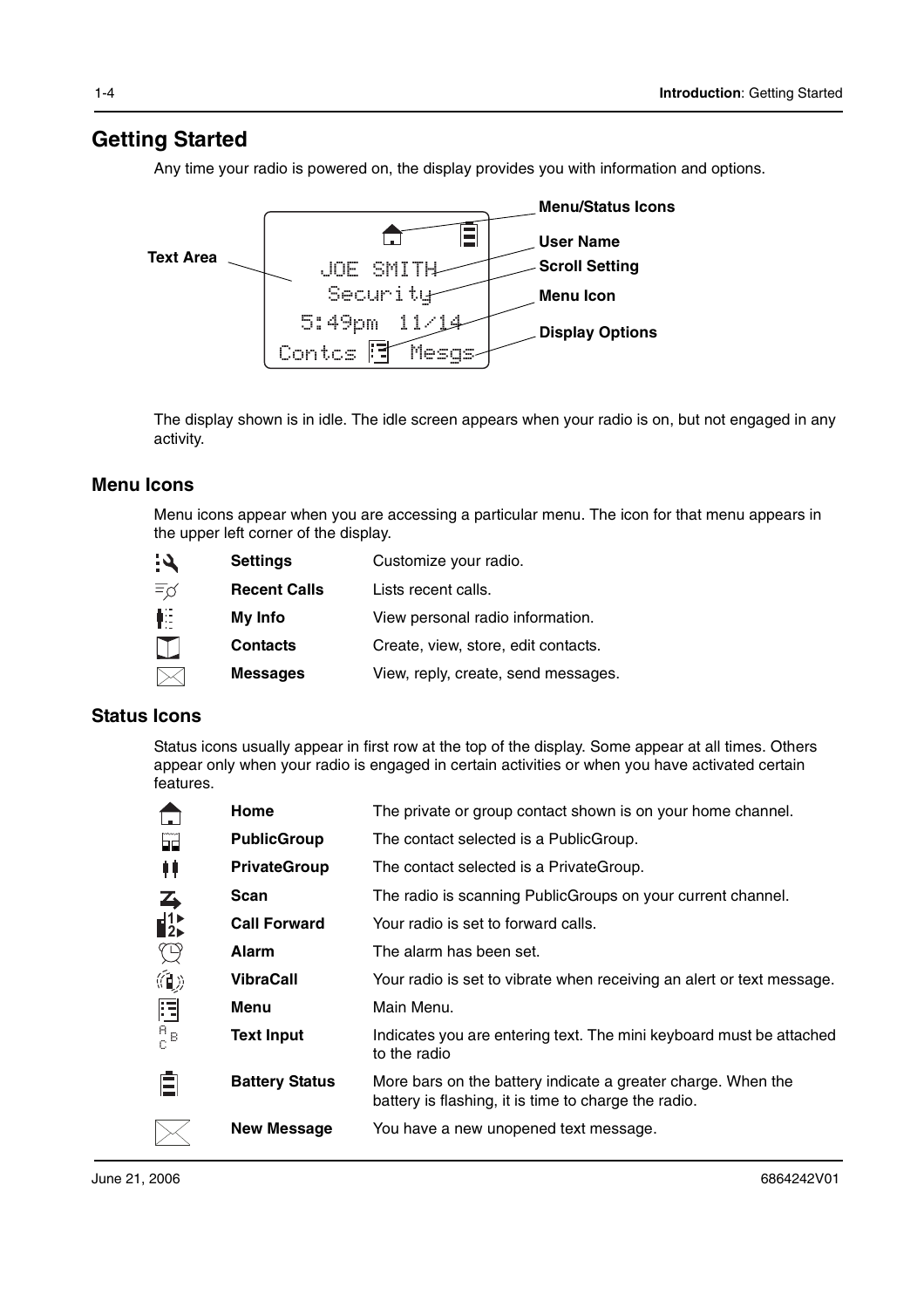#### **Text Area**

This area displays menus, messages, unit names or IDs, and other information.

#### **Display Options**

Two display options appear at the bottom of most screens. You select a display option by pressing the  $\qquad \qquad$  below it.

#### **Menu Key**

Many features provide context-sensitive menus that let you access related features and actions. the  $\boxed{\cdot}$  icon appears any time a context-sensitive menu is available. Press  $\boxed{\cdot}$  to access the menu.

#### **Menus and Lists**

Your radio's features are arranged in menus, submenus, and lists. To access the items in a menu or list, scroll using either the  $\bigcirc$  or  $\bigcirc$  keys.

#### **Antenna**

Your DTR Series radio may be equipped with a removable antenna. To install the antenna, rotate it clockwise firmly into the fitting on the top of the radio until it seats into the radio housing.

**WARNING: DO NOT use your radio without an antenna.**

#### **Battery**

#### **WARNING: To avoid a possible explosion: DO NOT replace the battery in any area labeled "hazardous atmosphere." DO NOT discard batteries in a fire.**

#### **Battery Life**

Your radio uses a rechargeable Lithium Ion (Li-Ion) battery.

Based on 5% transmit, 5% receive, 90% standby (standard duty cycle):

- NNTN4655 Li-Ion; Up to 19 Hours
- SNN5706 Li-Ion; Up to 14.5 Hours

Battery life is determined by several factors. Among the more critical are the regular overcharge of batteries and the average depth of discharge with each cycle. Typically, the greater the overcharge and the deeper the average discharge, the fewer cycles a battery will last.

For example, a battery which is overcharged and discharged 100% several times a day, lasts fewer cycles than a battery that receives less of an overcharge and is discharged to 50% per day. Further, a battery which receives minimal overcharging and averages only 25% discharge, lasts even longer.

#### **WARNING: Care should be taken to avoid external short circuiting of the battery. A sustained high-rate discharge (for example, a paper clip placed accidentally across the battery contacts) may permanently damage the battery, void the battery warranty, and create a burn or fire hazard.**

Motorola batteries are designed specifically to be used with a Motorola charger and vice versa. Charging in non-Motorola equipment may lead to battery damage and void the battery warranty. The battery should be at about 77°F (25°C) (room temperature), whenever possible. Charging a cold battery (below 50° F [10°C]) may result in leakage of electrolyte and ultimately in failure of the battery.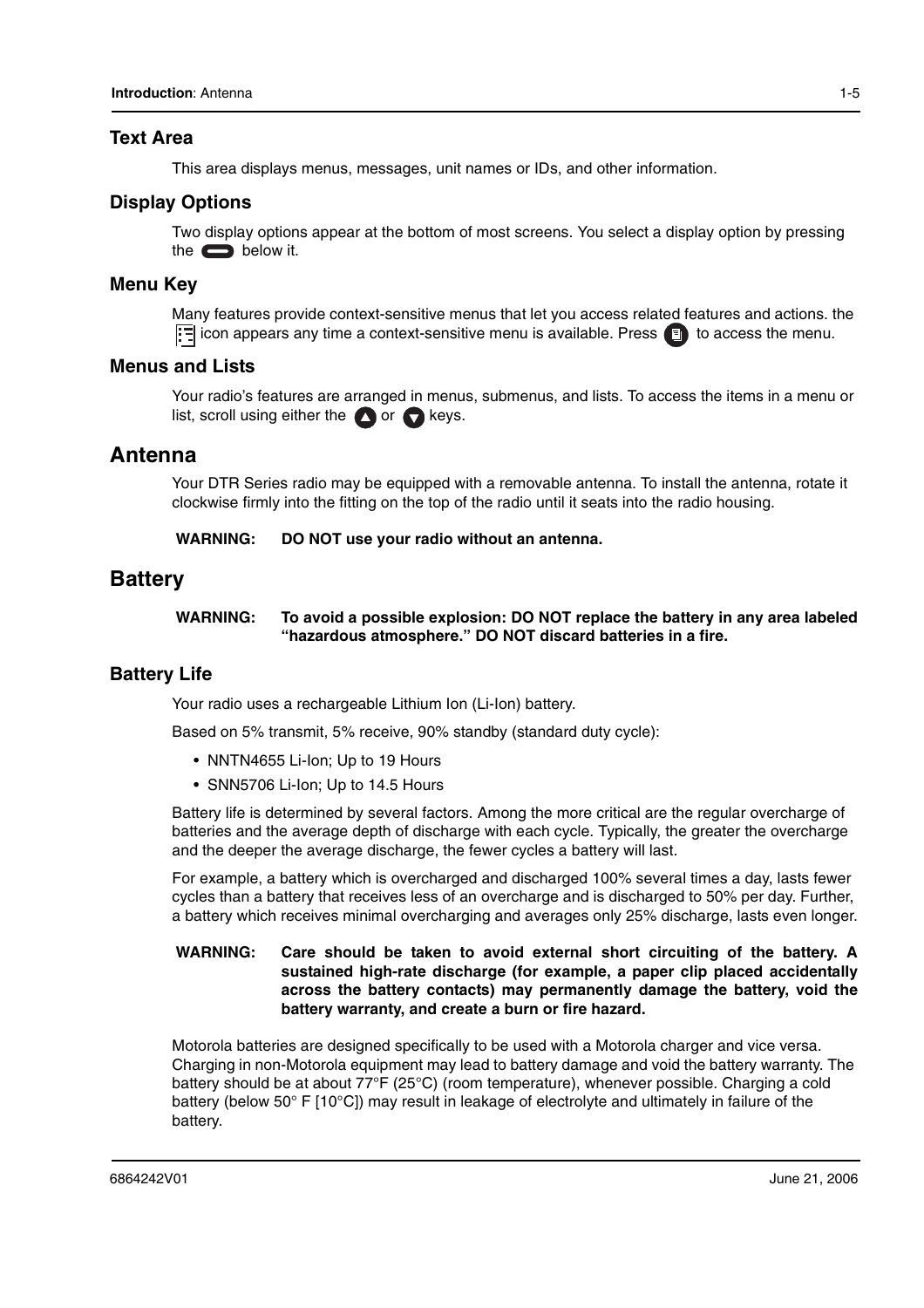Charging a hot battery (above 95°F [35°C]) results in reduced discharge capacity, affecting the performance of the radio. Motorola rapid-rate battery chargers contain a temperature-sensing circuit to ensure that batteries are charged within the temperature limits stated above.

#### **WARNING: Do not attempt to change or charge the battery in a hazardous atmosphere.**

To charge the battery, place the battery (with or without the radio) in a Motorola-approved charger.

### **Charging the Radio**

While the radio is charging, the display lights and the battery status icon flashes to show the status. The battery will charge in approximately 1-3 hours, and battery gauge will show all segments and stop flashing when fully charged.

### **Charging using the Drop-in Charging Tray**

**NOTE:** Use of the Drop-in Charging Tray is recommended for daily use.

- 1. Place the charging tray on a flat surface.
- 2. Connect the plug-in charger and drop-in charging tray by inserting the plug into the rear of the drop-in charging tray.
- 3. Plug the charger into an AC outlet.
- 4. Insert the radio (with battery installed) into the charging tray.

**NOTE:** The charging tray has been designed to charge the radio with or without the holster.

#### **Charging using the Plug-in Charger**

- 1. Plug the charger into an AC outlet.
- 2. Open the accessory connector cover.
- 3. Plug the other end of the charger into the accessory connector.
- 4. Disconnect the charger from the radio by pressing the two side buttons on the charger and remove from the radio.

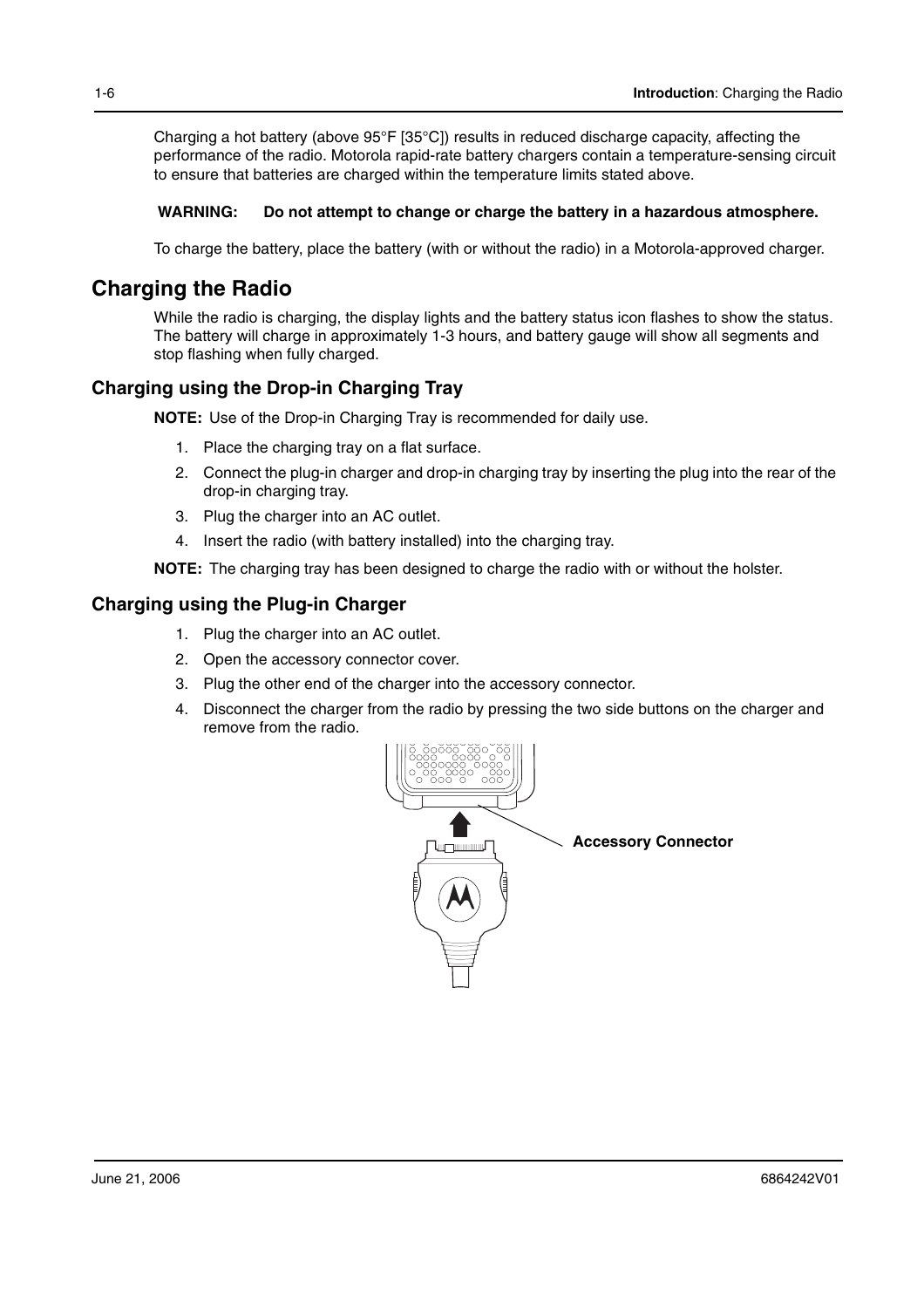#### **Charging a Radio and Battery using a Multi-Unit Charger**

A Multi-Unit Charger (MUC) is available separately (00218) which will charge up to 6 radios, batteries, or a combination of the two at the same time.

When charging a radio in the MUC, the battery icon on the radio display shows the charging status.

When charging a battery, the LED in front of the pocket indicates charging status. The LED is solid red when the battery is charging, and solid green when charging is complete.

#### **Battery Meter**

The battery meter in the upper right corner of the radio display shows how much battery power is remaining:

| <b>Battery Type</b> | 3 Bars   | 2 Bars  | 1 Bar   | <b>Flashing</b>          |
|---------------------|----------|---------|---------|--------------------------|
| Li-Ion              |          |         |         | $\overline{\phantom{a}}$ |
|                     | 100%-85% | 85%-25% | 25%-10% | Final 10%                |

### **Attaching the Battery**

- 1. If the battery door is already in place, slide the lock tab to the left to unlock the battery latch. Push down on the latch and lift the battery door off the radio.
- 2. Insert the battery, as shown below, into the battery compartment and press down to secure firmly in place.
- 3. Replace the battery door onto the radio and slide the latch into place. Slide the lock tab to the right to lock the battery latch.

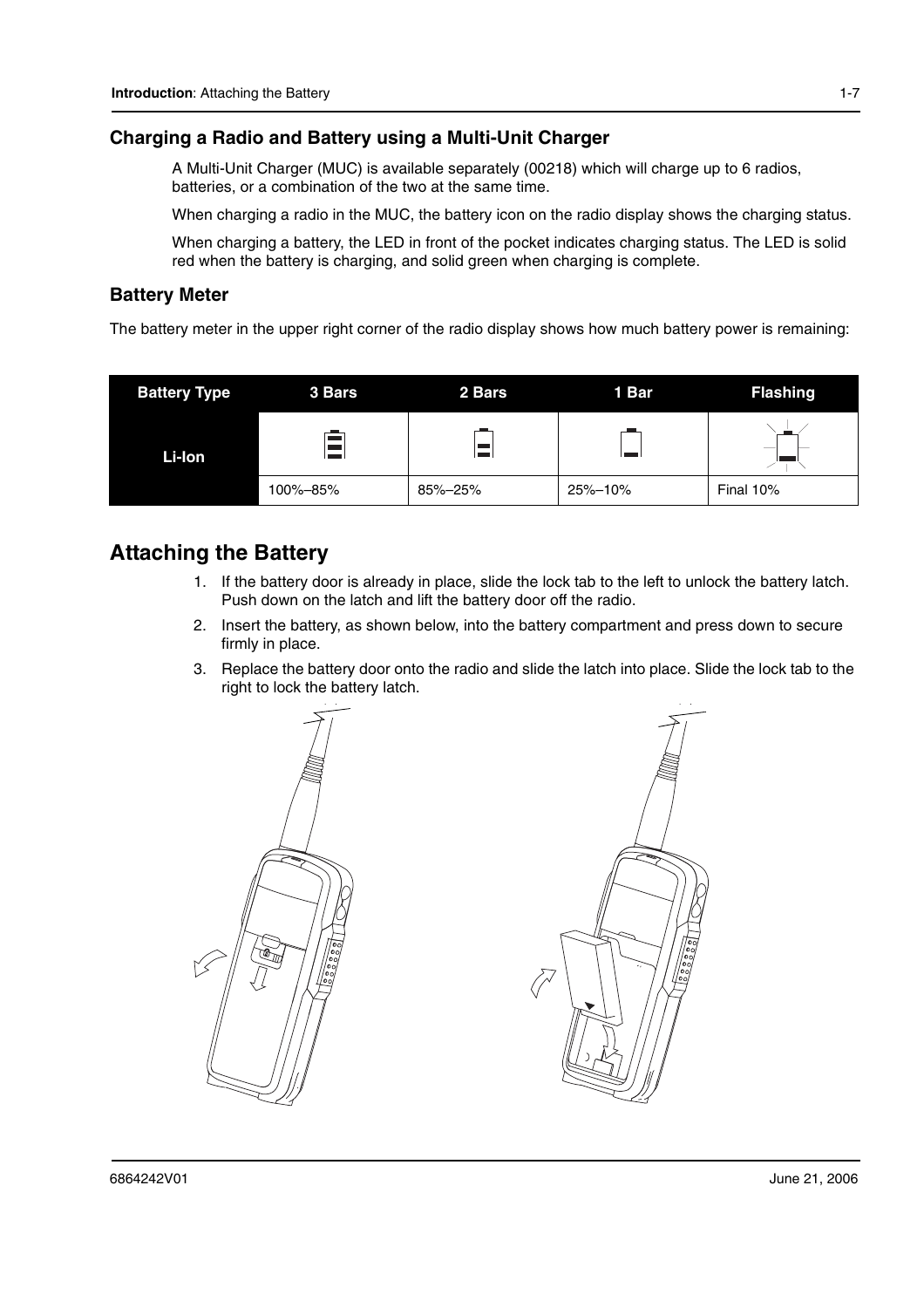### **Swivel Belt Holster**

- 1. Slide the bottom of radio into the holster and push the top of the radio against it until it snaps into place.
- 2. To remove, push the tab located on top of the holster and pull the radio from it.

**NOTE:** In case of loss, please contact your point-of-sale to request replacement part number 00227.

### **Mini Keyboard**

A mini keyboard accessory (NNTN5491) is available separately that can be attached to your radio. The mini keyboard allows you to customize Private and Group names, write text messages, and create/modify stored text messages.

#### **Attaching the Mini Keyboard to the Radio**

When the mini keyboard is attached to your radio, the "Device Attached" message is displayed.

- 1. Insert the mini keyboard's connector, with the arrow facing up, into your radio's accessory connector.
- 2. Fold the mini keyboard over the front of your radio.



#### **Disconnecting the Mini Keyboard from Your Radio**

- 1. Press and hold the buttons on the side of the mini keyboard connector.
- 2. Pull the mini keyboard connector straight out from your radio's accessory connector. Do not twist the connector.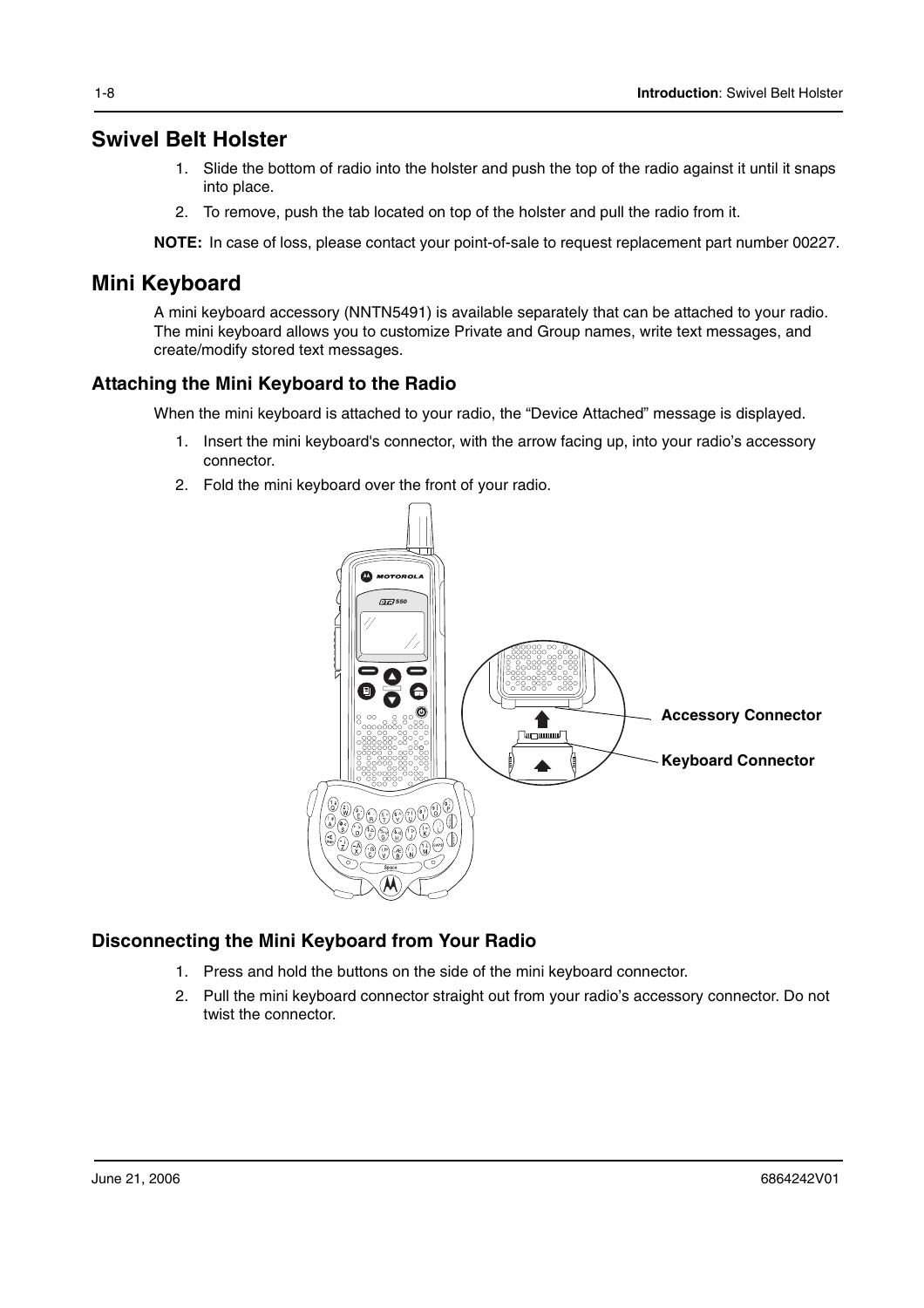#### **Entering Text with the Mini Keyboard**

If you have attached the mini keyboard correctly and the keyboard bezel is installed on the keyboard base you can begin.

Here are some important points to remember when using the mini keyboard.

- Your radio accepts a maximum of 512 characters in its largest input fields.
- Some of your radio's functions cannot be used simultaneously, just as when you are using your radios without the mini keyboard.
- Letters and functions shown in white are the default keys.
- All letters are lower case by default. For example, pressing the "Q" key displays "q."
- The Bspc key works as a Back Space key when entering a message.
- The Space key works as a Space Bar.

#### **Yellow/Lock Key Functionality**

- 1. Press the Yellow key once. The next key pressed displays the yellow character on that key. The keyboard will then return to the default keys (as if the yellow key had not been pressed).
- For example, press the Yellow key followed by the "Q" key, and a "1" displays. If "Q" is pressed again, a "q" displays.
- 2. Press the Yellow key twice to lock the keyboard in the yellow mode. All subsequent key presses display the yellow character associated with the key pressed. The keys that do not have yellow functions (Left Option, Right Option, Bspc, Space) will still operate in the default (white) mode.
- 3. Press the Yellow key again to unlock the yellow mode and revert back to the default (white) mode.
- 4. Press the Green key to cancel the yellow mode and enter the green mode.
- 5. Press the CAPS key to cancel the yellow mode and enter the CAPS mode.

#### **Green/Lock Key Functionality**

- 1. Press the Green key once. The next key pressed displays the Green character on that key. The keyboard will then return to the default keys (as if the green key had not been pressed).
- For example, press the Green key followed by the "U" key, and a "{" displays. If "U" is pressed again, a "u" displays.
- 2. Press the Green key twice to lock the keyboard in the green mode. All subsequent key presses display the Green character or function associated with the key pressed. The keys that do not have green functions still operate in the default (white) mode.
- 3. Press the Green key again to unlock the green mode and revert back to the default (white) mode.
- 4. Press the Yellow key to cancel the green mode and enter the yellow mode.
- 5. Press the CAPS key to cancel the green mode and enter the CAPS mode.

#### **CAPS Key Functionality**

- 1. Press the CAPS key once. The next key pressed displays the capitalized character on that key. Subsequent keys pressed will be displayed lower case.
- 2. Press the CAPS key twice to lock the keyboard in the caps mode. All subsequent key presses display the capitalized character associated with the key pressed.
- 3. Press the CAPS key again to unlock the caps mode and revert back to the lower case mode.
- 4. Press the Yellow or Green key to unlock the caps mode and enter the yellow or green mode, respectively.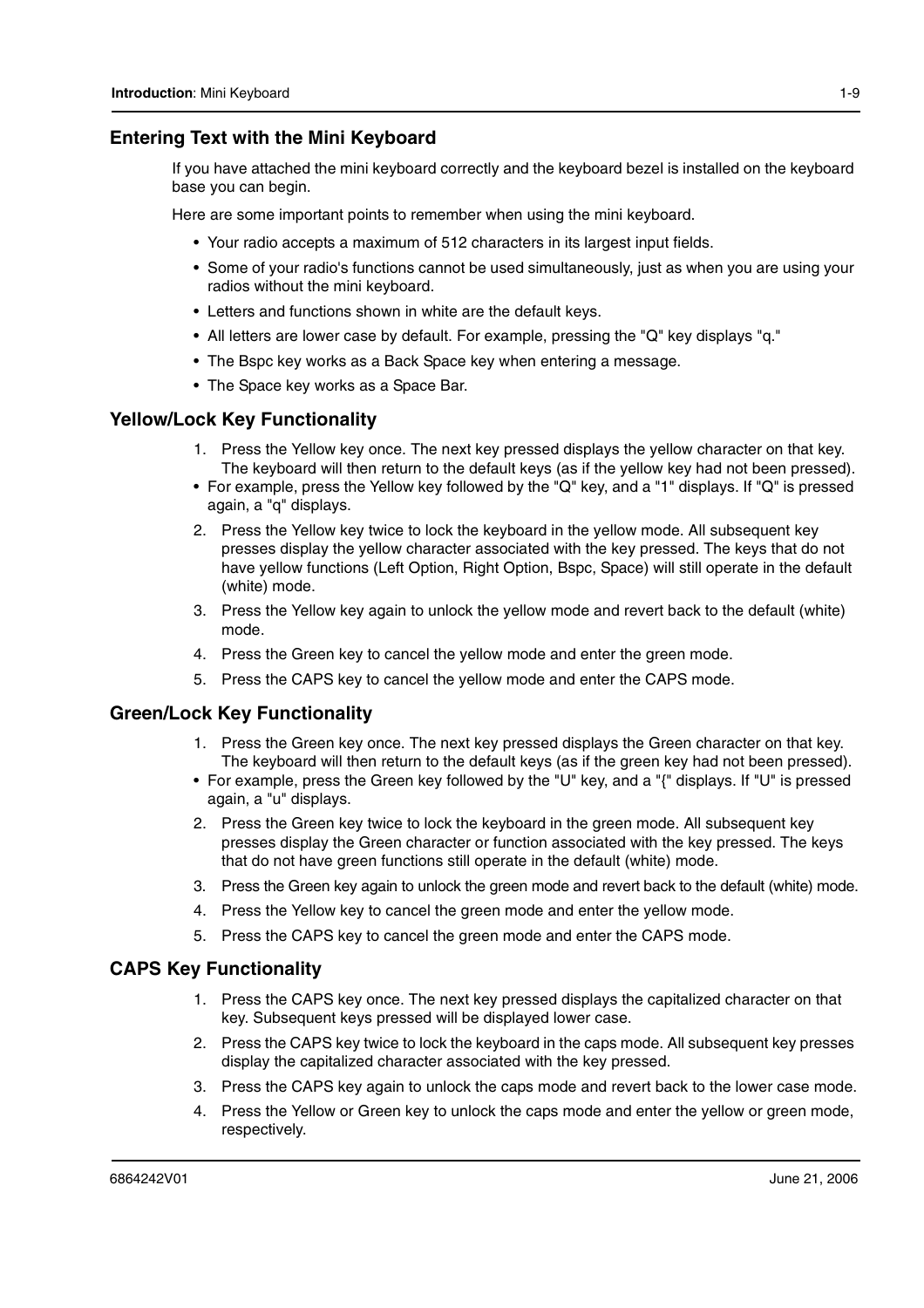### **Standard Yellow Function Green Function**

| <b>Standard</b>           | <b>Yellow Function</b>   | <b>Green Function</b>                                                                                                                                                                                                                                                                                                                                                                                          |
|---------------------------|--------------------------|----------------------------------------------------------------------------------------------------------------------------------------------------------------------------------------------------------------------------------------------------------------------------------------------------------------------------------------------------------------------------------------------------------------|
| $\mathsf Q$               | $\mathbf{1}$             | <b>APOSTROPHE</b>                                                                                                                                                                                                                                                                                                                                                                                              |
| W                         | $\overline{c}$           | $\blacksquare$                                                                                                                                                                                                                                                                                                                                                                                                 |
| E                         | 3                        | ∼                                                                                                                                                                                                                                                                                                                                                                                                              |
| R                         | $\overline{\mathbf{4}}$  | <b>ACCENT</b>                                                                                                                                                                                                                                                                                                                                                                                                  |
| Τ                         | 5                        | $\ddot{}$                                                                                                                                                                                                                                                                                                                                                                                                      |
| Υ                         | 6                        | Λ                                                                                                                                                                                                                                                                                                                                                                                                              |
| U                         | $\overline{7}$           | {                                                                                                                                                                                                                                                                                                                                                                                                              |
| T                         | 8                        | }                                                                                                                                                                                                                                                                                                                                                                                                              |
| O                         | 9                        | $\mathbf{r}$                                                                                                                                                                                                                                                                                                                                                                                                   |
| P                         | 0                        | l                                                                                                                                                                                                                                                                                                                                                                                                              |
| A                         | Ţ                        | $\#$                                                                                                                                                                                                                                                                                                                                                                                                           |
| ${\mathsf S}$             | @                        | $\,<$                                                                                                                                                                                                                                                                                                                                                                                                          |
| D                         | $\star$                  | $\,>$                                                                                                                                                                                                                                                                                                                                                                                                          |
| F                         | \$                       | <b>UP ARROW</b>                                                                                                                                                                                                                                                                                                                                                                                                |
| G                         | $\%$                     | <b>DOWN ARROW</b>                                                                                                                                                                                                                                                                                                                                                                                              |
| $\boldsymbol{\mathsf{H}}$ | &                        | <b>LEFT ARROW</b>                                                                                                                                                                                                                                                                                                                                                                                              |
| J                         | (                        | <b>RIGHT ARROW</b>                                                                                                                                                                                                                                                                                                                                                                                             |
| Κ                         | $\mathcal{E}$            | $=$                                                                                                                                                                                                                                                                                                                                                                                                            |
| L                         | $\ddot{\cdot}$           | ;                                                                                                                                                                                                                                                                                                                                                                                                              |
| Ζ                         |                          | i                                                                                                                                                                                                                                                                                                                                                                                                              |
| Χ                         |                          | Å                                                                                                                                                                                                                                                                                                                                                                                                              |
| C                         | ٠                        | ß                                                                                                                                                                                                                                                                                                                                                                                                              |
| $\mathsf{V}$              | $\bar{\mathcal{A}}$      | Þ                                                                                                                                                                                                                                                                                                                                                                                                              |
| B                         | ,                        | Æ                                                                                                                                                                                                                                                                                                                                                                                                              |
| ${\sf N}$                 | $\sqrt{\phantom{a}}$     | $\begin{array}{c} \rule{0pt}{2ex} \rule{0pt}{2ex} \rule{0pt}{2ex} \rule{0pt}{2ex} \rule{0pt}{2ex} \rule{0pt}{2ex} \rule{0pt}{2ex} \rule{0pt}{2ex} \rule{0pt}{2ex} \rule{0pt}{2ex} \rule{0pt}{2ex} \rule{0pt}{2ex} \rule{0pt}{2ex} \rule{0pt}{2ex} \rule{0pt}{2ex} \rule{0pt}{2ex} \rule{0pt}{2ex} \rule{0pt}{2ex} \rule{0pt}{2ex} \rule{0pt}{2ex} \rule{0pt}{2ex} \rule{0pt}{2ex} \rule{0pt}{2ex} \rule{0pt}{$ |
| ${\sf M}$                 | $\overline{\mathcal{C}}$ | i                                                                                                                                                                                                                                                                                                                                                                                                              |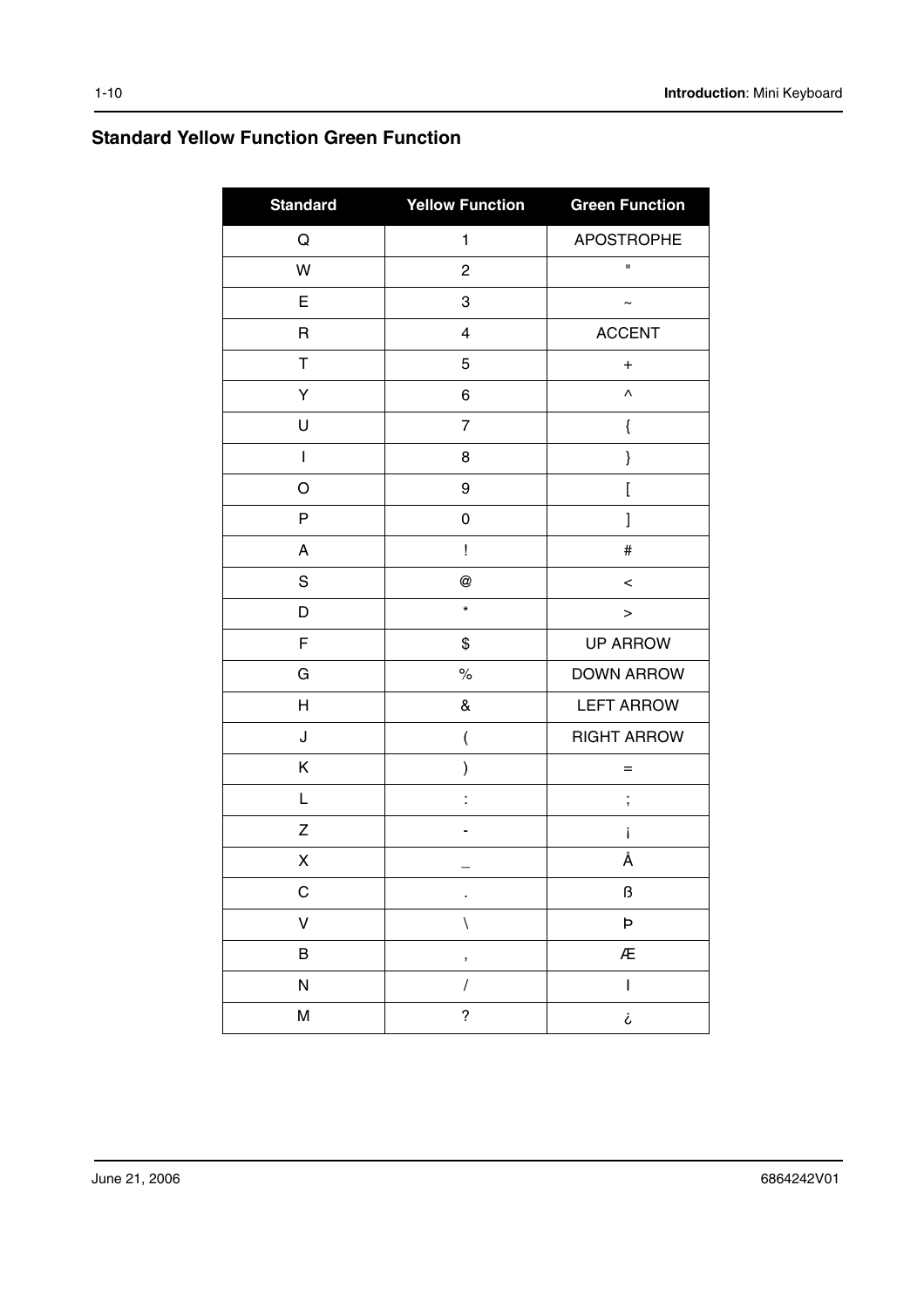#### **Using Mini Keyboard Key Shortcuts**

You can perform most of your radio's functions using the keys on the Motorola mini keyboard.

| <b>Radio Key</b>                                | <b>Action</b>                           | <b>Keyboard Equivalent</b> |
|-------------------------------------------------|-----------------------------------------|----------------------------|
| $\equiv$<br>Left Option                         | Chooses current left<br>display option  | Left Option Key            |
| $\overline{\phantom{0}}$<br><b>Right Option</b> | Chooses current right<br>display option | <b>Right Option Key</b>    |

#### **Extended Character Set**

The mini keyboard lets you enter special characters using a combination of keystrokes.

**NOTE:** The extended character set is only available if your radio is configured for a language other than English.

| <b>Accent Example</b> | <b>Description</b>                             | <b>Keystrokes</b>                         |
|-----------------------|------------------------------------------------|-------------------------------------------|
| å                     | acute accent (for letters $a, e, i, o, u, y$ ) | single quote, then letter                 |
| â                     | circumflex (for a, e, i, o, u                  | $+ Y+$ letter<br>॑॑<br>Green              |
| ä                     | umlaut (for letters a, e, i, o, u)             | shift and quote, then letter              |
| à                     | grave accent (for letters a, e, i, o, u)       | grave accent, then letter                 |
| ã                     | tilde (for letters a, n, o)                    | $\binom{5}{5}$ + $\sim$ + letter<br>Green |
| Å                     | nordic A-ring (for letter a only)              | $\binom{1}{2} + X$<br>Green               |

#### **Accent Marks**

To create a letter with an accent mark over it, enter the keystrokes listed in the table above.

If your radio displays a language other than English, you must press the right arrow after a single quote,  $\sim$ , ', /, -, or  $\wedge$  for the character to appear.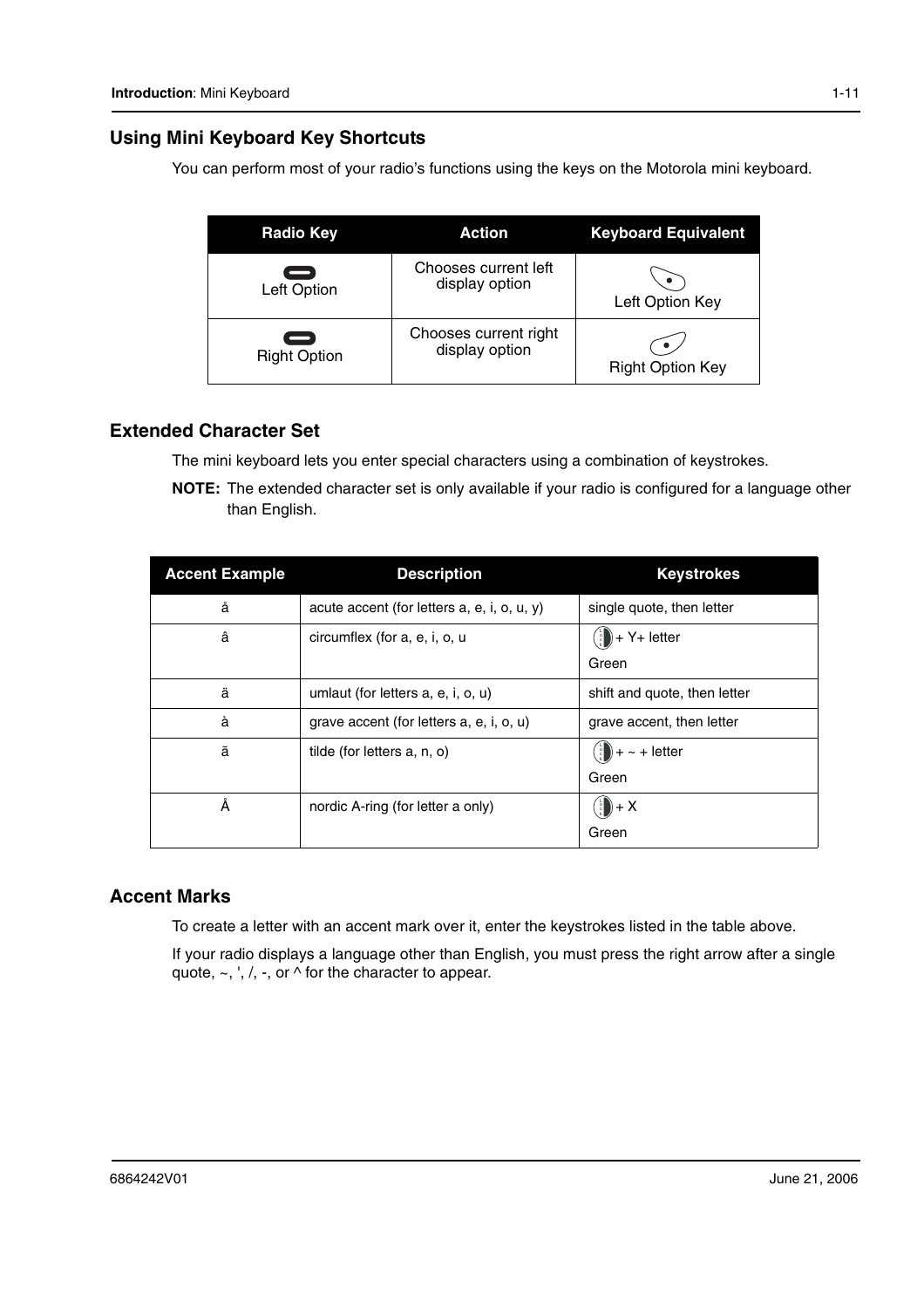#### **Other Special Characters**

To create other special characters, enter the keystrokes listed in the table below.

| <b>Accent Example</b> | <b>Description</b>          | <b>Keystrokes</b>                      |
|-----------------------|-----------------------------|----------------------------------------|
| ß                     | sharp s, German sz ligature | $\binom{1}{2}$ + C                     |
|                       |                             | Green                                  |
| Æ                     | diphthong AE ligature       | $\binom{5}{2}$ + B                     |
|                       |                             | Green                                  |
| ç or Ç                | cedilla                     | single quote, then c or C              |
| Þ                     | icelandic thom              | $\binom{\frac{1}{2}}{\frac{5}{2}} + V$ |
|                       |                             | Green                                  |
| ðor Đ                 | icelandic eth               | dash and d or D                        |
| ø or Ø                | nordic O-Slash              | $/$ , then o or O                      |
| i                     | upside down?                | $)+M$<br>$\frac{5}{c}$                 |
|                       |                             | Green                                  |
|                       | upside down!                | $\binom{5}{2}$ + Z                     |
|                       |                             | Green                                  |

#### **Accessories**

The DTR Series radio comes with a Lithium-Ion battery and a Drop-in Charging Tray.

Various accessories are available for use with your DTR Series radio, including holsters, hands-free accessories, headset accessories, a mini keyboard, and more.

To order additional accessories, contact your dealer.





**LiIon rechargeable batteries Standard 1100mAh [SNN5706] and Extended 1500mAh [NNTN4655]**

Have a spare battery available ready for when you need it. Both standard and high-capacity batteries are available.

**Drop-in Charger Tray [00215] (for use with Chargers RPN4043 and RPN4044)** Enables you to fully recharge your DTR radio.

**Standard Charger [RPN4043]** (3-hour charge time) and **Rapid Charger [RPN4044]** (1-hour charge time) are available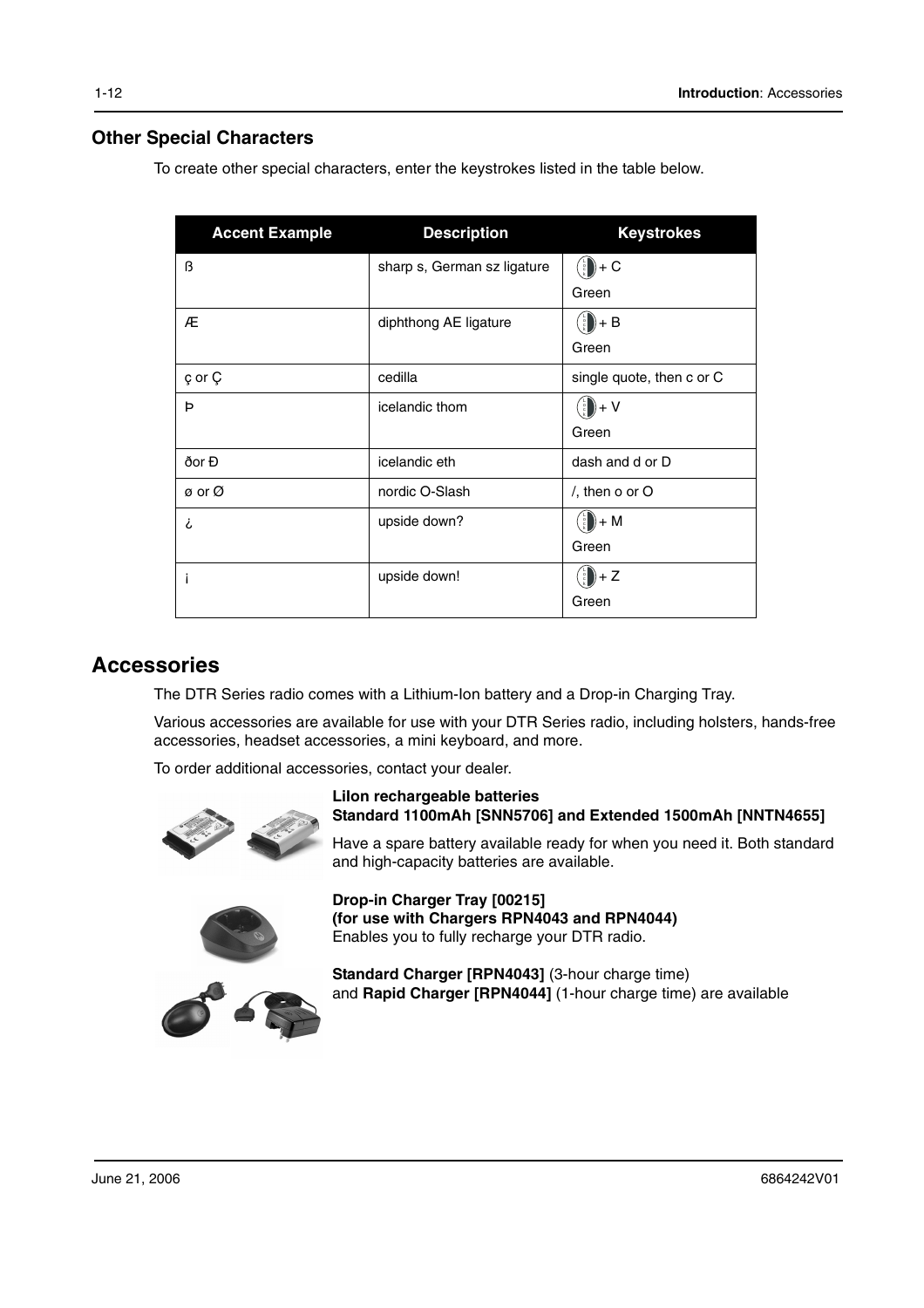







Enables drop-in charging of up to 6 radios or batteries from a single outlet in three hours. The wall-mountable unit also provides a convenient central storage location for the radios.

#### **Car Charger [00245]**

Conveniently plugs into a standard vehicle cigarette lighter port for remote charging on-the-move.

#### **Mini Keyboard [NNTN5491]**

Update and customise contacts or group names, compose or edit text messages and access programming options using the radio keyboard whilst on-the-move.



#### **Remote Speaker Microphone [00115]**

Lapel or collar mounted combined speaker/microphone with PTT switch, allows hands-on radio operation without removing radio from belt or carry case.



#### **VOX Headset With Swivel Microphone [00117] and Lightweight Headset [00168]**

Comfortable, lightweight headsets help to eliminate background noise. Use with the VOX feature on your radio for hands-free operation.



#### **Earpiece with Microphone and PTT [00118]**

Discreet, lightweight earpiece with lapel or collar mounted microphone and PTT switch. Allows clear communication with minumum disturbance or interference.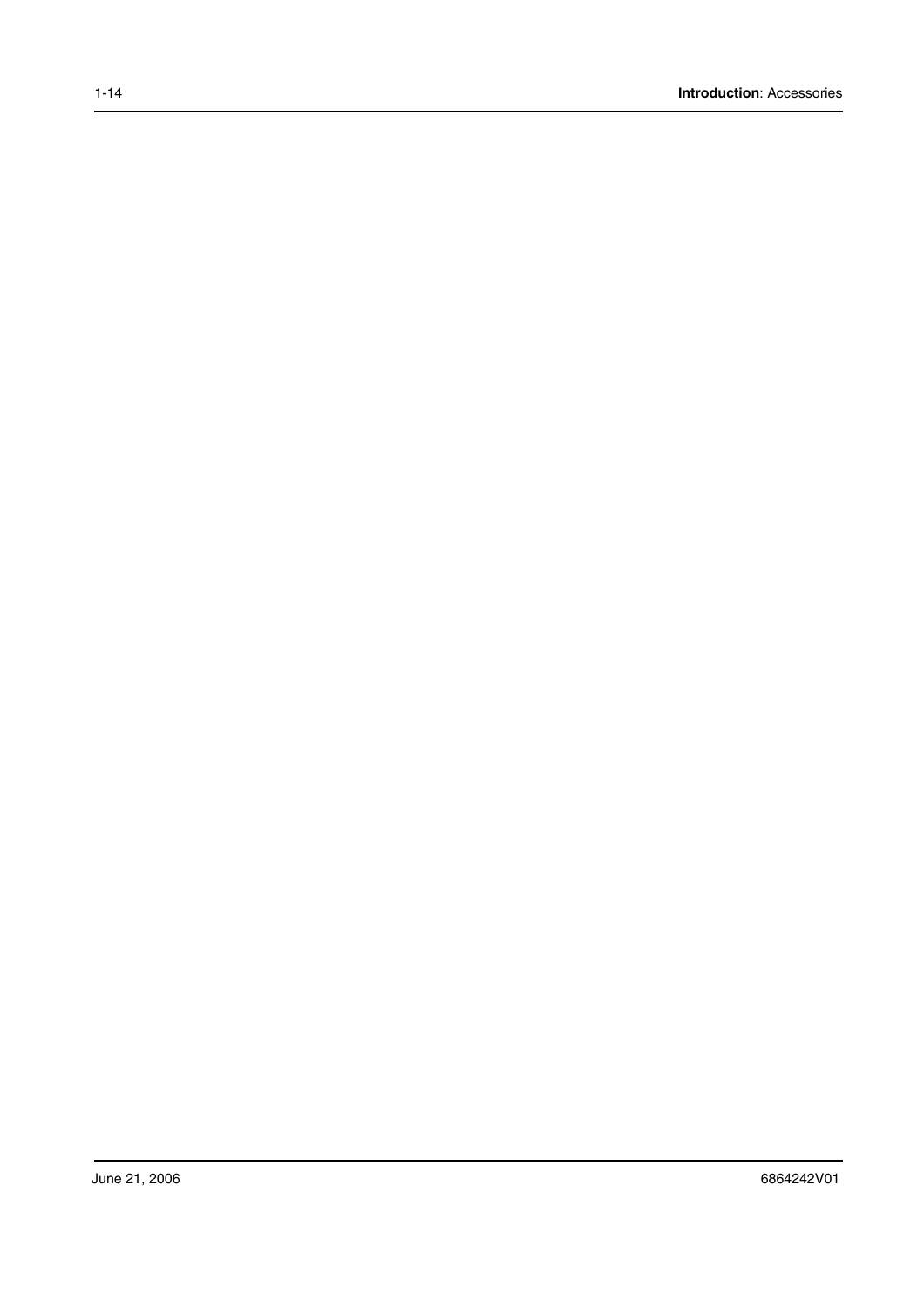## **Chapter 2 General Radio Operations**

Your radio is ready for use after a fully-charged battery has been installed. However, your radio should be programmed in order to be fully compatible with any existing DTR Series radios and to fully utilize all radio features.

Refer to Chapter 3 - Advanced Radio Operations.

### **Turning Your Radio On or Off**

Press **(b)** to turn your radio on.

The radio chirps and the display briefly shows **Motorola**.

The display shows the radio Unit ID or Name, current Scroll list setting, time, date, and the available Option key selections. If the radio has been assigned a unique Unit Name, the name will display rather than the Unit ID for both the radio and any Contacts.

|                        | Ε |
|------------------------|---|
| 17179860200<br>Publici |   |
| 5:49pm 11/14           |   |
| Contos 週 Mesqs         |   |

Press and hold  $\bigoplus$  to turn the radio off.

### **Adjusting the Speaker Volume**

The **Volume Control** buttons are located on the upper left side of the radio. To adjust the speaker volume, press the upper button to increase the volume level and press the lower button to decrease the volume level. When either button is pressed, the display shows a bar chart indicating the present level for the volume.

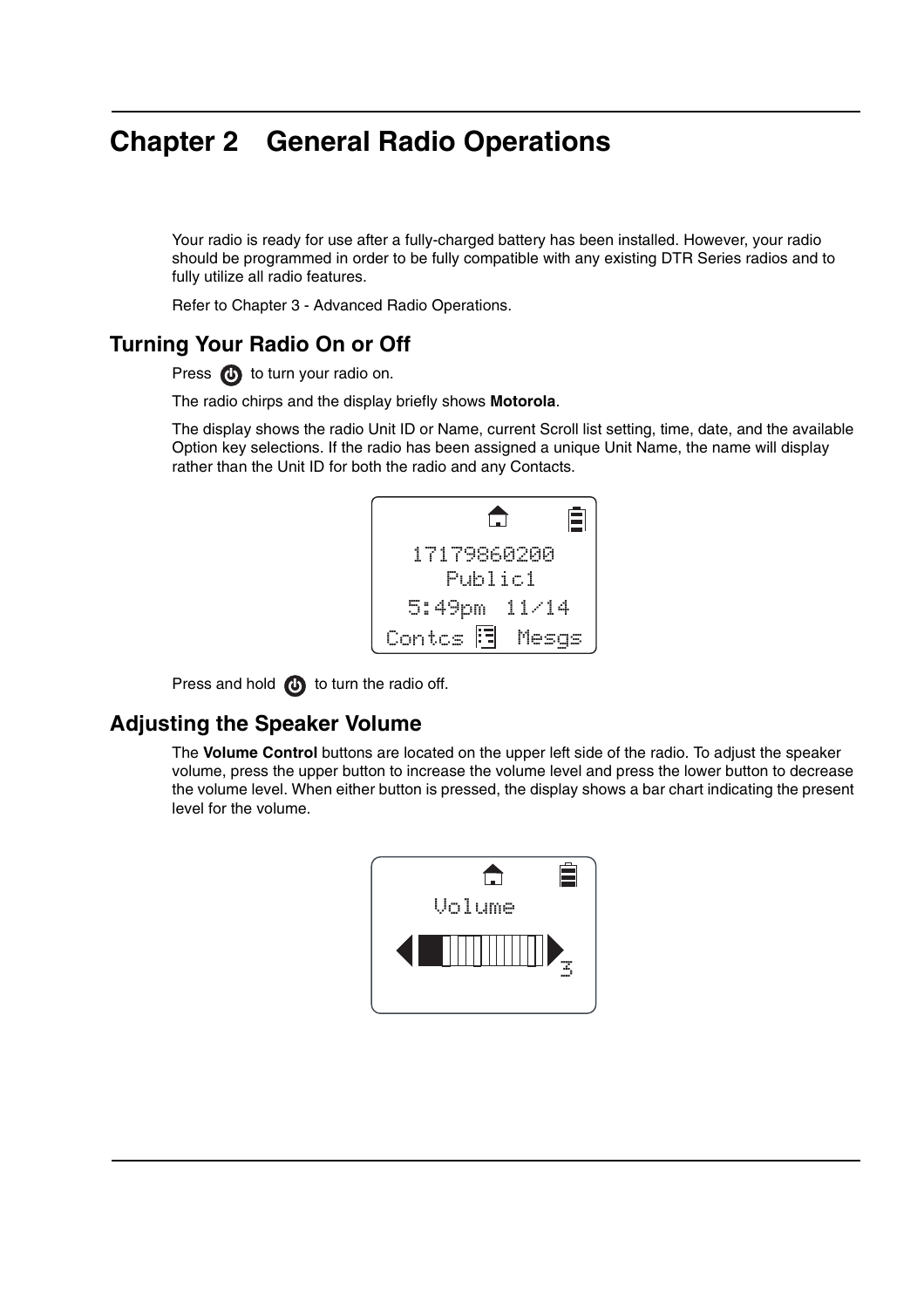### **Selecting a Scroll List Contact**

In idle mode, use  $\bigcirc$  or  $\bigcirc$  to select the desired TalkGroup/Private contact. Press the PTT button for one-touch communication.

#### **Viewing a Contact**

1. From the main screen, press **in the Contact Contcs** to enter the Contact List.



The Contact List screen appears with the first contact highlighted in the list.

|       |            | Ē                         |
|-------|------------|---------------------------|
|       | Contacts   |                           |
|       | Mike Jones |                           |
|       | Receiving  | $\widetilde{\mathsf{Sp}}$ |
|       | Security   | Ħ                         |
| Alert |            |                           |

- 2. Scroll to highlight the desired contact.
- 3. To view the contact, press **inter the View** for Group contacts or press **a** and press

**Computer View** for Private contacts. The display changes and shows the contact (group number or name), the ID number, and the channel number.



**NOTE:** For PrivateGroup contacts, members of the group are viewed by pressing  $\Box$  under **Membr**.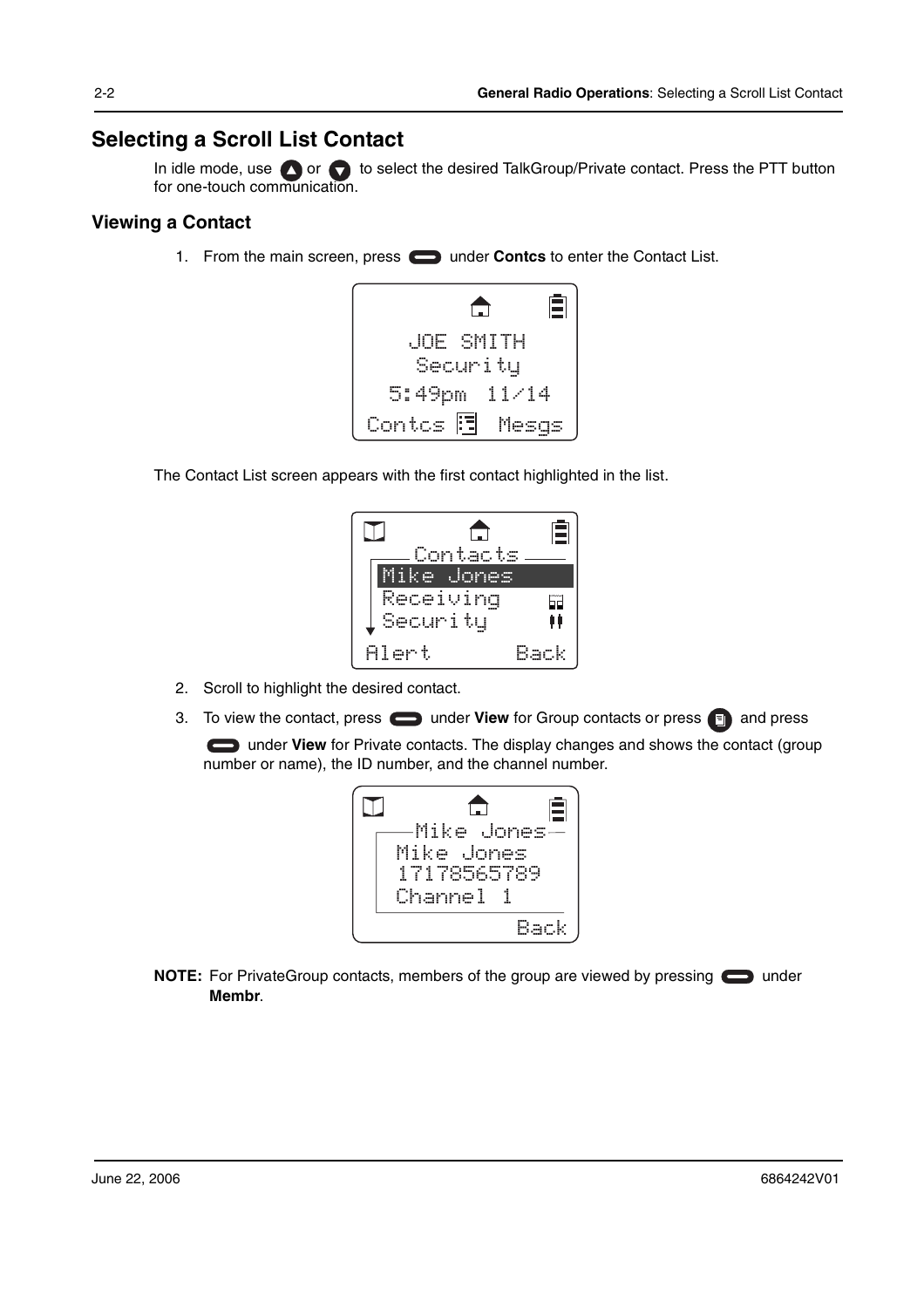### **Receiving and Making Calls**

**NOTE:** Your DTR Series radio must be programmed to be fully compatible with other DTR Series radios and fully utilize all radio features. Refer to Chapter 3 - Advanced Radio Operations.

#### **Types of Calls**

Your radio can make and receive three different types of voice calls:

- PublicGroup One-to-many communication to all radios set to your channel and PublicGroup number. All DTR Series radios are factory programmed with 5 PublicGroups.
- Private One-to-one communication with another radio, requires adding a user to the Contacts List.
- PrivateGroup One-to-many communication to only radios in your group. Requires adding all members to your Contact List then cloning the group over the air to member radios. Offers a higher level of privacy than a PublicGroup.

#### **Receiving a Call**

When a call is received, the radio chirps and the display shows the call type and transmitting caller's user ID or name.





#### **Making a Call**

- 1. Choose a contact from your Scroll List, Contacts, or Recent Call List.
- 2. Press and hold the **PTT** button. Begin speaking after the radio emits the talk permit tone. To maximize clarity, hold the radio two-to-three inches away from your mouth.
- 3. Release the **PTT** button to listen.

**NOTE:** If "User Not Available" displays, the recipient is either: In a Call, Out of Range, or Turned Off.

Press  $\oplus$  to cancel and then try the call again. When contacting a group, at least one member must be available for the call to be successful.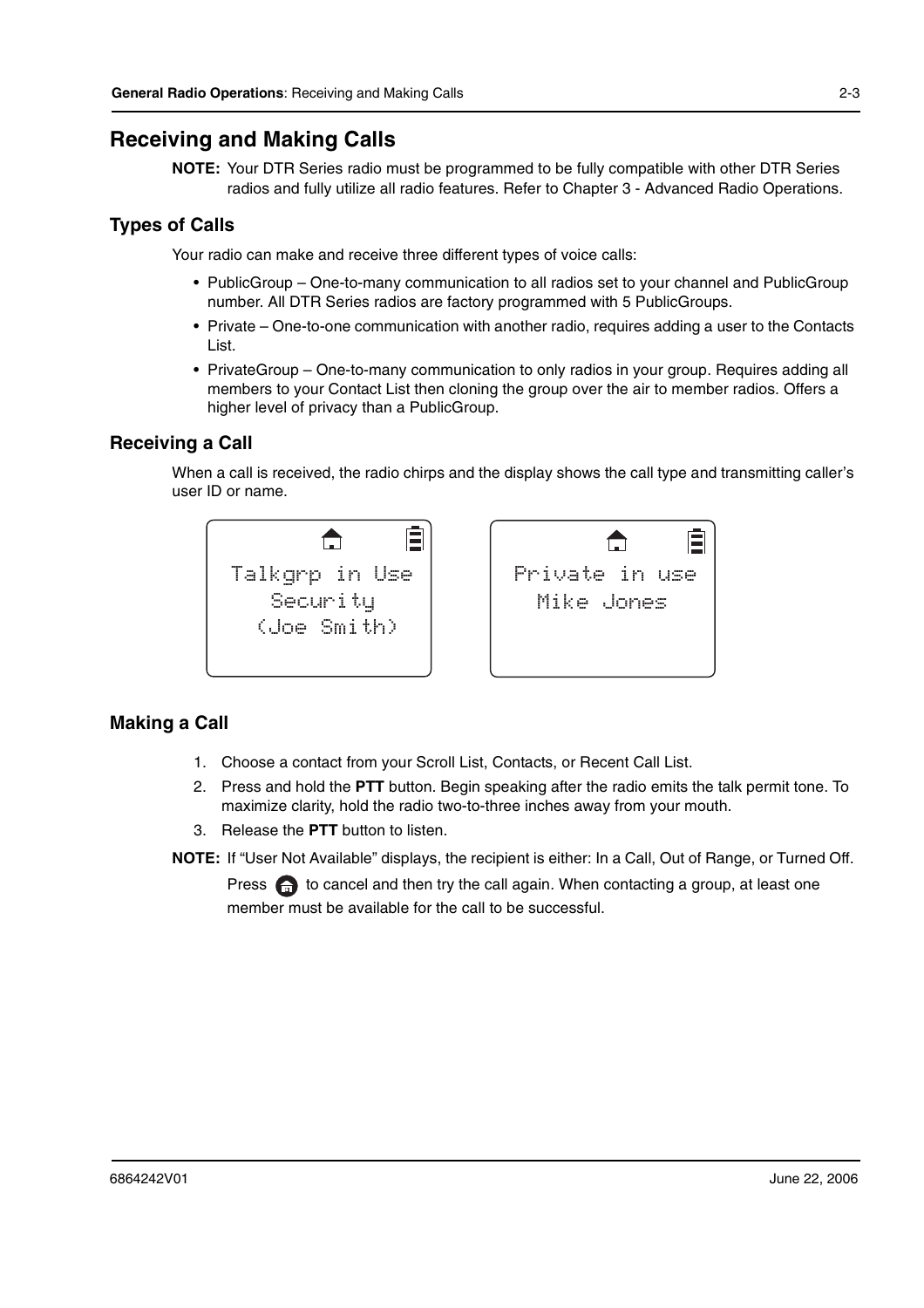### **Call Alerts**

Sending a call alert lets the recipient know you want to talk to him or her. When you send a call alert, the recipient's radio emits a series of beeps, or vibrates, and displays your Unit Name or ID along with the time and date.

The recipient can:

- Answer begin a call by pressing the PTT button.
- Clear delete the call alert.

#### **Sending Call Alerts**

**NOTE:** Only Private Contacts can be alerted.

1. Highlight the Private Name/ID in Contacts or Recent Calls..



- 2. Press **example 2.** Under **Alert**. "Ready to Alert" appears on the display.
- 3. Press the PTT button until "Alert Successful" appears on the display.
- **NOTE:** If the alert is not successful, the radio you are trying to reach is either in a call, on another channel, has the radio turned off, or is out of range.

#### **Receiving a Call Alert**

When you receive a call alert, you must answer or clear it. You cannot make new calls until you do.



To answer a call alert, press the PTT button to respond to the sender. To clear a call alert, press under **Clear**.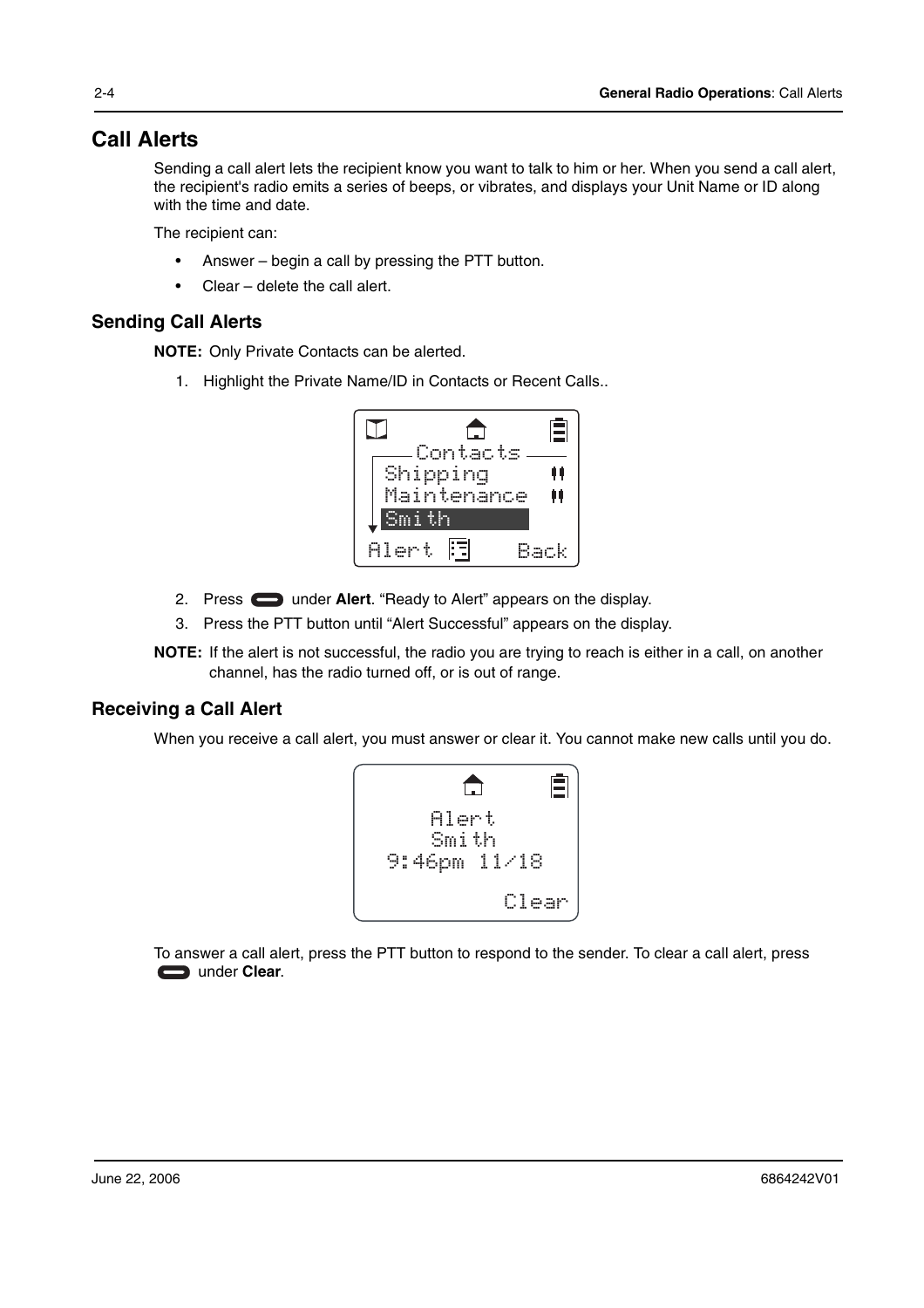#### **Text Messaging**

Your radio can send and receive short text messages to Private or Group contacts. Your radio must be on and within range to receive text messages.

#### **Receiving a Message**

When you receive a text message, "New Message Received" appears on the display. The sender and group (if applicable) are also indicated.



#### **To View the Message**

- 1. Press **the under Read** to read the message.
- **NOTE:** If you are in a menu when the message is received, you will need to exit and read it from the Inbox.
	- 2. If the message fills more than one screen, scroll to read the entire message.
	- 3. To delete the message, press **and press and press** under Delete.

#### **To Dismiss the Message Notification**

Press  $\Box$  under Back to read the message at a later time. This icon  $\boxtimes$  appears on the display, reminding you that you have an unread message.

#### **Reading from the Inbox**

- 1. Press under **Mesgs**.
- 2. Scroll to the message you want to read.
- 3. Press under **Read**.
- 4. If the message fills more than one screen, scroll to read it.

|    |             | - |
|----|-------------|---|
|    | Inbox       |   |
|    | [Send Mesq] |   |
|    |             |   |
| łο |             |   |
|    |             |   |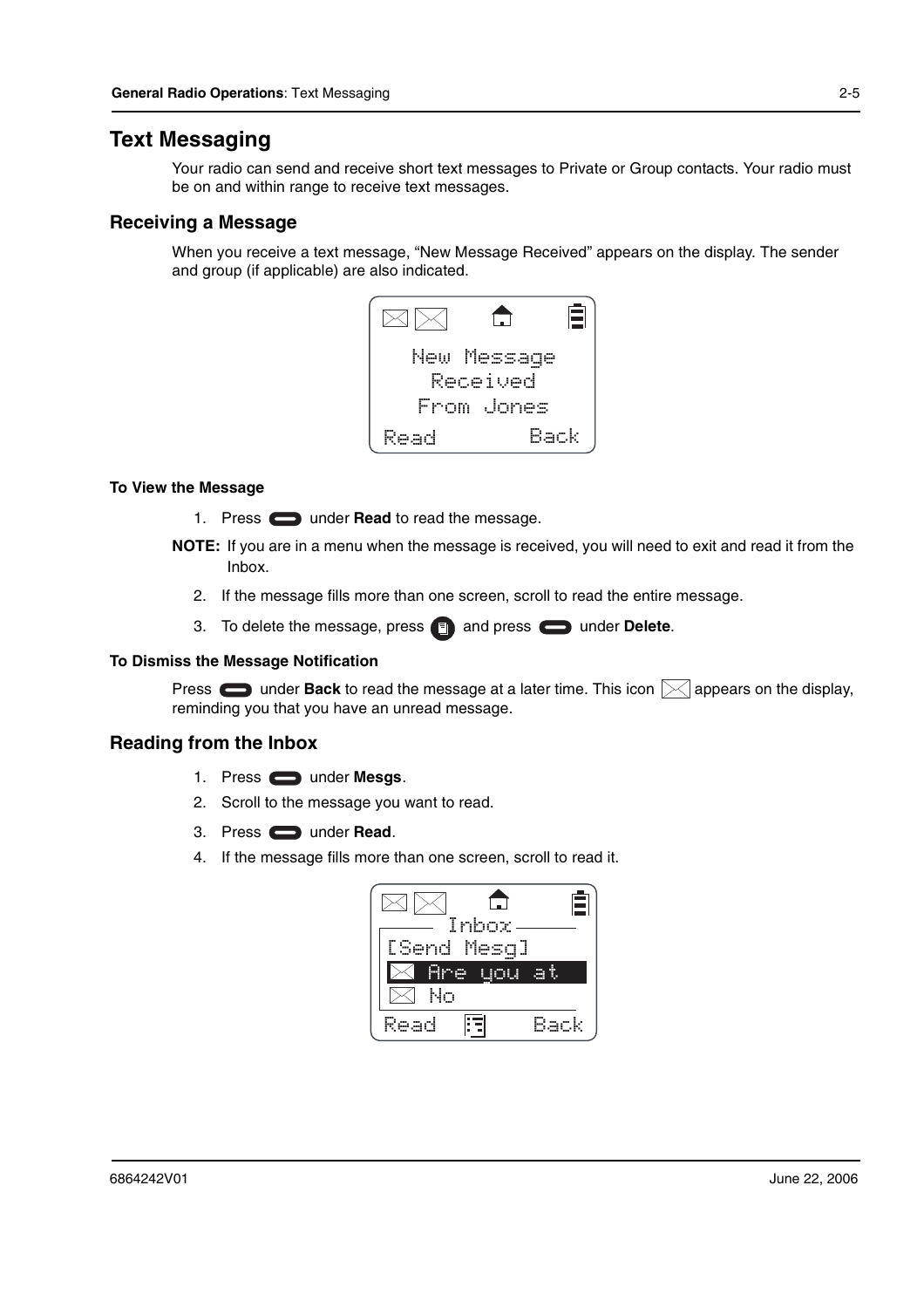#### **Replying to a Received Message**

Your radio has a number of pre-programmed Quick Notes available, or the mini keyboard can be used to create a response. Additional Quick Notes can be created and the existing ones modified/ deleted with the mini keyboard by selecting Text Messaging while in Programming Mode.

1. To reply to the message, press **the under Reply.** 



- 2. The Send Message screen appears.
- **NOTE:** If the mini keyboard is connected to the radio, the **[Write Mesg]** option appears on the display. Refer to Composing a Message Using the mini keyboard.

|                              |            | Ξ   |
|------------------------------|------------|-----|
| Send Mess                    |            |     |
| <u>gou </u>                  | <b>ALL</b> |     |
| Can you meet                 |            |     |
| $\mathop{\rm Li}$ can't take |            |     |
| Select                       |            | ack |

3. Scroll to highlight a reply message and press **in the Select** to select the reply message. The Compose Msg. screen appears.



- 4. To change the Contact you are sending to, press **come under Change**. This will return you to the Contact List. Scroll to select the correct Contact and press **example 3 under Select**.
- 5. To view the text messages in the list, scroll to select the message and press  $\Box$  under **View**.
- 6. Press **or** under **Send** to send the reply.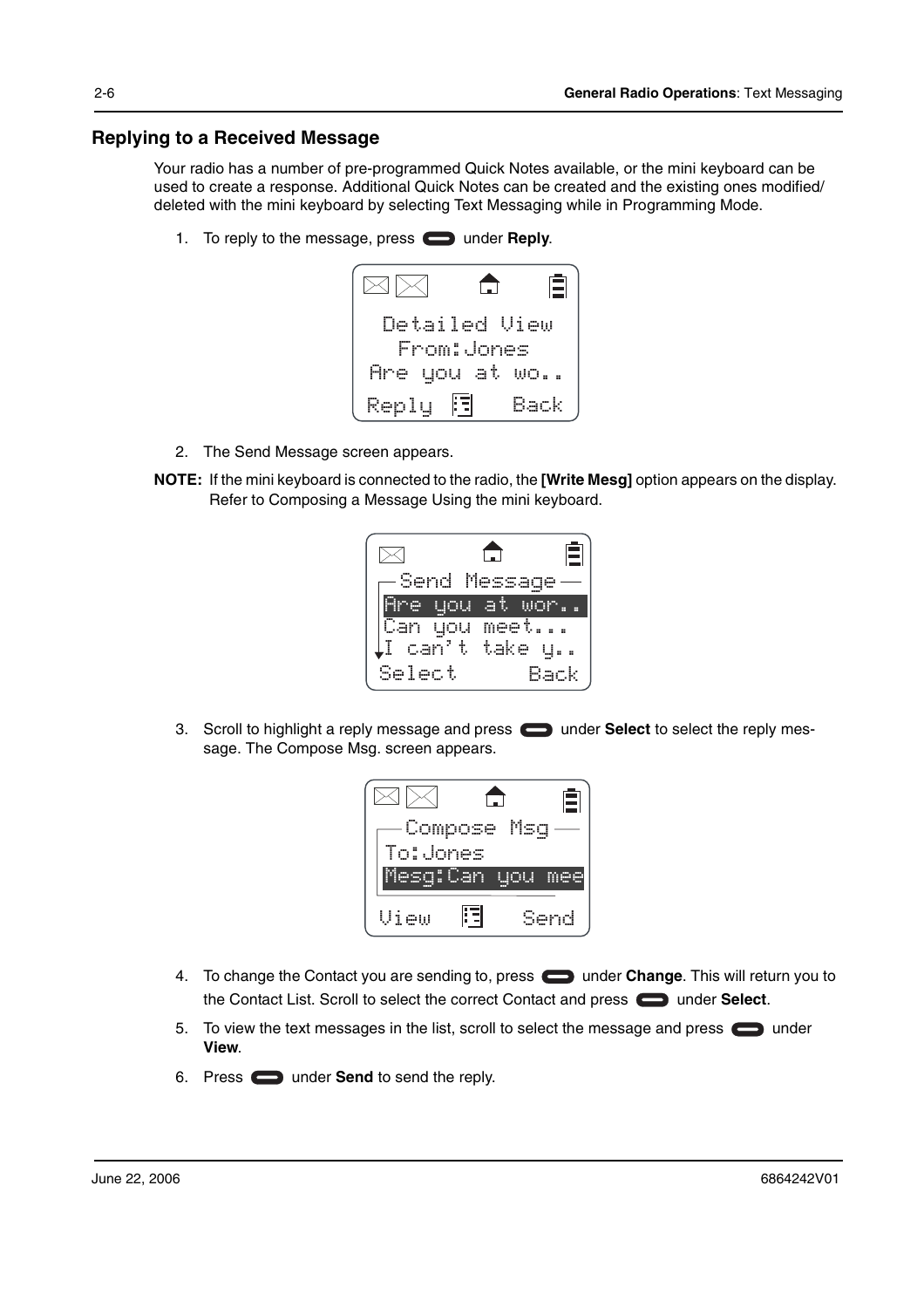#### **Sending a Text Message**

Your radio can send and receive short text messages to Private or Group contacts, and has several pre-programmed Quick Notes available. The mini keyboard can be used to change, add additional, or delete these messages while in Programming Mode. This accessory can also be used to write new messages from User Mode.

1. Press **the under Mesgs**. The message inbox is displayed.



2. Highlight **[Send Mesg]** and press **candidate Select**.



- 3. The Send Message screen appears.
- **NOTE:** If the mini keyboard is connected to the radio, the **[Write Mesg]** option appears on the display. Refer to Composing a Message Using the mini keyboard.
	- 4. Scroll to select the message you want to send.

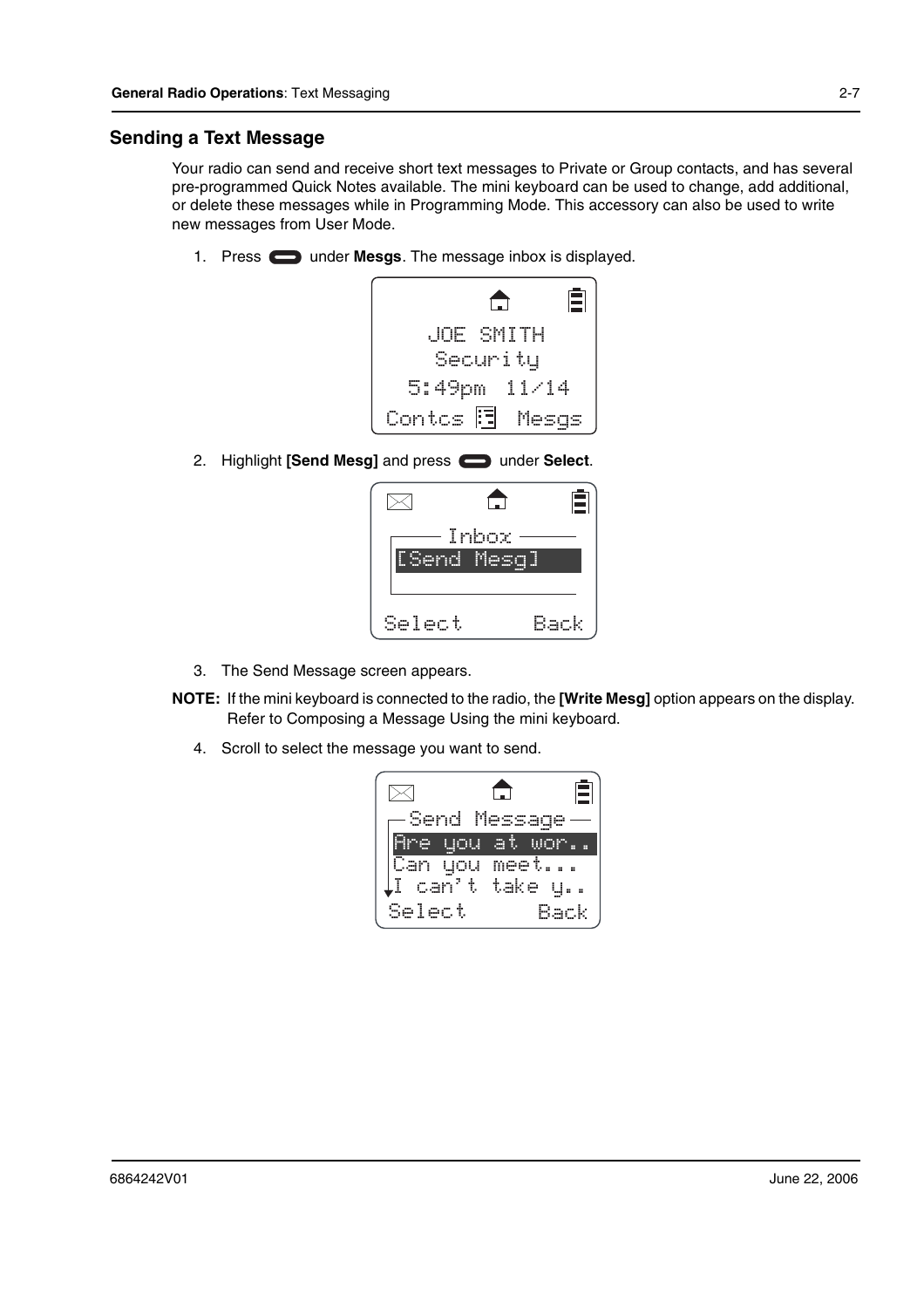5. Press under **Select** to choose the message. The display shows the Contact and the message you want to send



- 6. To change the Contact you are sending to, press **in the Under Change**. This returns you to the Contact List. Scroll to select the correct Contact and press **example 1** under **Select**.
- 7. To view the text messages in the list, scroll to select the message and press  $\Box$  under **View**. If the message fills more than one screen, scroll to read it.
- 8. Press **the under Send** to send the message.

#### **Composing a Message Using the Mini Keyboard**

The mini keyboard can be used to type either new messages or replies.

1. From the Send Message screen, highlight the **[Write Mesg]** option and press  $\Box$  under **Select** .



2. The Compose Msg screen appears.



3. To change the Contact you are sending to, press **the under Change**. This returns you to the Contact List. Scroll to select the correct Contact and press **example 3** under **Select**.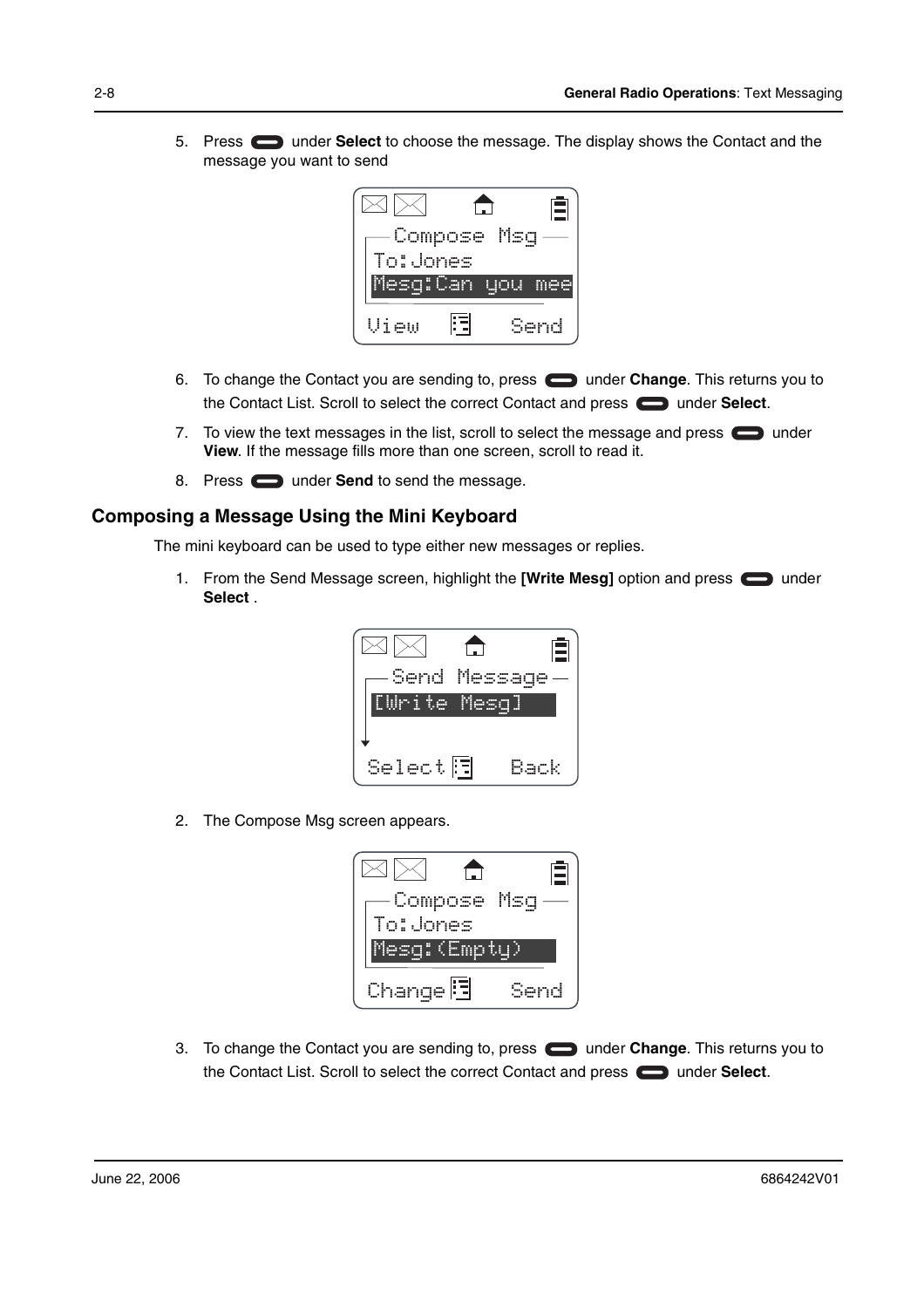- 4. Scroll to highlight the Mesg: option. Press **can under Change.**
- 5. The **Mesg:** screen appears. Use the mini keyboard to enter your message.



- **NOTE:** The under Delete can be used to erase characters. Holding will delete the entire message.
	- 6. Once the message is completed, press **candidate** under **Done**.
	- 7. Press **the United Send** to send the message. The display shows a confirmation that the message was sent.

#### **Deleting a Message**

- 1. From the idle screen press **in the Mesgs** to enter the Message Inbox.
- 2. Scroll to select a message for deletion.
- 3. After selecting a message, press  $\Box$  . The Inbox displays the delete selections. If only the one message is to be deleted, highlight Delete and press  $\Box$  under Select.



4. If all messages in the Inbox are to be deleted, highlight Delete All and press **or** under **Select**. A confirmation screen appears.



5. Press **the Under Yes** to delete all messages.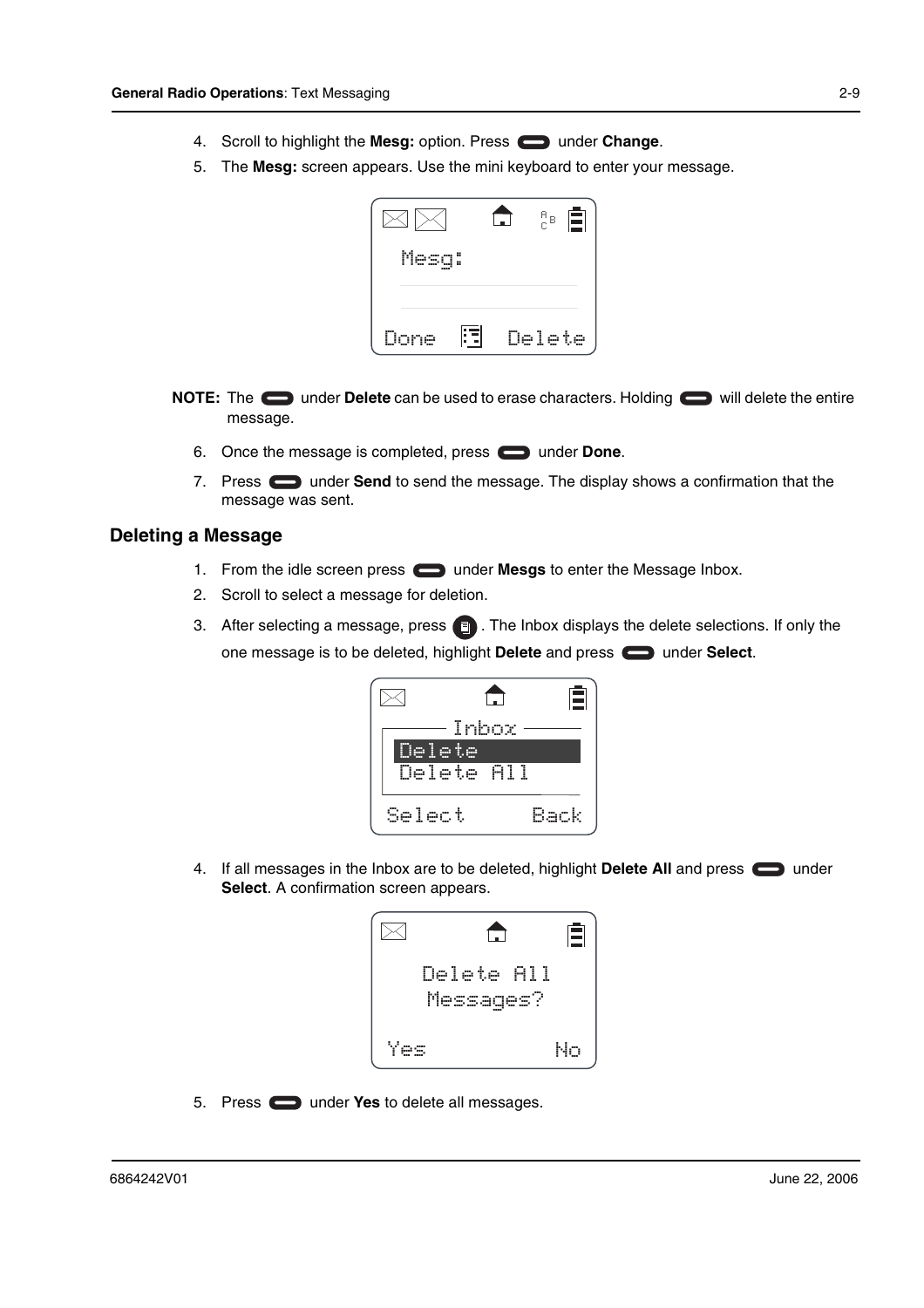### **Accessing the Main Menu**

1. Press **i** to access the Main Menu. The Main Menu appears.



2. Scroll through the available menu options. Highlight the desired menu option and press under **Select**.

## **Main Menu Navigation Chart**



\* Menus only appear on the DTR2450 radio when Manager Mode is enabled.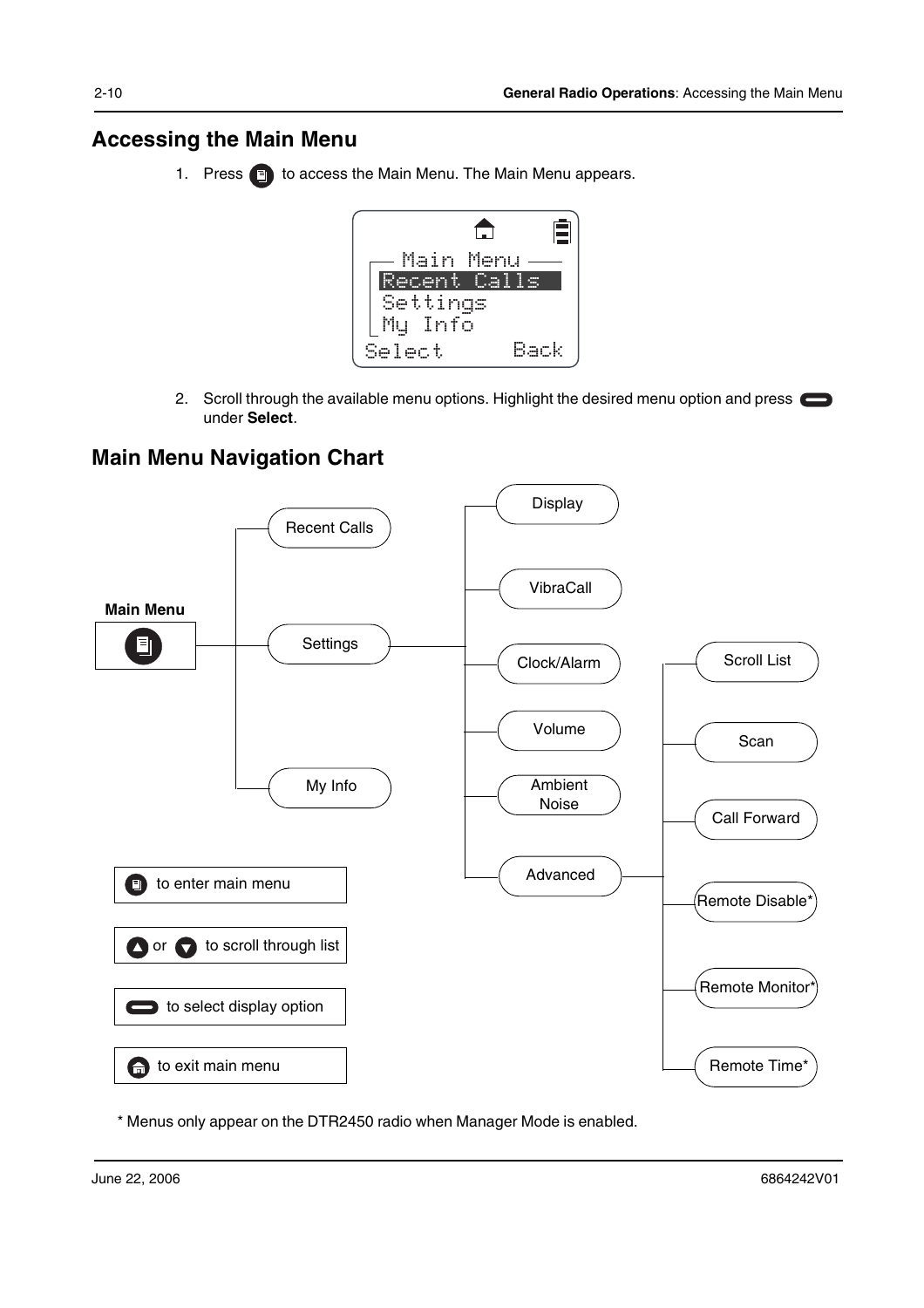#### **Recent Calls**

This menu lists recent calls received and allows the user to view, alert or delete the twenty most recent calls on the list. From the Main Menu, scroll to highlight Recent Calls and press **or a** under Select.

#### **Viewing a Recent Call**

- 1. Scroll to select a recent call from the list. To view GroupCall details, press **example on** under **View**. To view PrivateCall details, press  $\blacksquare$  . The Rec. Call Menu appears.
- **NOTE:** The graphic to the left of the user/group name or ID indicates whether the call was received (pointing left) or initiated (pointing right)..



2. Scroll to show call details for the selected call. These include Group Name (if applicable), User Name and ID, time, date, and length of call. Continuing scroll moves you to the next recent call

$$
\begin{bmatrix}\n\overline{z}_{\beta} & \overbrace{\Box} & \boxed{\Box} \\
\overline{\phantom{z}} & \overline{\phantom{z}} & \overline{\phantom{z}} \\
\overline{\phantom{z}} & \overline{\phantom{z}} & \overline{\phantom{z}} \\
\overline{\phantom{z}} & \overline{\phantom{z}} & \overline{\phantom{z}} \\
\overline{\phantom{z}} & \overline{\phantom{z}} & \overline{\phantom{z}} \\
\overline{\phantom{z}} & \overline{\phantom{z}} & \overline{\phantom{z}} \\
\overline{\phantom{z}} & \overline{\phantom{z}} & \overline{\phantom{z}} \\
\overline{\phantom{z}} & \overline{\phantom{z}} & \overline{\phantom{z}} \\
\overline{\phantom{z}} & \overline{\phantom{z}} & \overline{\phantom{z}} \\
\overline{\phantom{z}} & \overline{\phantom{z}} & \overline{\phantom{z}} \\
\overline{\phantom{z}} & \overline{\phantom{z}} & \overline{\phantom{z}} \\
\overline{\phantom{z}} & \overline{\phantom{z}} & \overline{\phantom{z}} \\
\overline{\phantom{z}} & \overline{\phantom{z}} & \overline{\phantom{z}} \\
\overline{\phantom{z}} & \overline{\phantom{z}} & \overline{\phantom{z}} \\
\overline{\phantom{z}} & \overline{\phantom{z}} & \overline{\phantom{z}} \\
\overline{\phantom{z}} & \overline{\phantom{z}} & \overline{\phantom{z}} \\
\overline{\phantom{z}} & \overline{\phantom{z}} & \overline{\phantom{z}} \\
\overline{\phantom{z}} & \overline{\phantom{z}} & \overline{\phantom{z}} \\
\overline{\phantom{z}} & \overline{\phantom{z}} & \overline{\phantom{z}} \\
\overline{\phantom{z}} & \overline{\phantom{z}} & \overline{\phantom{z}} \\
\overline{\phantom{z}} & \overline{\phantom{z}} & \overline{\phantom{z}} \\
\overline{\phantom{z}} & \overline{\phantom{z}} & \overline{\phantom{z}} \\
\overline{\phantom{z}} & \overline{\phantom{z}} & \overline{\phantom{z}} \\
\overline{\phantom{z}} & \overline{\phantom{z}} & \overline{\phantom{z}} \\
\overline{\phantom{z}} & \overline{\phantom{z}} & \overline{\phantom{z}} \\
\overline{\phantom{z}} &
$$

3. Press **example 2** under **Back** to access the previous screen.

#### **Alerting a Recent Caller**

**NOTE:** Only Private contacts can be alerted.

1. Scroll to select a recent call from the list and press **that under Alert**.

| Recent Calls                     |  |
|----------------------------------|--|
| i•Smith                          |  |
| $\overline{\blacklozenge}$ Jones |  |
| $\downarrow$ ⊭Security           |  |
| Alert                            |  |

- 2. Press the PTT button to send the alert.
- **NOTE:** If the alert was successful, a confirmation screen appears. If the alert was not successful, an unsuccessful screen appears.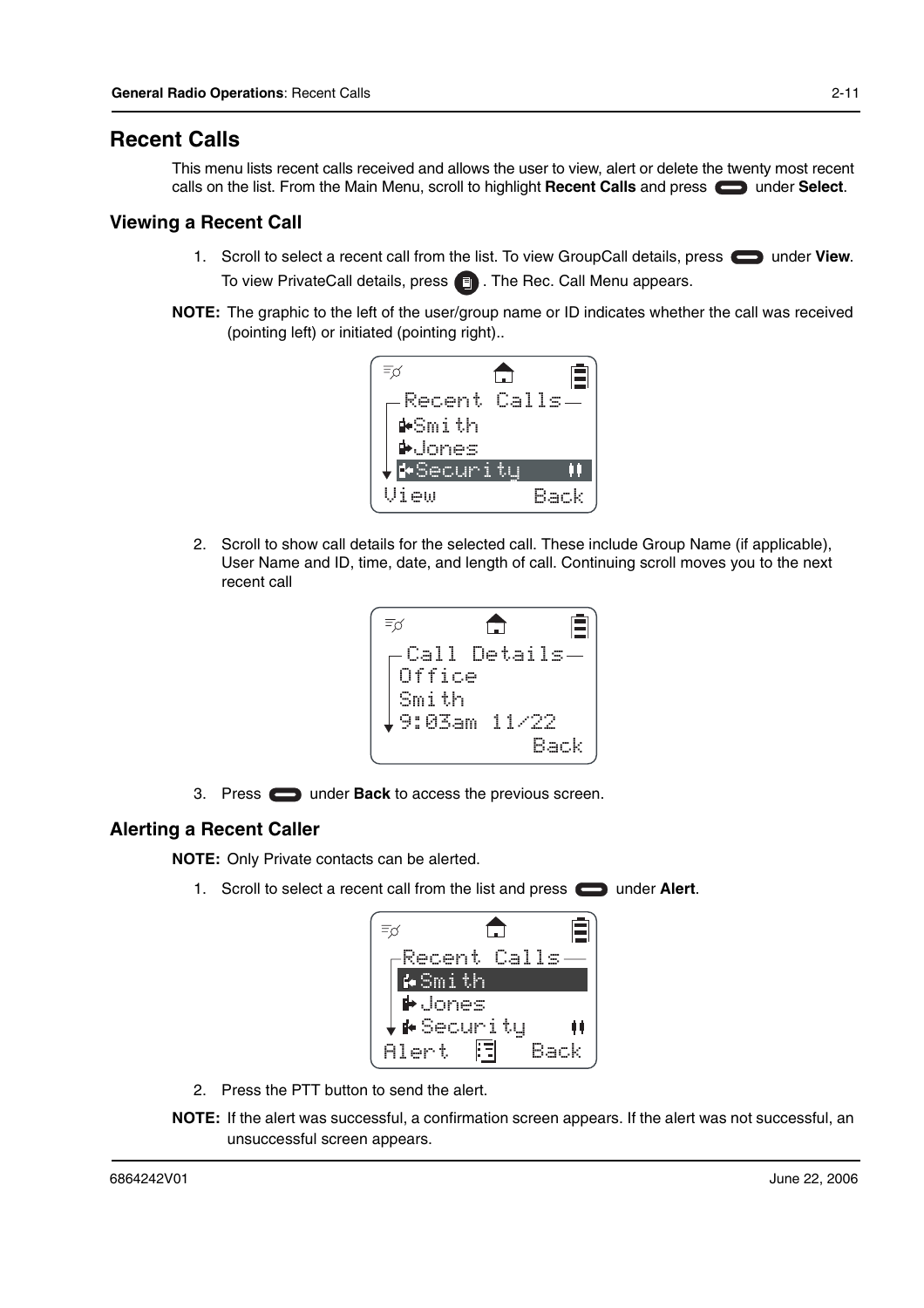#### **Deleting Recent Calls**

- 1. Scroll to highlight a recent call from the list.
- 2. Press **a**. The Rec. Call Menu appears.



**NOTE:** View only appears as a menu option for Private calls.

- 3. Scroll to highlight **Delete** to remove only the one call or **Delete All** to delete all recent calls and press  $\qquad \qquad$  under **Select**.
- 4. Select under **Yes** or **No**. The display confirms that the call or calls have been deleted and then returns to the Recent Calls list.



### **Settings**

The Settings menu allows you to adjust personal settings that include Display, VibraCall, Clock/ Alarm, Volume, and Advanced. The Advance features are for managing your Scroll List, Scan List, Call Forwarding, Remote Disable, Remote Monitor, and Remote Time. Refer to Chapter 3 – Advanced Radio Operations to operate the Advance features.

From the Main Menu, scroll to highlight **Settings** and press **example 20 under Select**. The Settings menu appears.

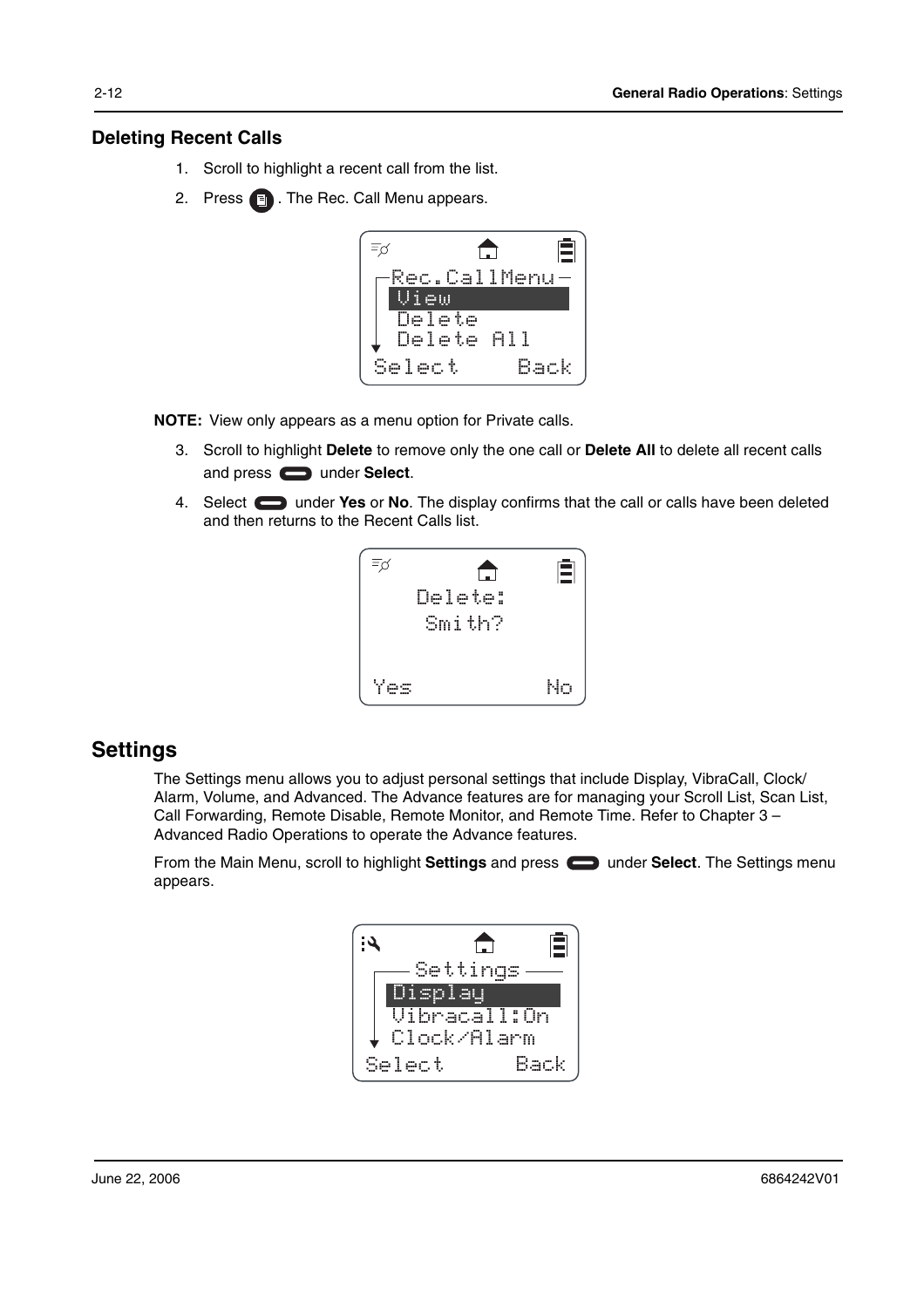#### **Setting the Display**

From the Settings menu, scroll to highlight **Display** and press **noting by under Select**. The Display menu appears. From the Display menu, you can adjust the contrast and backlight time.



#### **Adjusting the Contrast**

1. From the Display menu, scroll to highlight **Contrast** and press under **Change**. The Contrast screen appears.



2. Use or contrast as necessary and then press ounder OK to return to the previous menu.

#### **Setting the Backlight**

1. From the Display menu, scroll to highlight **Backlight** and press **see thange**. The Backlight screen appears. The presently selected value will have a check mark on the left side.



- 2. Scroll to highlight the desired value. You can set the backlight time to Off, 5, 10, 20, 30, or 90 seconds.
- 3. Press **the Select** to save the setting and return to the previous screen.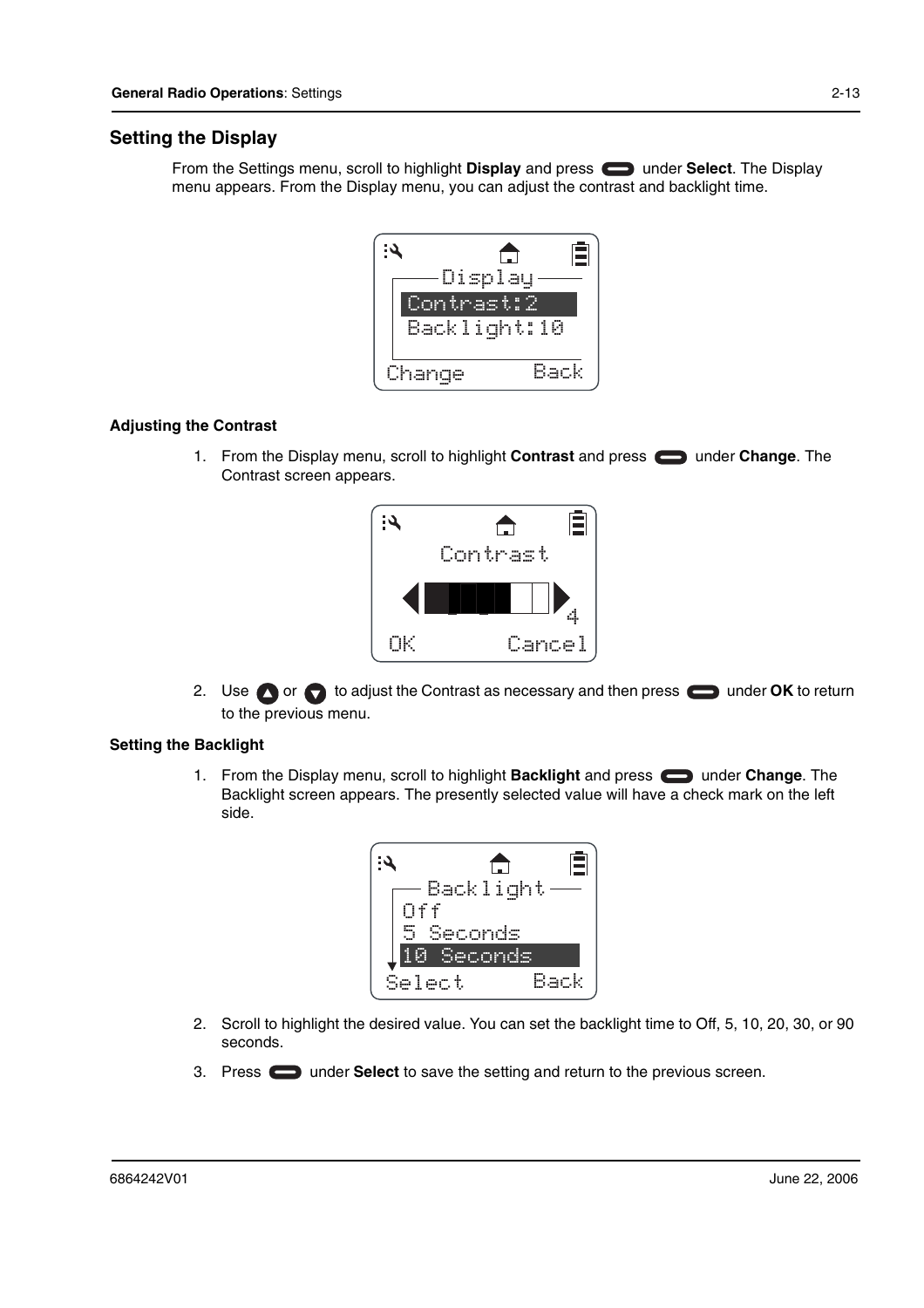#### **Setting VibraCall**

VibraCall allows you to set the radio to vibrate with no audio alert tones when text messages or call alerts are received.

**NOTE:** This does not mute the audio for voice calls.

1. From the Settings menu, scroll to highlight **VibraCall** and press **see that in Select**. The VibraCall screen appears. A checkmark is displayed to the left of the present selection.



- 2. Scroll to highlight the desired selection.
- 3. Press under **Select** to save the selection and return to the previous menu.

**NOTE:** When turning vibrate on, the radio will briefly vibrate and  $\langle \hat{a} \rangle$  appears on the display.

#### **Clock and Alarm**

Your radio requires that the current time and date be set in order to fully utilize the digital features. This can be set manually or by using the Remote Time feature (see page 3-5)

From the Settings menu, scroll to highlight **Clock/Alarm** and press **example in the Clock** The Clock/ Alarm menu appears.

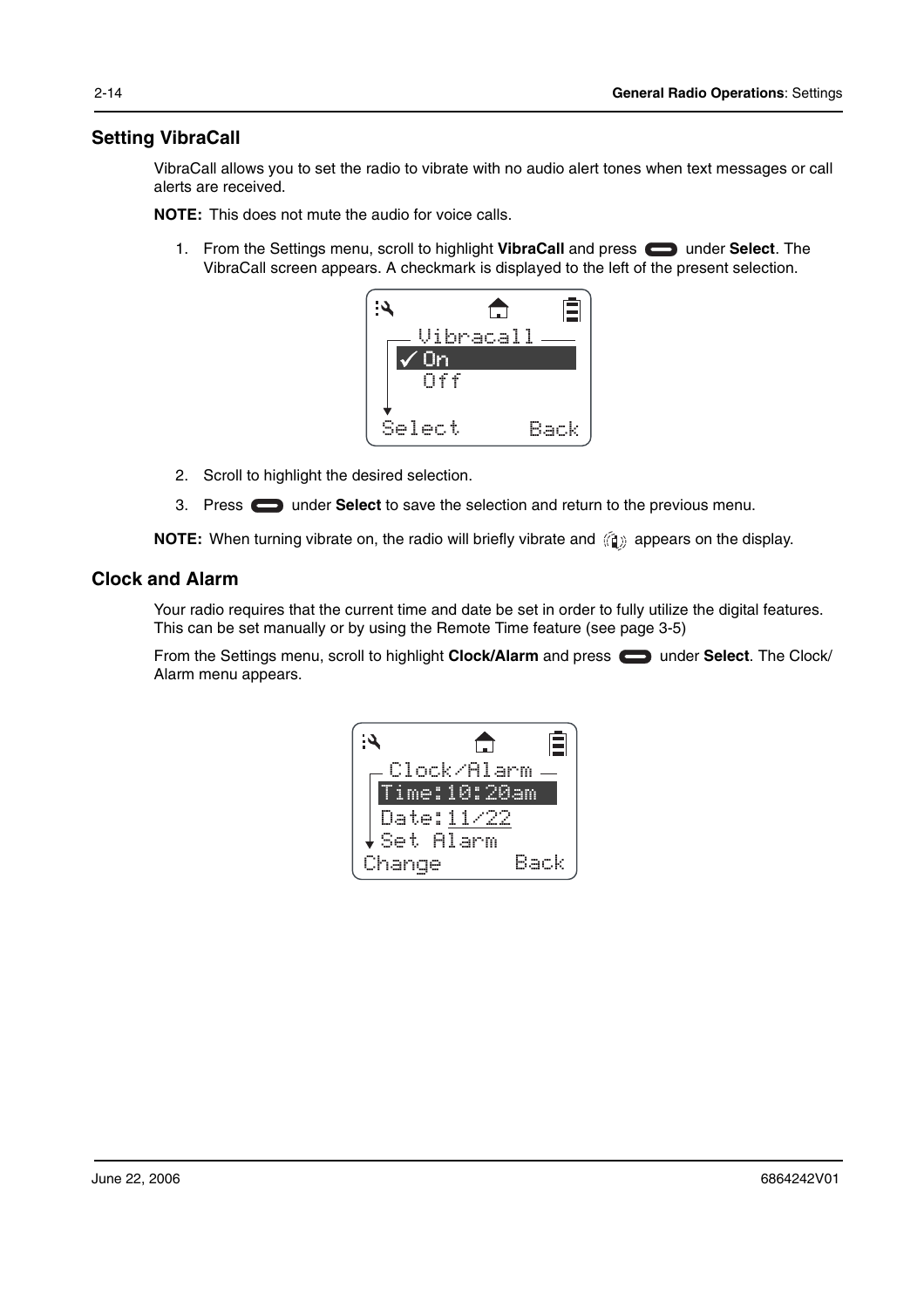#### **Setting the Time**

1. From the Clock/Alarm Menu scroll to highlight **Time** and press under **Change**. The Time screen is displayed.



2. Scroll to select the desired hour.

**NOTE:** Press and hold **O** or **C** to fast scroll.

- 3. Press **the under -->** to move to the minutes and scroll to select the desired minutes.
- 4. Press **the under -->** to move to am/pm and scroll to select the desired setting.
- 5. After completing the time setting press **that under Done** to complete the setting and to return to the previous menu.

#### **Setting the Date**

1. From the Clock/Alarm menu, scroll to highlight **Date** and press under **Change**. The Date screen is displayed.



2. Scroll to select the desired Month.

**NOTE:** Press and hold **O** or **C** to fast scroll.

- 3. Press **c** under --> to move to the day and scroll to select the day.
- 4. Press **the under -->** to move to the Year and scroll to select the Year.
- 5. After completing the date setting, press **in the Done** to complete the entry and return to the previous menu.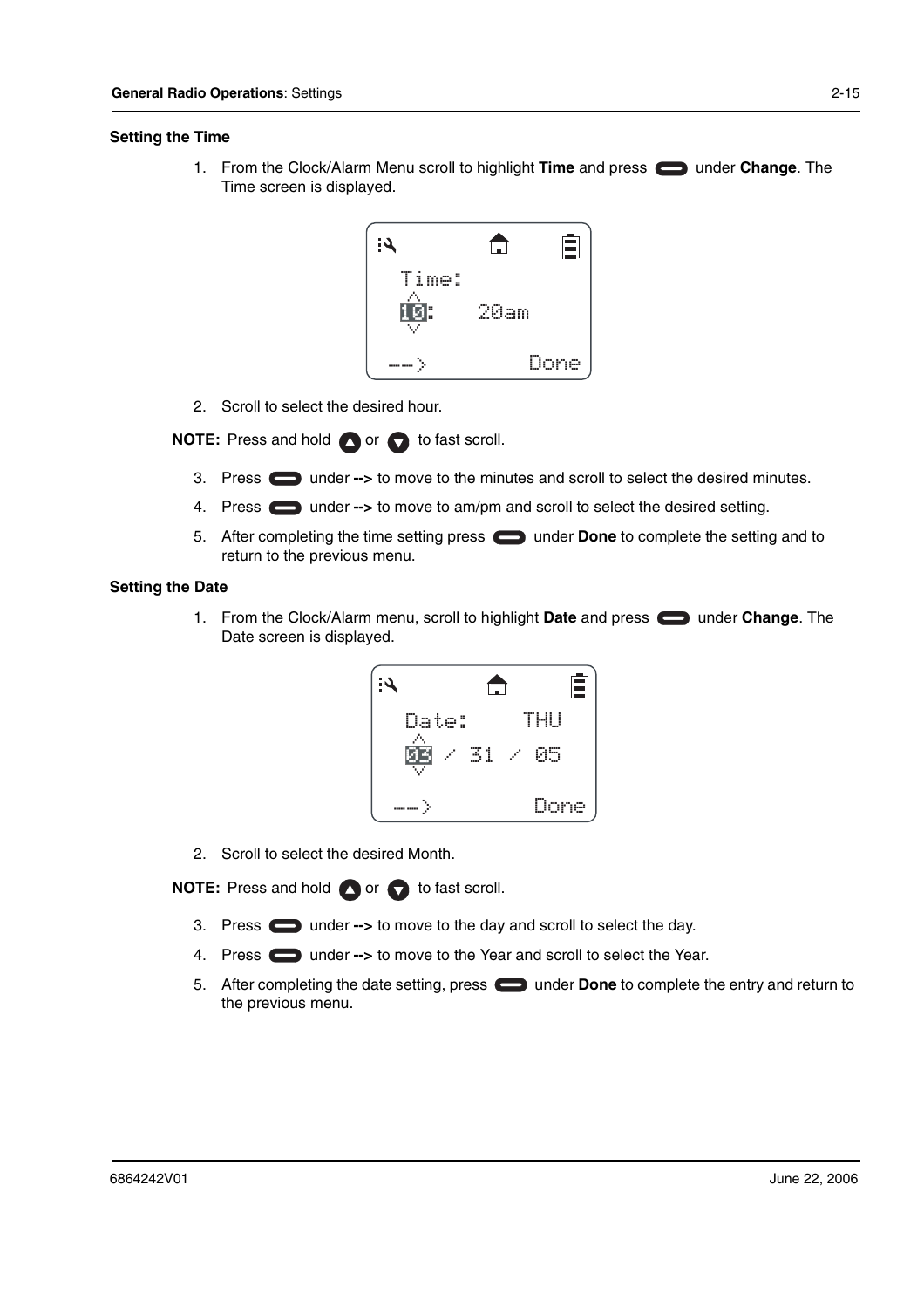#### **Setting the Alarm**

Your DTR Series radio has an alarm feature that can be set to remind you of a recurring daily event.

From the Clock/Alarm menu, scroll to highlight Set Alarm and press  $\Box$  under Select. The Set Alarm menu appears.



The Set Alarm menu allows the Alarm to be turned Off or On and to set the Alarm Time.

1. Scroll to highlight Alarm and press **in the Change**. The alarm menu is displayed with On and Off listed. A check mark to the left of On or Off indicates the present selection.



2. Scroll to select the desired condition and press **example 2** under **Select**. The display returns to the Set Alarm menu with the new selection indicated.

**NOTE:** When the Alarm is set to On, the icon  $\mathbb{C}$  appears on the display.

3. Scroll to highlight **Time** and press **that** under **Done**. The alarm time is set using the same procedure as for setting the Time.



4. Scroll to select the desired hour.

**NOTE:** Press and hold **O** or **C** to fast scroll.

- 5. Press  $\Box$  under --> to move to the minutes and scroll to select the desired minutes.
- 6. Press **the under -->** to move to am/pm and scroll to select the desired setting.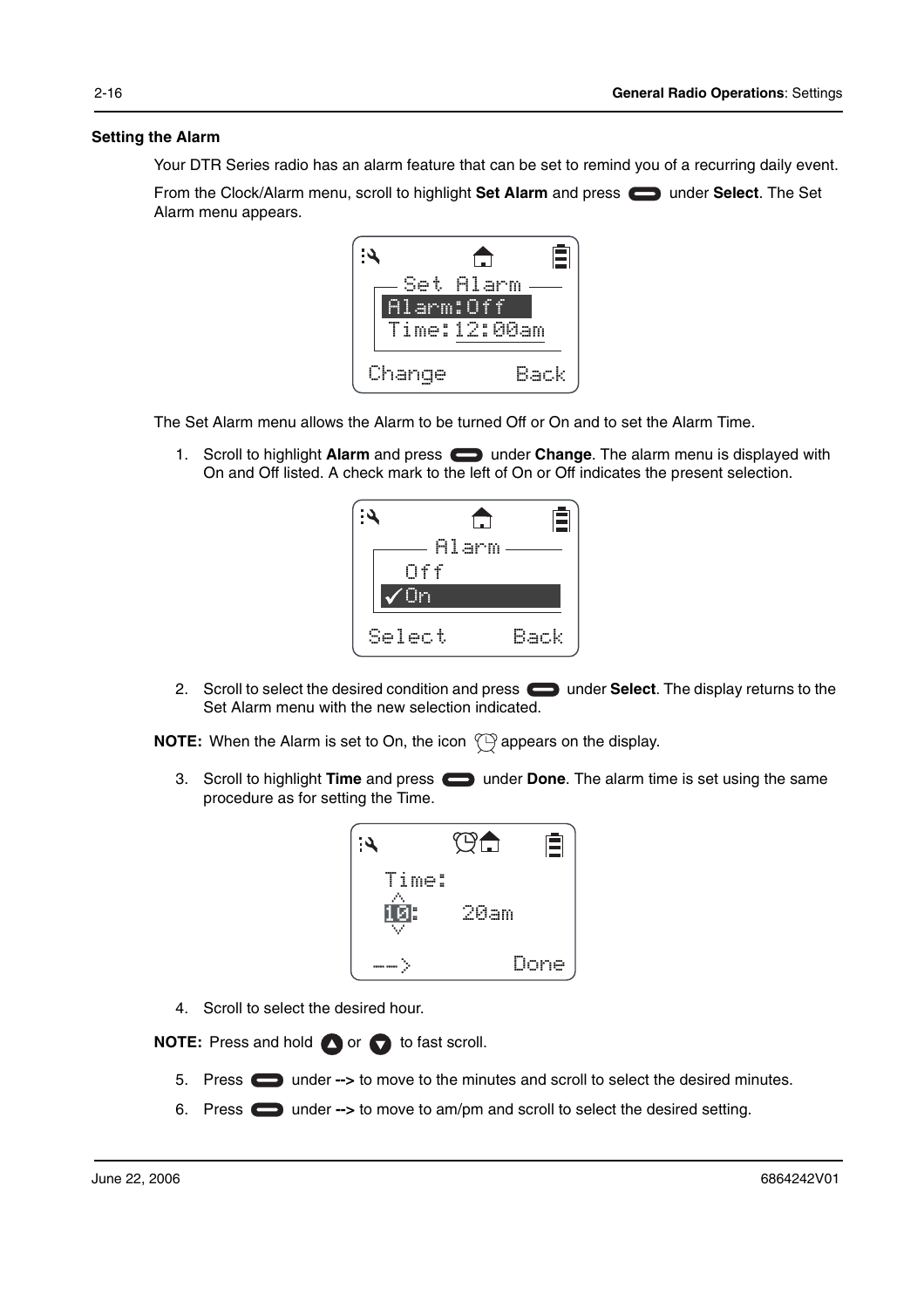7. After completing the time setting press **in the Done** to complete the setting and to return to the previous menu.

#### **Setting the Volume**

The functions of the various selections are as follows:

Ringer: volume level for all data status alerts such as Alert Tones and incoming SMS Messages. Turning VibraCall on changes this level to 0.

Speaker: volume level for voice messages.

Keypad: volume level for keypad presses.

Alarm: volume level for the Alarm feature, which is overridden by VibraCall.

From the Settings menu, scroll to highlight **Volume** and press **can under Select**. The Volume menu appears.



- **NOTE:** Highlighting any of the volume choices and pressing the **Volume Control** keys automatically adjusts the volume levels.
- **NOTE:** Pressing the **Volume Control** keys while not in the Volume menu only sets the Speaker Volume.

#### **Setting the Ringer Volume**

1. From the Volume menu, scroll to highlight **Ringer** and press under **Change**. The Ringer screen appears.



2. Use the **Volume Control** keys to adjust the Ringer volume as necessary and then press under **OK** to save the selection and return to the previous menu.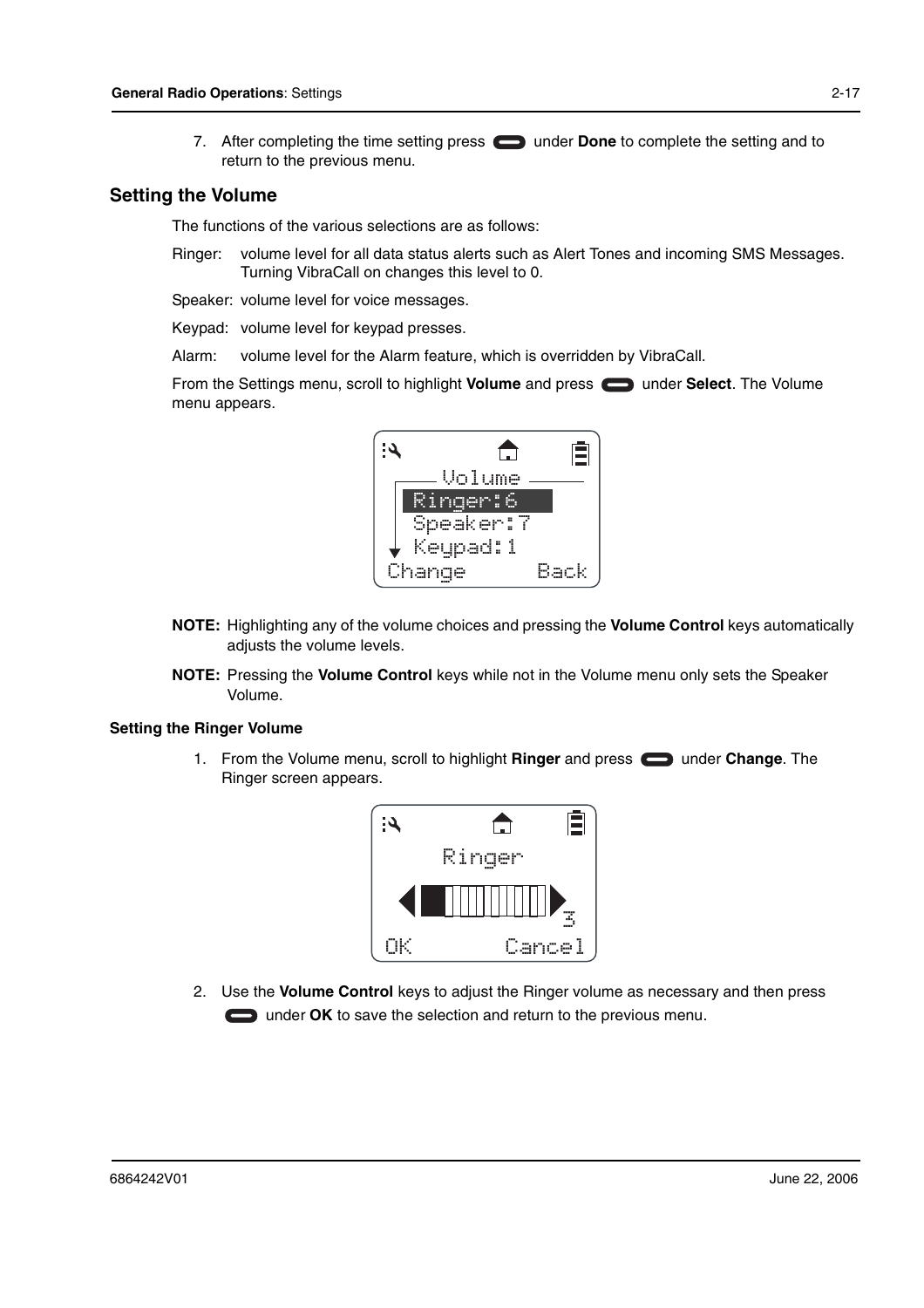#### **Setting the Speaker Volume**

1. From the Volume menu, scroll to highlight **Speaker** and press **example 20 under Change**. The Speaker screen appears.



2. Use the **Volume Control** keys to adjust the Speaker Volume as necessary and then press under **OK** to save the selection and return to the previous menu.

#### **Setting the Keypad Volume**

1. From the Volume menu, scroll to highlight **Keypad** and press **extend under Change**. The Keypad screen appears.



2. Use the **Volume Control** keys to adjust the Keypad Volume as necessary and then press the **Ok** Option key to save the selection and return to the previous menu.

#### **Setting Ambient Noise Level**

The microphone sensitivity of DTR Series radios can be adjusted to accommodate varying levels of background noise. The radios' internal microphones and their accessories' microphones can be adjusted independently. Use the **Low** setting to decrease the microphone sensitivity for high levels of background noise, or **High** for quieter environments.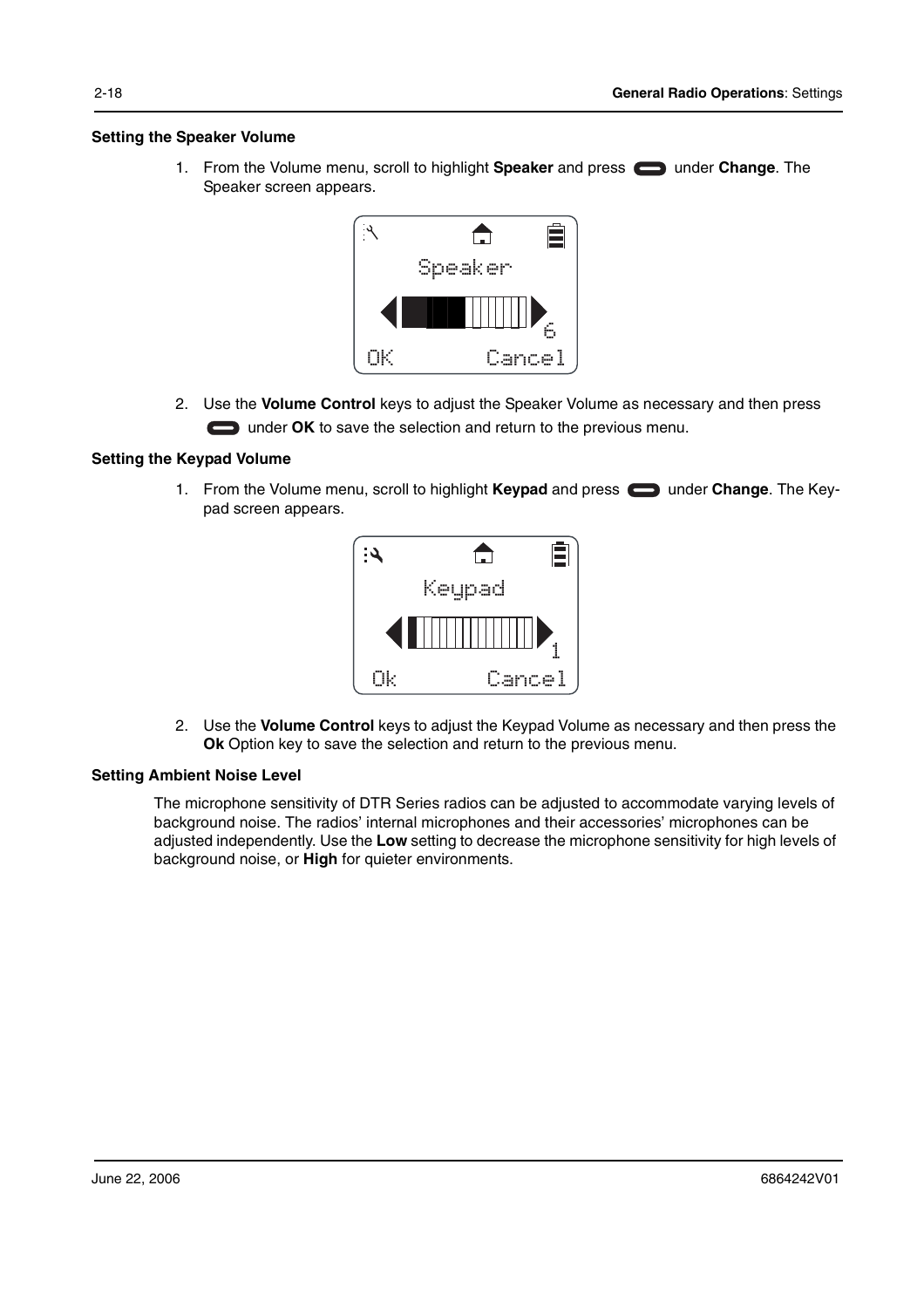## **My Info**

The My Info screen displays your Unit Name, ID and Channel. From the Main Menu, scroll to highlight My Info and press **compared Exercise** 

**NOTE:** The Unit Name defaults to Unit ID unless it is customized in programming mode using the mini keyboard.

自 框  $\bigoplus$ My Info Joe Smith 17179869143 Channel 1 Back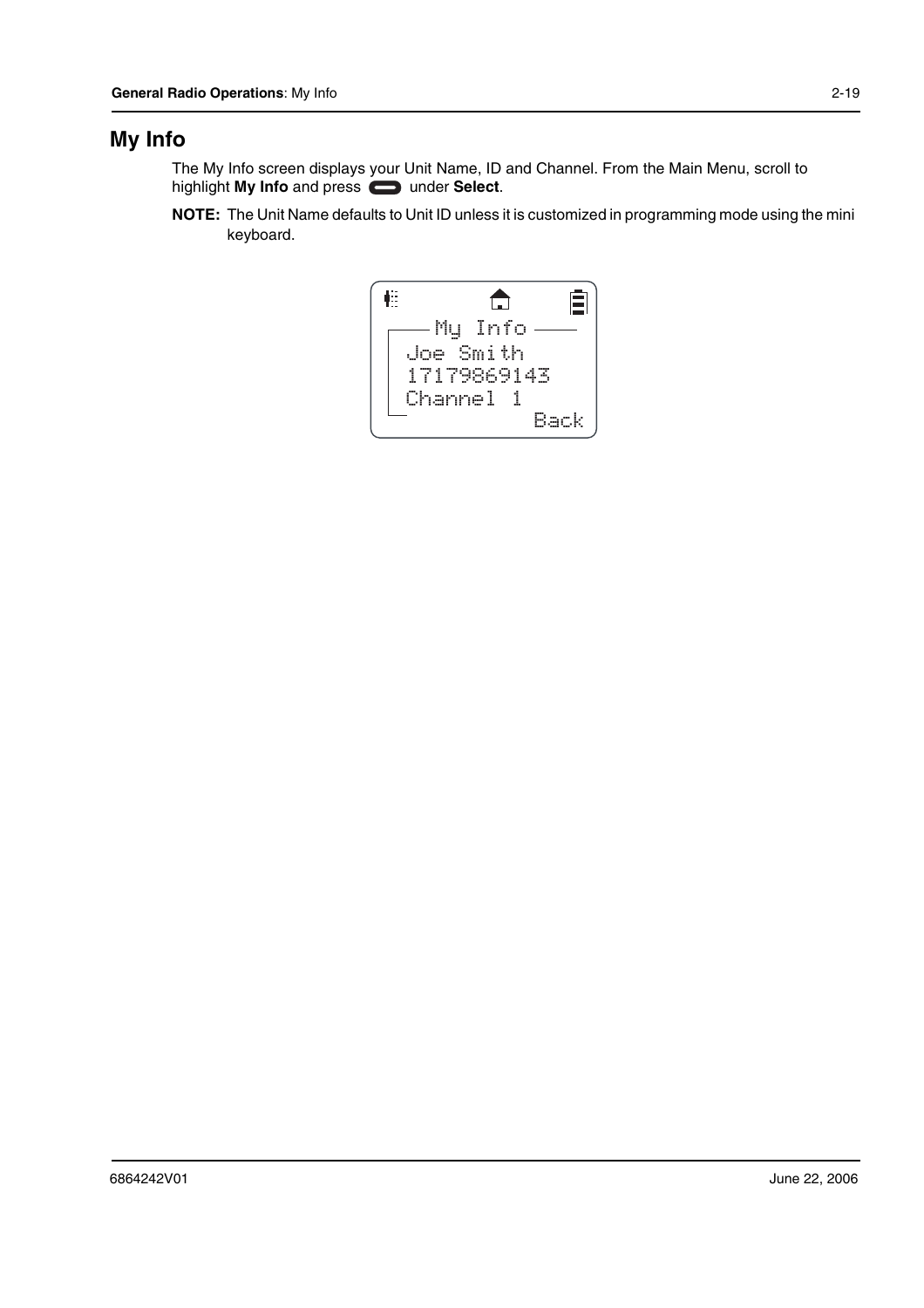**Notes**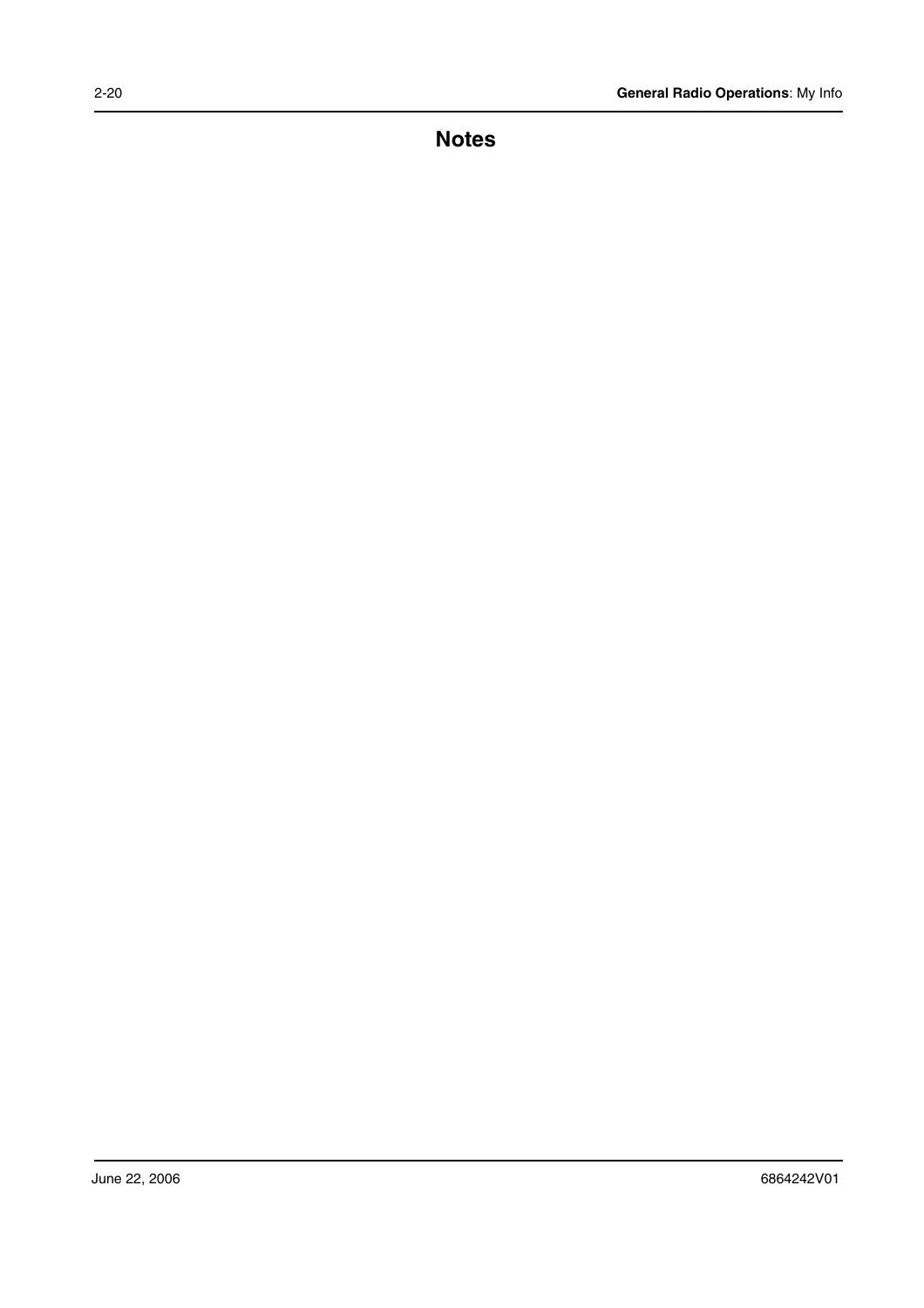## **Chapter 3 Advanced Radio Operations**

#### **Accessing the Advanced Menu**

The Advanced features are for managing your Scroll List, Call Forwarding, Remote Disable, Remote Monitor, and Remote Time.

**NOTE:** Remote Disable, Remote Monitor, and Remote Time are not available, unless Manager Mode has been enabled in Programming Mode (DTR2450 model only).

From the Settings menu, scroll to highlight **Advanced** and press **in Advanced** under **Select**. The Advanced screen appears.



#### **Managing Your Scroll List**

The Scroll List is designed to give one-touch communication to frequently used contacts. Any Private or PrivateGroup contact on your channel, or any PublicGroup contact can be added to the Scroll List. Removing them does not remove them from contacts.

1. From the Advanced menu, scroll to highlight **Scroll List** and press **secure Select**. The Scroll List screen appears.



**NOTE:** A  $\checkmark$  next to the left of the Group/Private contact indicates that the Group/Private contact is

already in the Scroll List. If the highlight is on a selected item, the left  $\Box$  changes to **Remov**. Pressing **example 2** under **Remov** removes the check mark.

If no check mark is present, the entry has not been selected and will not appear in the Scroll List. The left changes to **Add**. Pressing under **Add** inserts a check mark.

2. Press **example 2.** Under **Add** or **Remov.**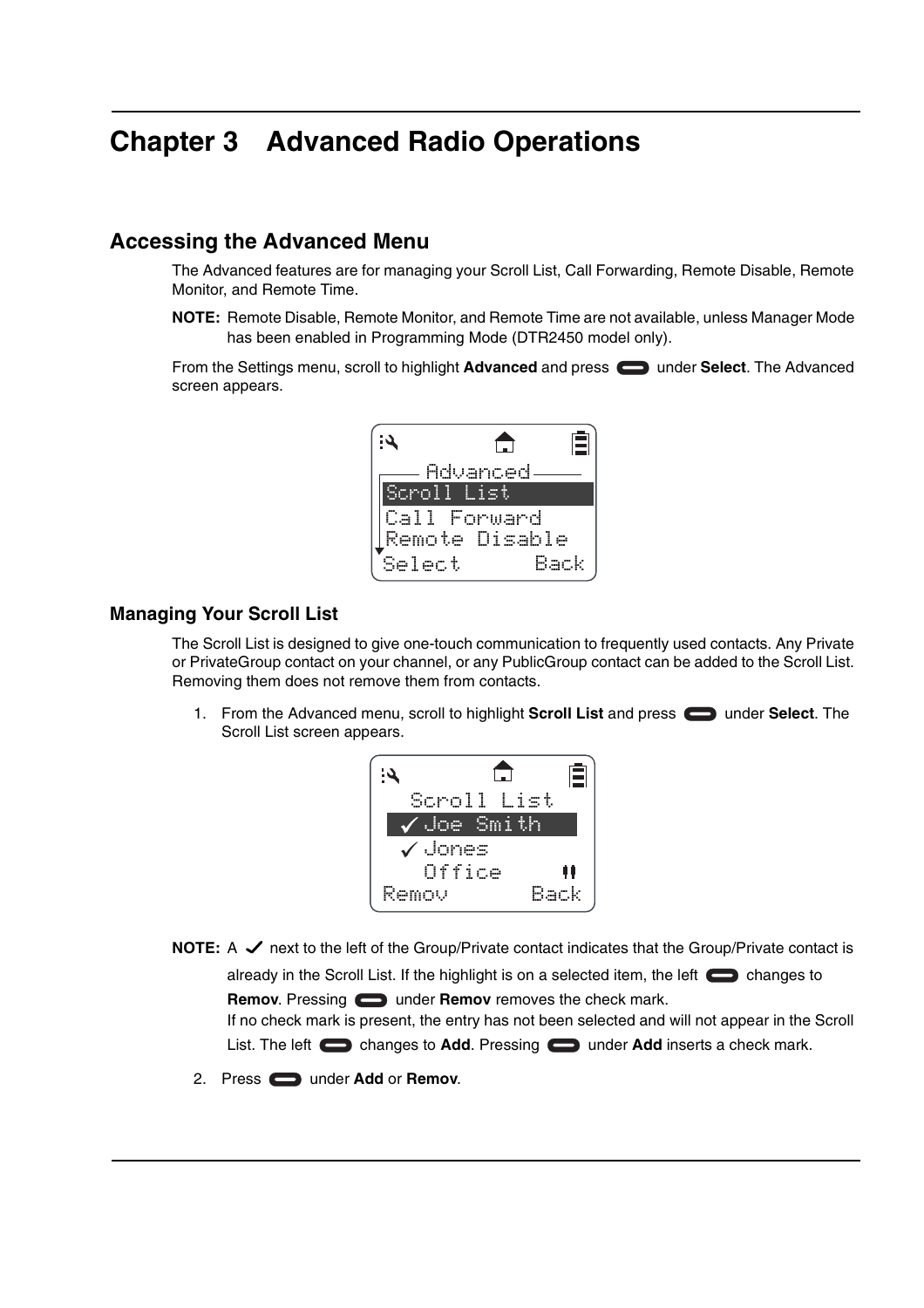#### **Enabling Scan**

Turning Scan On allows your radio to monitor select PublicGroup contacts as well as PrivateGroup contacts that you are not a member of. Your radio always receives calls to your Private ID and to any PrivateGroup contacts that you are a member of (provided you are not currently in a call).

To determine which contacts are scanned, see Scan Lists on page 4-9.

#### **Enabling Call Forwarding**

Call Forwarding allows a user to notify anyone contacting them that they are not available and suggest a manager or third party to be contacted in their absence. The user contacting them can then choose to transmit to the third party by simply pressing the PTT button.

**NOTE:** Your radio must be on and within range to use this feature while you are away.

1. From the Advance menu, scroll to highlight **Call Forwarding** and press **example 10 Select**. The Call Forwarding screen appears.



- 2. Scroll to highlight **Forwarding** and press **example 2. Change**. The **Forwarding** screen appears.
- 3. Scroll to select the desired function and press **the properties and select** to return to the previous screen.

**NOTE:** When Call Forwarding is enabled, the  $\frac{1}{2}$  icon appears on the display

4. To change or select the radio to receive the forwarded calls, scroll to highlight the **To:** function and press  $\implies$  under **Change**.



5. Scroll to select the radio name from the list to forward to. Press **the under Select**.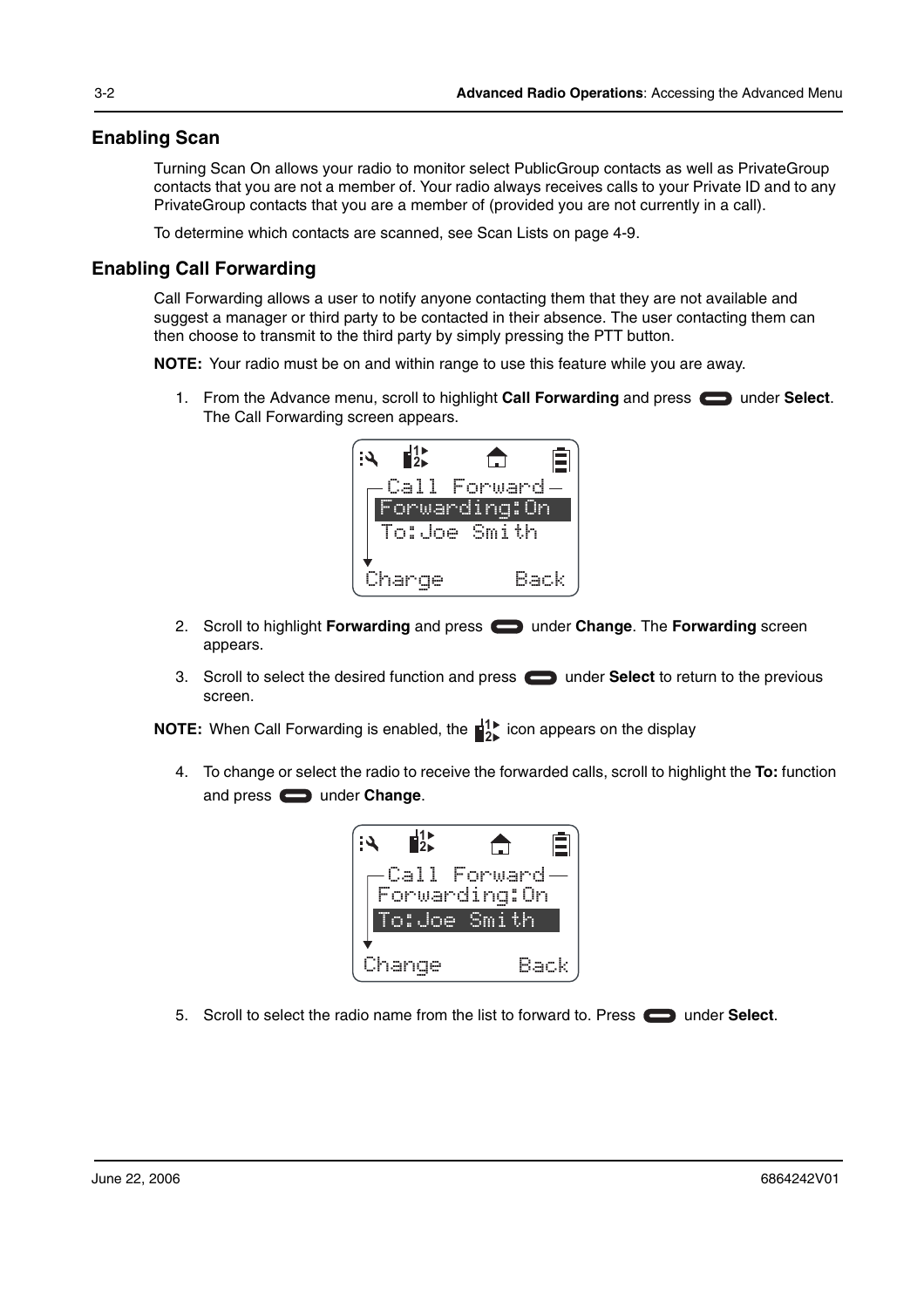#### **Remote Disabling (DTR2450 Models Only)**

**NOTE:** Manager Mode must be enabled in order for a user to use this feature. Refer to page 4-9.

Remote Disabling allows a user to remotely enable or disable another DTR Series radio on their channel. The selected radio must be turned on and within range in order to be enabled or disabled.



1. From the Advance menu, scroll to highlight **Remote Disable** and press **some inder Select**. The Remote Disable screen appears.



2. Scroll to highlight a radio name from the list. Press **come under either Enable** or **Disable**. The screen changes to confirm the selection.

**NOTE:** To cancel out of Remote Disable, press and press **and presect.** 

3. To enable or disable the selected radio, press under either **Yes** or **No**.

Once the radio is disabled, the display shows "Radio Disabled" and the radio cannot transmit, receive, or access it's contacts.

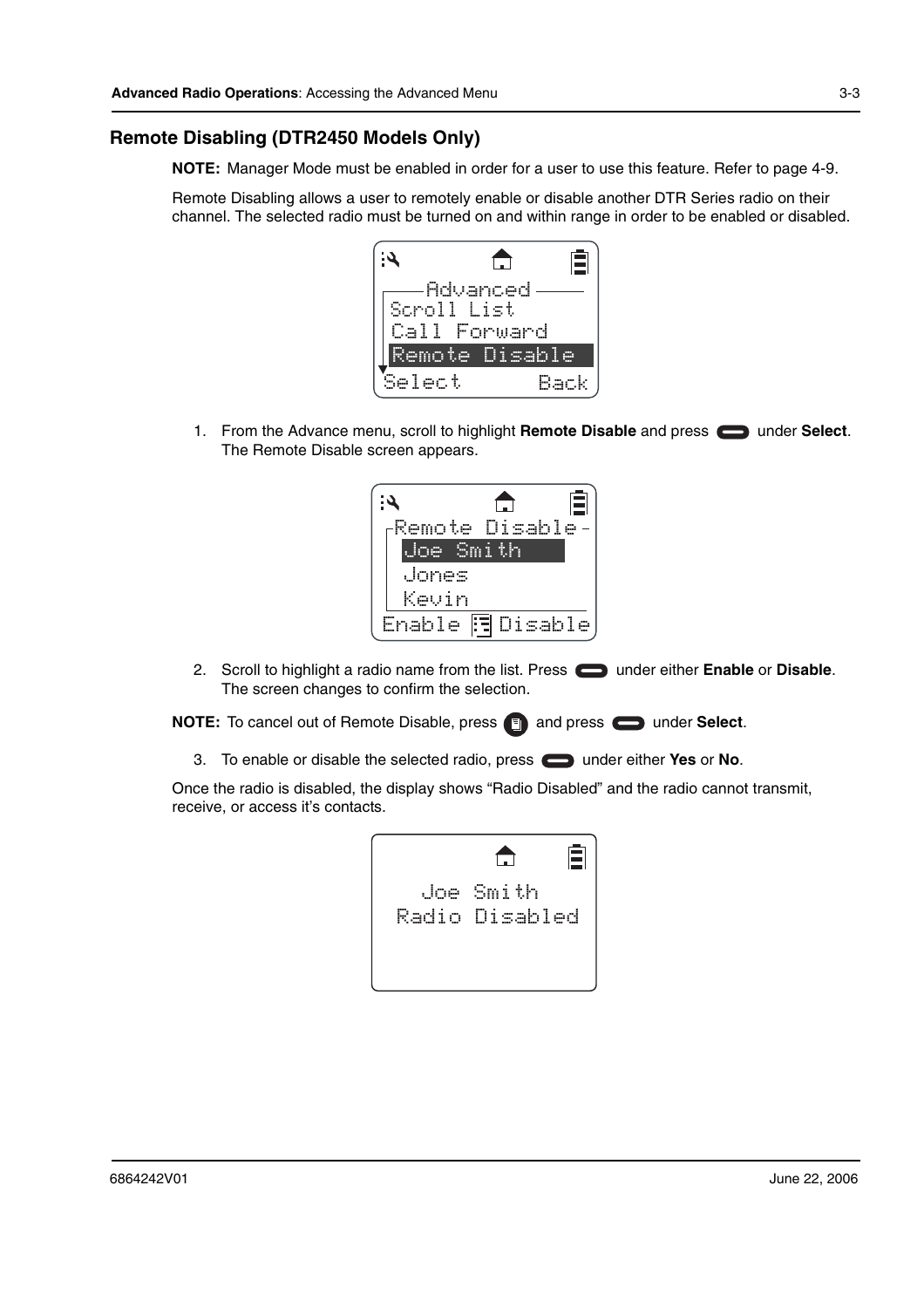#### **Remote Monitoring (DTR2450 Models Only)**

**NOTE:** Manager Mode must be enabled in order to use this feature. Refer to page 4-9.

Remote Monitoring allows you to monitor a selected radio either for training purposes or if the target radio user is unable to press the PTT button.

1. From the Advance menu, scroll to highlight Remote Monitor and press **or a** under Select. The Remote Monitor screen appears.



2. Scroll to highlight a radio from the list to monitor and press  $\Box$  under **Select**. The screen changes to show the radio's status.

#### **Remote Time (DTR2450 Models Only)**

Remote Time synchronizes the date and time to all other radios on your channel. Any receiving radio must have the transmitting radio User ID in their contact list to accept the time/date update.

- **NOTE:** Radios must be turned on and within range to receive this broadcast message. The transmitting radio does not receive a confirmation for any failures.
	- 1. From the Advance menu, scroll to highlight **Remote Time** and press **can** under **Select**. The screen displays a confirmation to start remote time.



2. Press under **Yes**.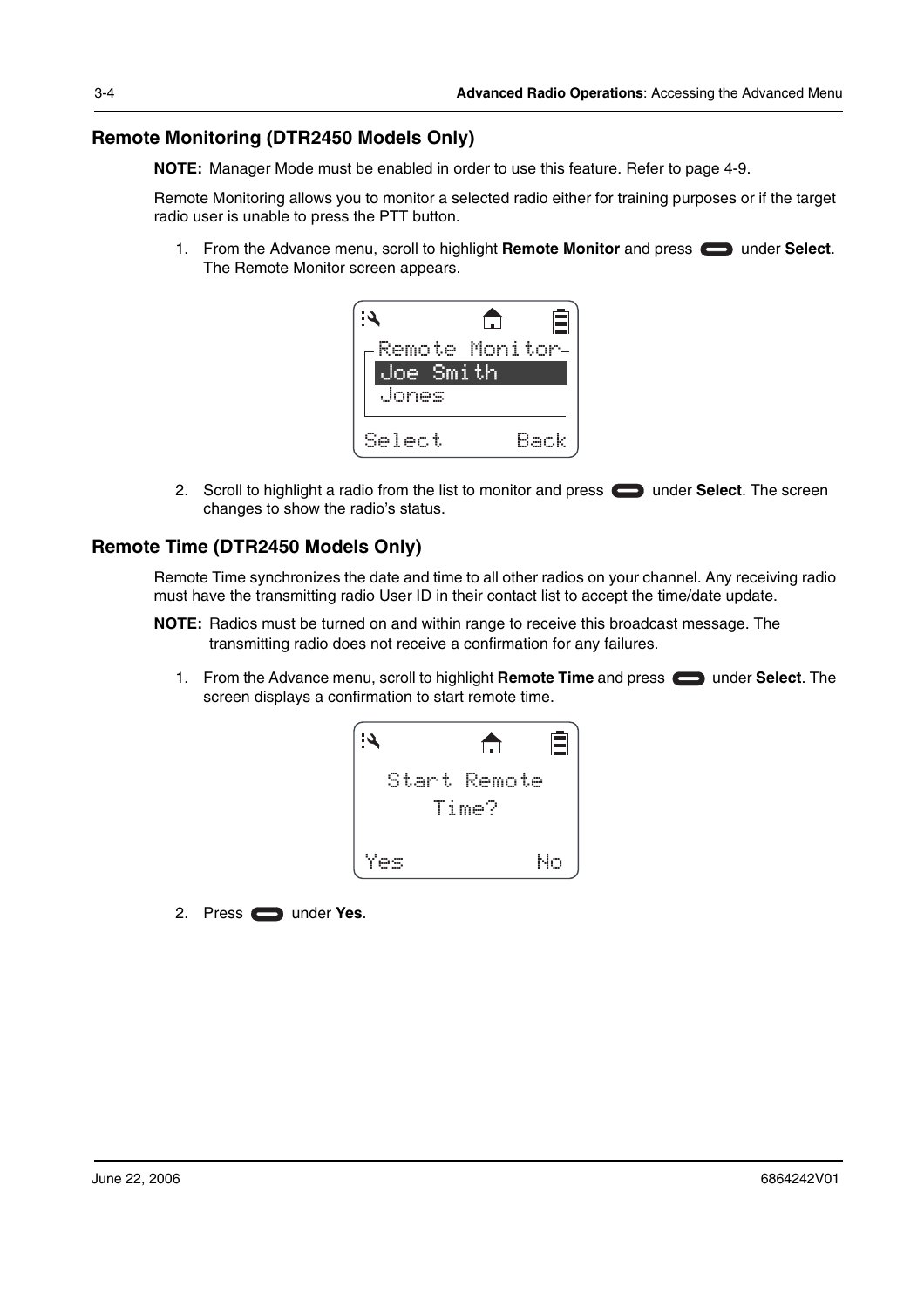## **Chapter 4 Radio Programming**



## **Program Menu Navigation Chart**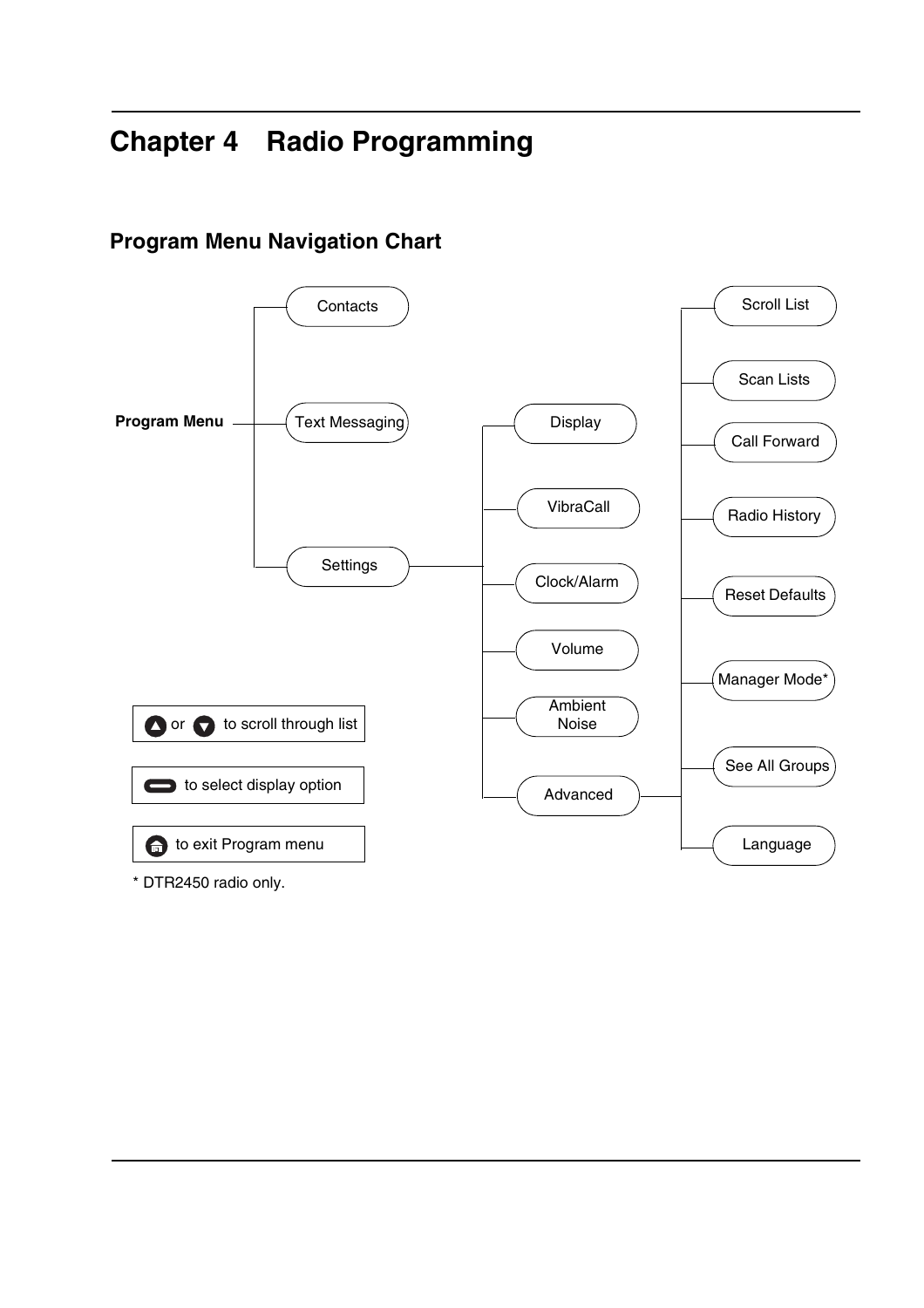Although factory programmed with default PublicGroups, DTR Series radios require user-specific programming in order to fully benefit from their digital features.

Radios can be programmed using the Programming Software (00230), which requires the Programming Cable, or in a separate programming mode. The Programming Software is the recommended method for programming DTR Series radios, as it has archive and report capabilities that aid in both initial product configuration and fleet maintenance.

The separate programming mode allows access to modify and add contacts, update existing and add new quick notes, and access manager features (DTR2450 only) such as Remote Disable and Remote Monitoring. A mini keyboard is used to enter text into contacts and to modify saved text messages.

### **Entering Programming Mode**

The following key sequence must be performed to enter the programming mode.

- 1. Hold down  $\bigoplus$  and press the PTT button three times.
- 2. Press the Right  $\blacksquare$ .
- 3. Press  $\bigcirc$ .
- 4. Press the Left  $\blacksquare$ .
- 5. Hold down  $\bigcap$  and press the PTT button three times.

The Program Menu screen appears.



### **My Info**

- 1. Highlight **Contacts** and press  $\Box$  under **Select**. A  $\angle$  appears to the right of the display.
- 2. Scroll to select it and press **in the View**. Your unit name, ID, and channel are shown.
- 3. Press **the under Edit** to change the unit name or channel.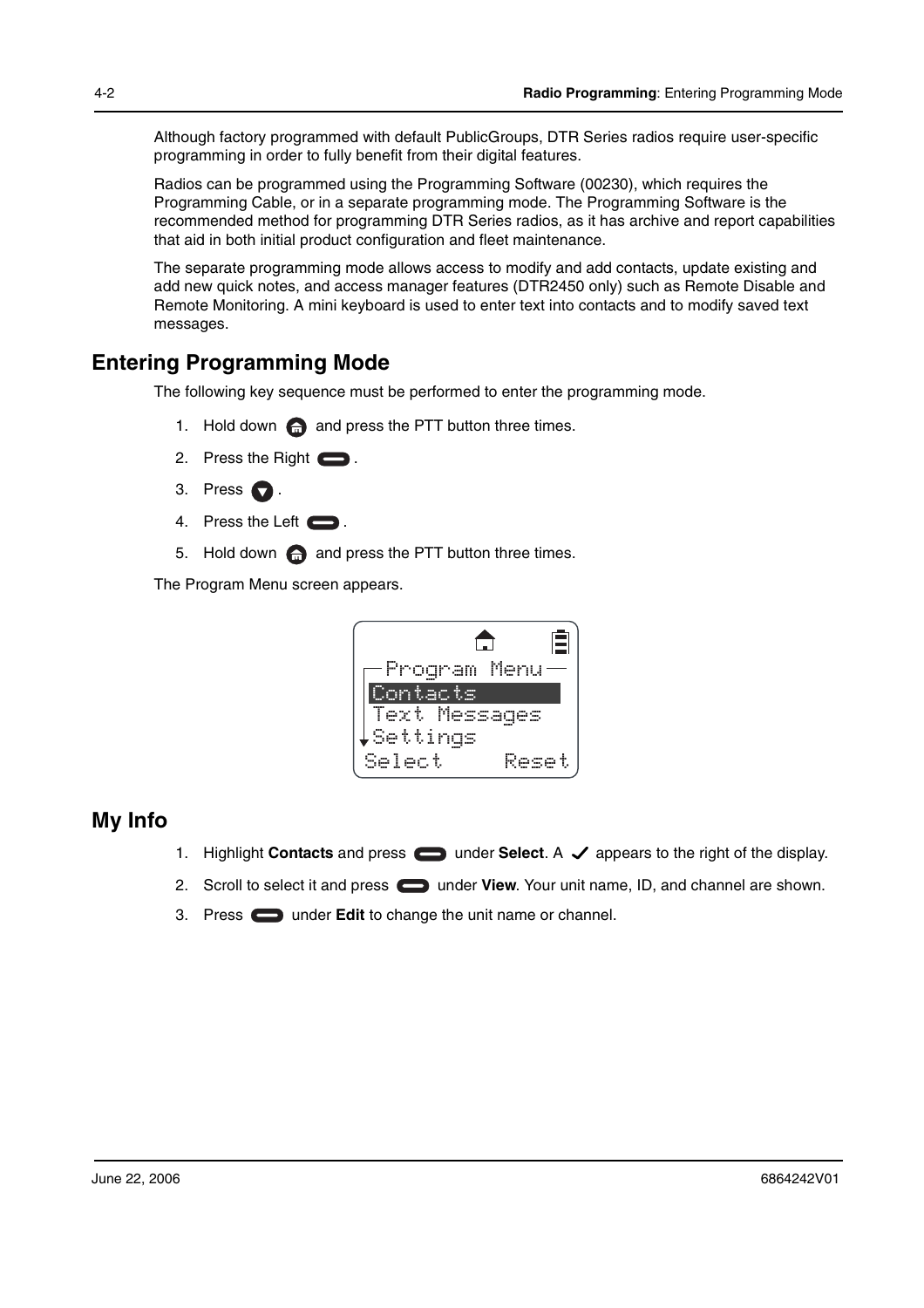### **Adding Contacts**

1. From the Program Menu, scroll to select **Contacts** and press **example 1** under **Select**. The Contacts screen appears.



2. Scroll to select [New Contact] and press **in the Select**. The Private screen appears.



#### **Call Type**

1. From the Private screen, scroll to select Type and press **can** under **Change**. The Type screen appears.



**NOTE:**  $A \nightharpoonup$  next to an selection indicates the present selection.

- 2. Scroll to select either a Private call type, PrivateGroup call type, or PublicGroup call type to add to the Contact List. Press **example 2** under **Select**.
- 3. The display returns to the previous screen with the new call Type entered.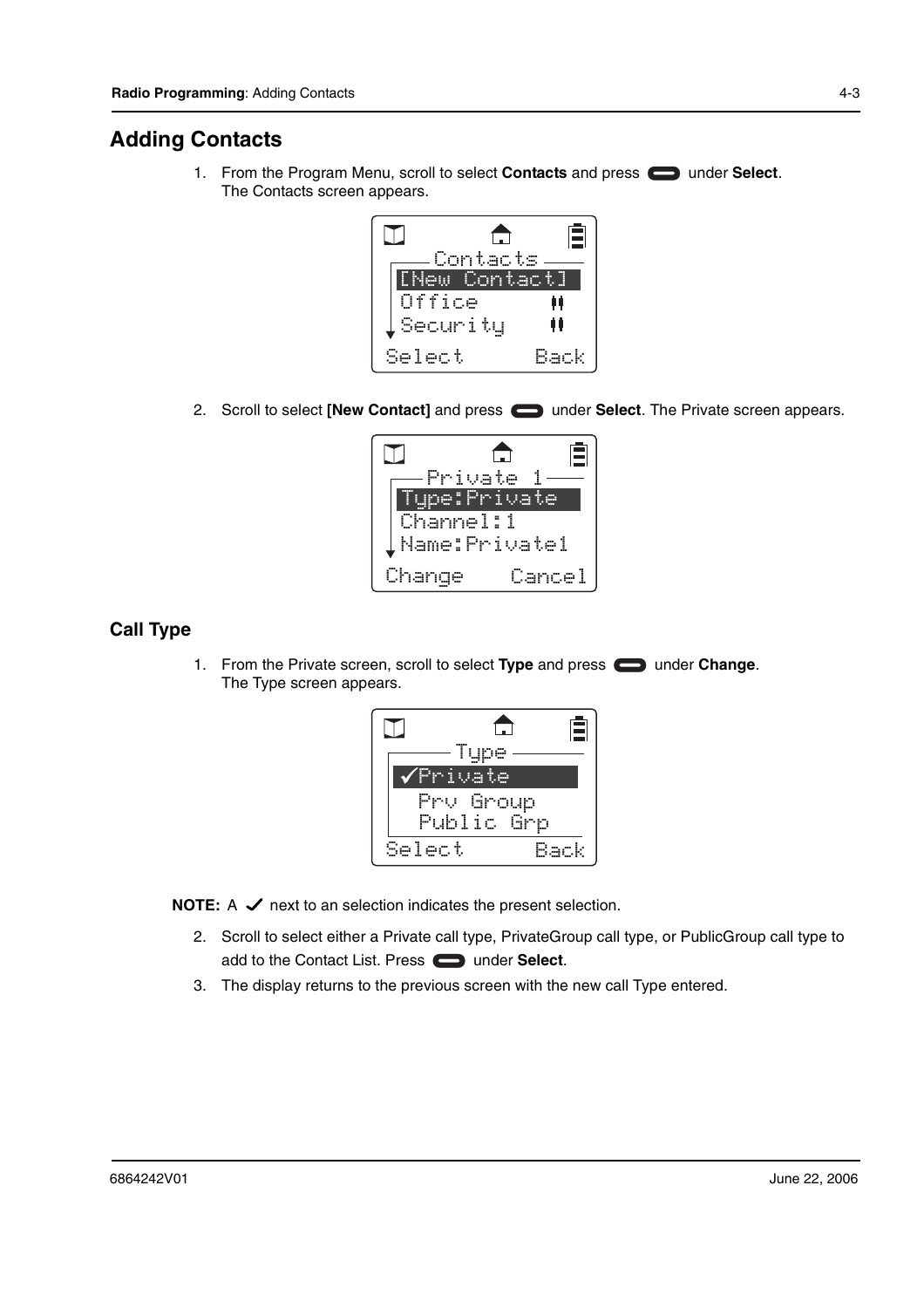#### **Channel**

Your radio operates using frequency-hopping spread-spectrum technology. Each "Channel" is a group of 50 frequencies. Your radio can transmit and receive on up to 10 channels, but Group messages will not be heard unless you are on the same channel.

The home icon on the display indicates that your current scroll list setting is on your channel. Your radio will scan up to 5 groups per channel, and Private Calls are received regardless of channel.

1. Scroll to select **Channel** and press **example 2 under Change**. The Channel screen appears.



- **NOTE:** The presently selected channel has a  $\checkmark$  to the left of the channel number. Radios on the same TalkGroup should be set-up on the same channel.
	- 2. Scroll to select a channel and press **example 2.** under **Select**. The display returns to the previous screen with the new Channel entered.

#### **Unit Name**

Unit ID is transmitted with all voice and text messages. Programming a unique unit name to an ID will cause the radio to recognize any incoming calls from that user or group and display their unit name.

**NOTE:** A mini keyboard must be connected to the radio to enter alphanumeric characters.

1. Scroll to select **Name** and press **in the Change**. The Name screen appears.



2. Press **the under Delete** to remove characters one at a time or hold to delete all characters. Use the mini keyboard to enter a new name. After entering the Name, press  $\Box$  under  $\alpha$ k to confirm the entry and to return to the previous screen with the new Name entered.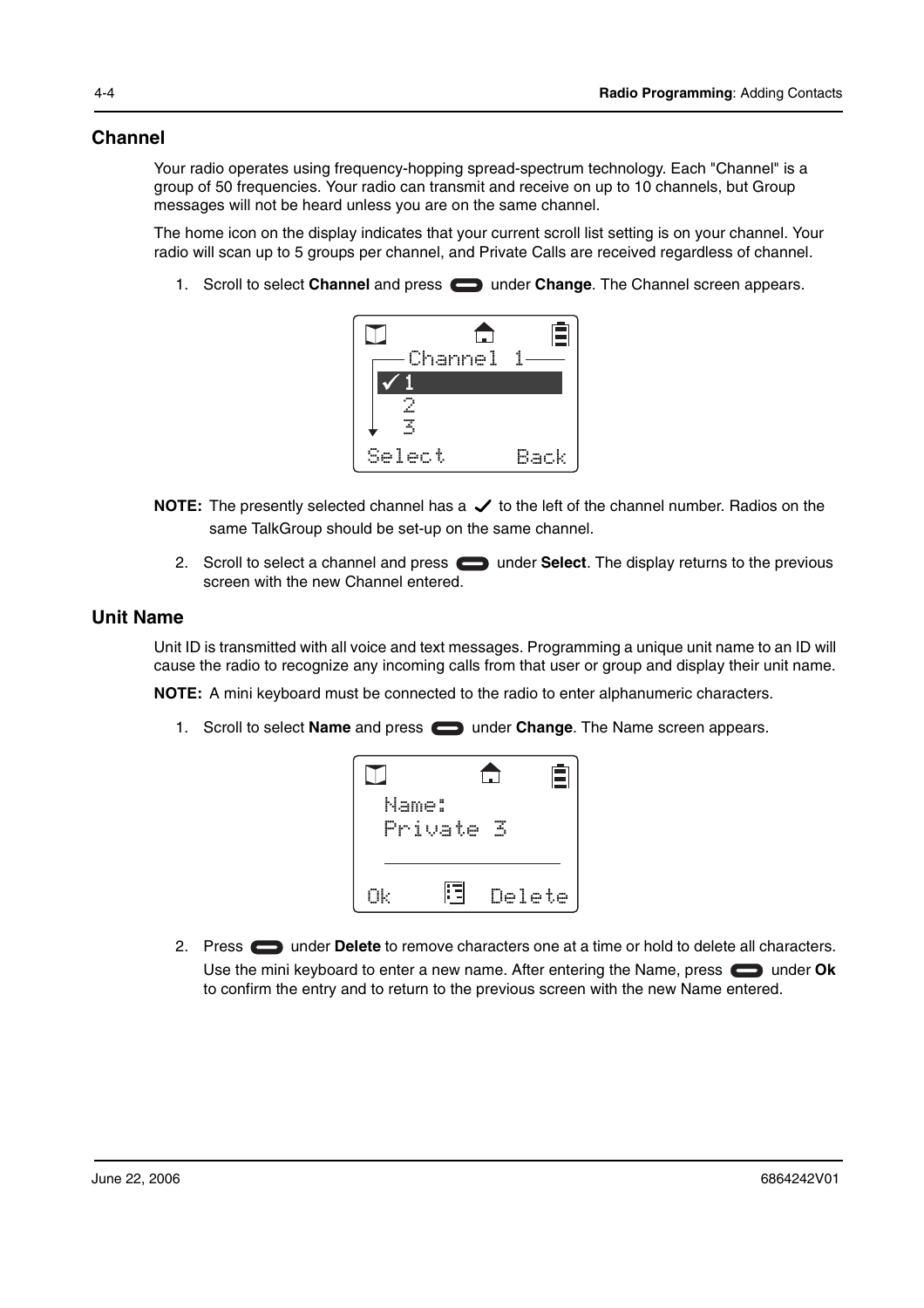#### **Programming a Unit ID (Private Calls Only)**

The unit ID of a private contact can be read over the air or entered using the mini keyboard.

1. Scroll to select **ID** and press **notated** under **Read**. The ID screen appears.

| ıIJ |                | E |
|-----|----------------|---|
|     | On other radio |   |
|     | press Home 3   |   |
|     | times then PTT |   |
|     | Cancel         |   |

2. Use the mini keyboard to enter the 11 digit ID. When the mini keyboard is connected, the left **becomes Change.** After entering the ID, press **than the CK** to confirm the entry and to return to the previous screen with the ID entered.

#### **Selecting a Group ID**

When programming a new PublicGroup, press **example 20 under Change** to select a PublicGroup ID from 1-100. IDs already in use on your radio will be preceded by an "x".

When programming a new PrivateGroup, the radio selects your GroupID from your contact list. **Press computer Change** to select another Group ID. Since the default GroupID is dependent upon the contact list of all radios being the same, it is recommended to clone PrivateGroups to other radios.

#### **Entering a Home Group Number (Private Calls Only)**

If a Home Group is selected for your radio, then it will return to that Group after 30 seconds of inactivity. This ensures that any transmissions on this channel are not missed. Selecting a Home Group also automatically adds the contact to that PrivateGroup.

1. Scroll to select the **Home Group Number** and press **exampler Change**. The Home Group screen appears.

|      | Home Group |  |
|------|------------|--|
| None |            |  |
|      | Office     |  |
|      | Security   |  |
| ect  |            |  |

**NOTE:**  $A \nightharpoonup$  next to a selection indicates the present selection.

2. Scroll to select the desired entry. Press **in the Select** to select the new item. The display returns to the previous screen with the new Home Group Number entered.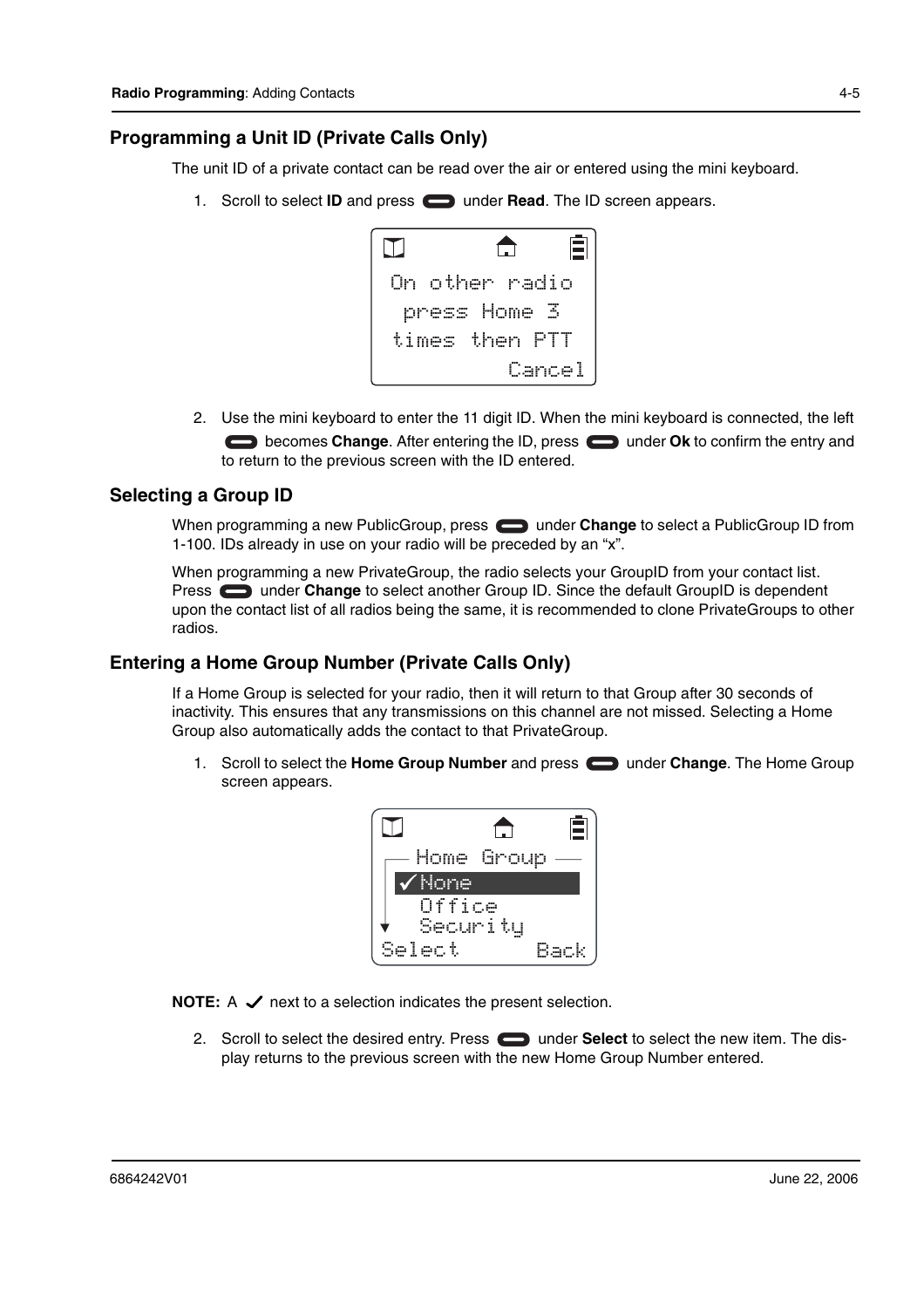#### **Selecting Group Only**

- **NOTE:** Selecting Group Only on a radio prohibits the user from initiating PrivateCalls. Private contact information is still retained by the radio to identify other units, but the user can only return a PrivateCall during hangtime.
	- 1. Scroll to select **Group Only** and press **see thange**. The Group Only screen appears.



**NOTE:**  $A \nightharpoonup$  next to an selection indicates the present selection.

2. Scroll to select the desired entry and press **seem** under **Select**. The display returns to the previous screen with the new Group Only entered.

#### **Entering Group Members (PrivateGroup Only)**

1. Scroll to select Group Members and press **in the Change**. The Group Members screen appears.



- **NOTE:** A  $\checkmark$  next to the left of the Group Member indicates that those members are already part of the TalkGroup assigned. If the highlight is on a checked item, the left  $\Box$  changes to **Remov**. Pressing **example 2** under **Remov** removes the check mark. If no check mark is present, the entry has not been selected and is not part of the PrivateGroup already assigned. The left changes to **Add**. Pressing computer Add inserts a check mark.
	- 2. Scroll through the list of Group Members and press **the under Add.**
	- 3. When completed, press **inter 1** under **Done**. The display returns to the previous screen with the new Group Members entered.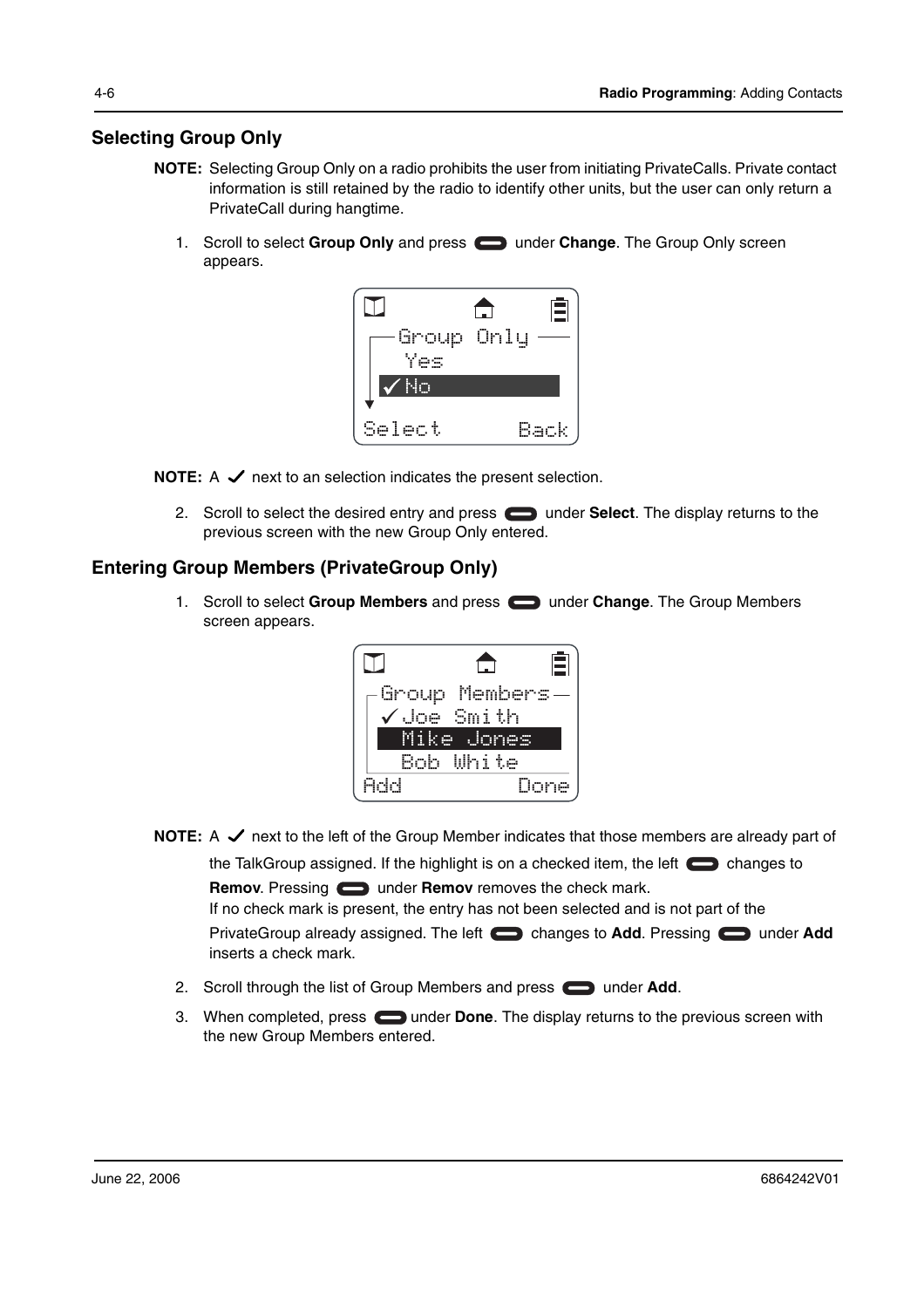#### **Entering a Ringer Type (Private Calls Only)**

A unique alert tone can be identified for each radio in your contact list. There are 12 ringer tones that can be selected. When a ringer tone is highlighted, the audio ringer tone sounds to help in making a selection.

1. Scroll to select **Ringer** and press **exampler Change**. The Ringer screen appears.



**NOTE:**  $A \nightharpoondown$  next to a selection indicates the present selection.

- 2. Scroll to select the desired ring. Highlighting a tone lets you hear it.
- 3. Press under **Select** to select the new ring. The display returns to the previous screen with the new Ringer entered.
- 4. Press under **Save** to store the new contact after all entries for the new contact have been completed. A confirmation screen appears confirming the saved contact.
- 5. Press **the beam of the State Times of the Main Menu. Press** on the Main Menu. Press and example the Main Menu. Press and the value of the Main Menu. Press and the value of the Value of the Value of the Value of the Valu **Reset**.

### **Text Messaging**

- **NOTE:** Entering or changing the Quick Notes requires the use of the mini keyboard which must be attached to the connector on the bottom of the radio.
	- 1. From the Program Menu, scroll to select Text Messages and press  $\Box$  under Select. The Quick Notes screen appears.



**NOTE:** If a new message is to be entered, the left  $\Box$  is **Select**. If a message is selected to be edited, the left changes to **Edit**.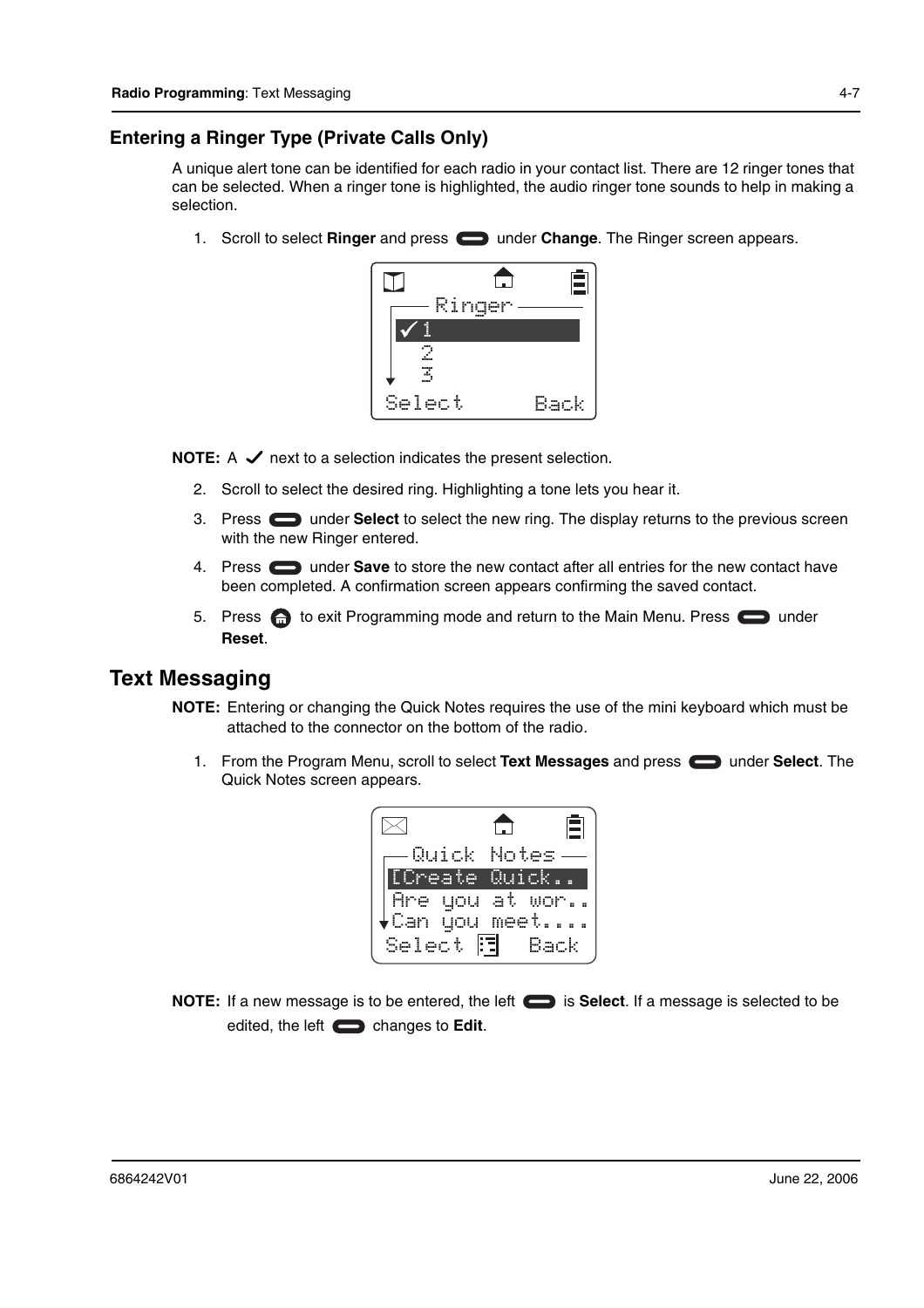2. Scroll to select **[Create Quick..** and press **Select**. The Quick Note screen appears.



- 3. Use the mini keyboard to enter the new message. When the first letter is entered, the left changes to **Save** and the right changes to **Delete**.
- 4. If an error is made while entering the data, **in the Delete** can be used to delete characters one at a time.
- 5. If the new message is correct, press **in the Save** to store the new message.
- 6. Scroll to select **Manager Mode** and press under **Change**. The Manager Mode screen appears.



**NOTE:**  $A \nightharpoonup$  next to a selection indicates the present selection.

7. Scroll to select **On** and press **1. Select**. The display returns to the Advanced menu.

#### **Settings**

The settings for Display, VibraCall, Clock/Alarm, Volume, Scroll List, and Call Forward can also be utilized through Programming Mode. Refer to Chapters 2 and 3.

#### **Radio History**

Radio History maintains a running clock of the amount of time a radio has received, transmitted, and remained idle (turned on). This can be useful in determining actual radio use and battery replacement cycles.

- 1. From the Program Menu, scroll to select **Settings** and press **some inder Select**.
- 2. Scroll to select **Advanced** and press **example 3** under **Select**.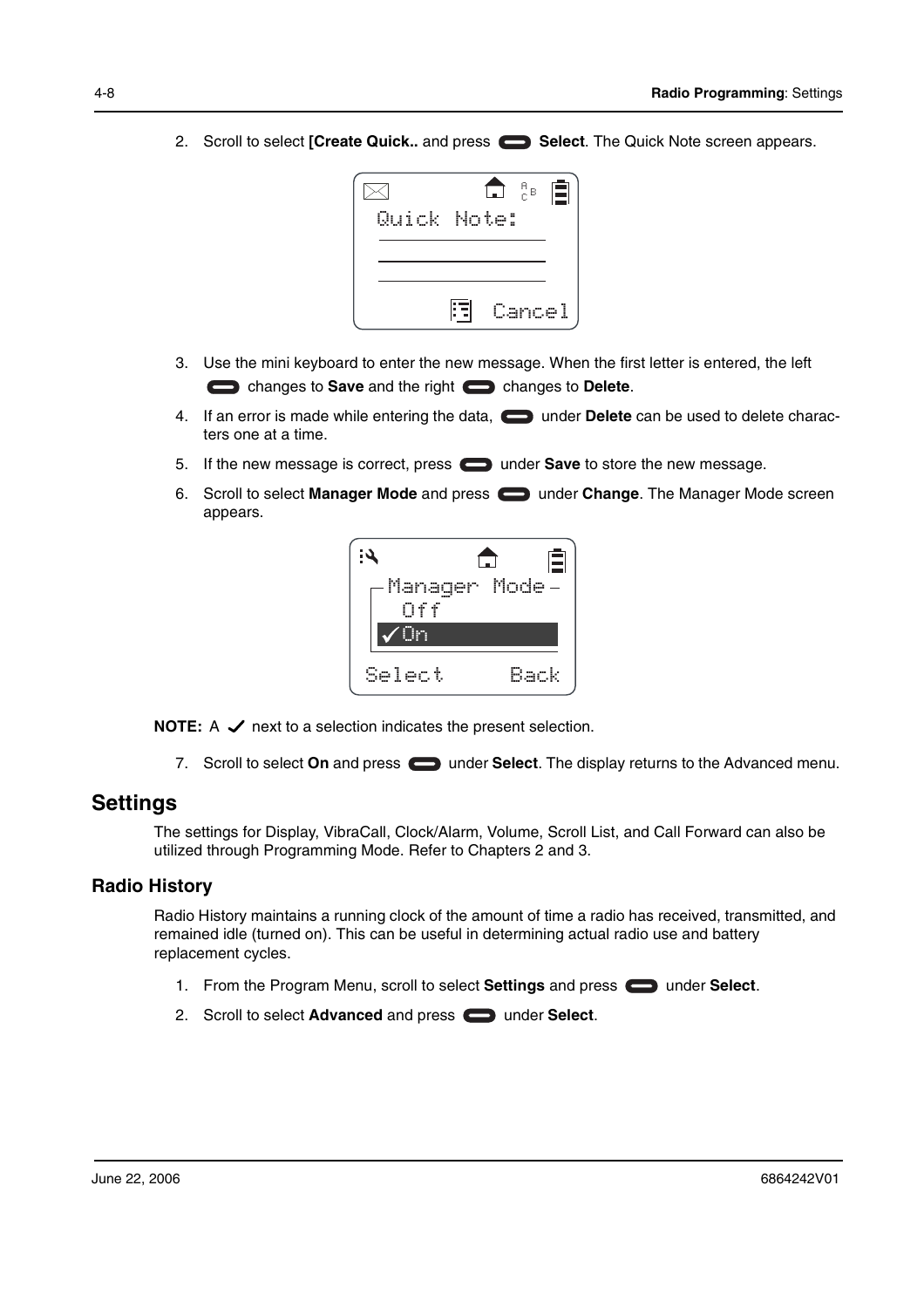3. Scroll to select **Radio History** and press **example 3.** under **Select**.



TX is the total amount of transmit time. RX is the total amount of receive time. IDL is the total time the radio has been turned on but not receiving or transmitting.

#### **Reset Defaults**

Choosing this option resets your radio back to factory default settings. All settings are reset, and all Contacts in the radio are deleted.

#### **Manager Mode (DTR2450 only)**

Manager Mode provides access to Remote Disable, Remote Monitor, and Remote Time functions in the User Menu. Enabling Manager Mode automatically enables See All Groups.

The Manager Mode can only be accessed through the Programming Mode. After entering Programming Mode, proceed as follows to access the Manager Mode.

- 1. From the Program Menu, scroll to select **Settings** and press **in the select**.
- 2. Scroll to select **Advanced** and press **soul and and Select**.

#### **See All Groups**

The See All Groups feature displays all PrivateGroup contacts in the Contacts List of User Mode, not just those that the radio is a member of. This allows a user to monitor and talk to these PrivateGroup contacts. However, they will not be scanned unless the user is added to the PrivateGroup contact.

#### **Language**

Your DTR Series radio allows English, German, French, or Spanish language prompts.

**NOTE:** Quick Notes are in English only.

After entering Programming Mode, proceed as follows to change the language.

- 1. From the Program Menu, scroll to select **Settings** and press **example 1** under **Select**.
- 2. Scroll to select **Advanced** and press **example 3** under **Select**.

#### **Scan Lists**

This menu allows you to scan select PublicGroup contacts. Your radio always scans for PrivateGroup contacts you are a member of and for calls to your Private ID.

The Scan feature is turned On/Off in the Advanced Menu of User Mode.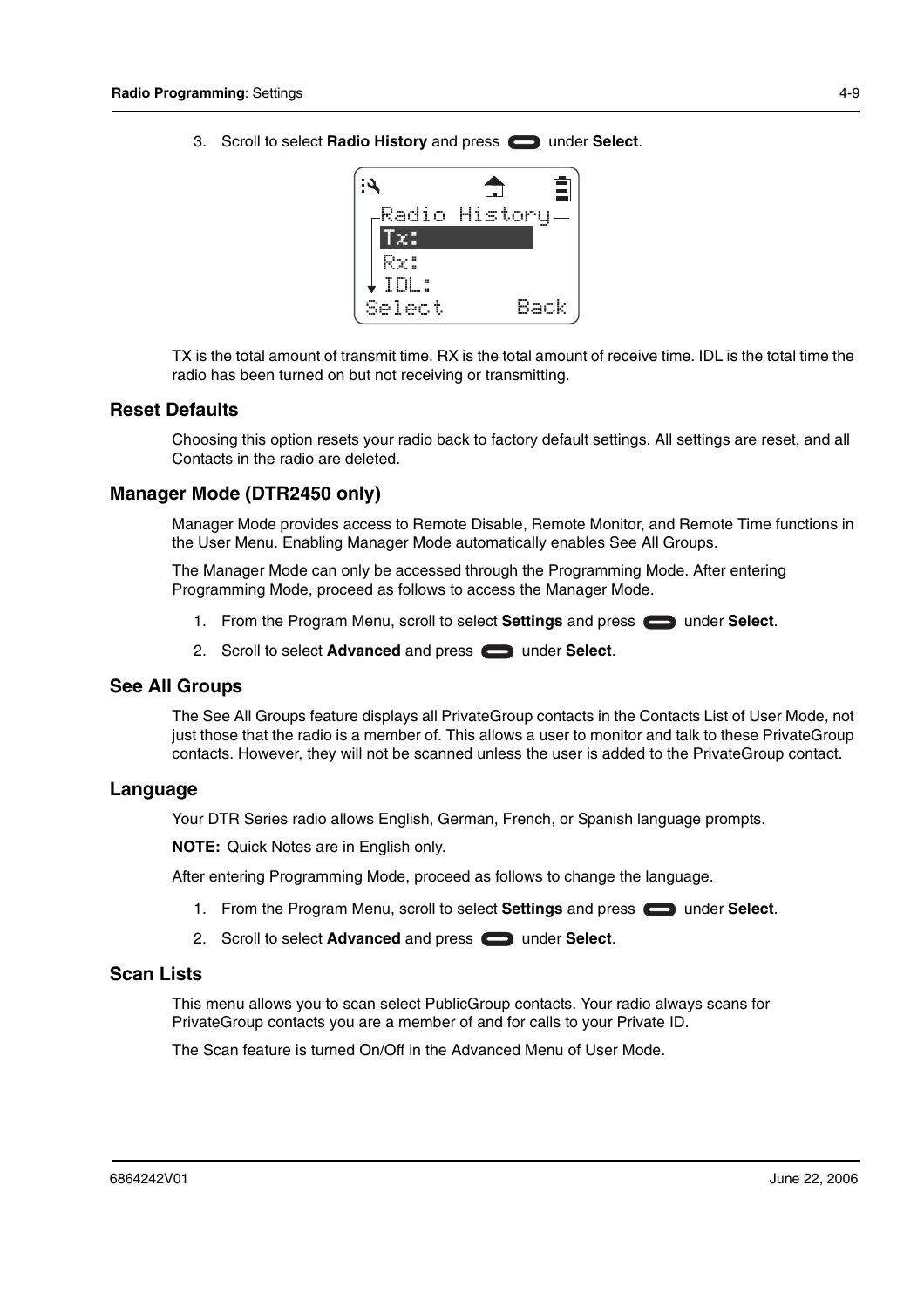#### **Reset Defaults**

This menu allows you to reset the radio to factory defaults, deleting all contacts and changed settings.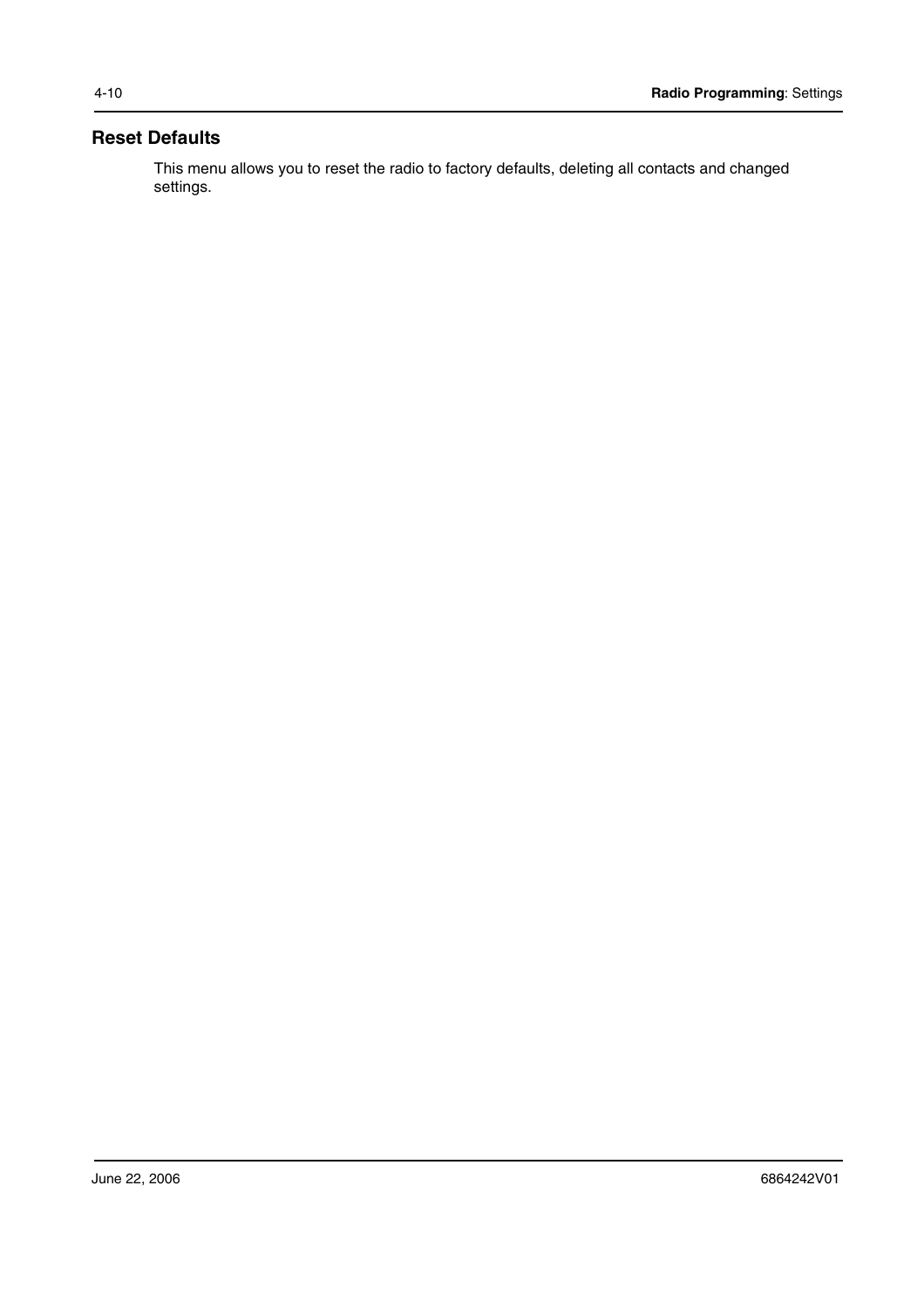## **Chapter 5 Cloning Mode**

### **Entering Cloning Mode**

- 1. Press  $\bigoplus$  to turn the source radio on.
- 2. Enter the cloning mode by performing the following steps in sequence:
	- a. Hold down  $\bigoplus$  and press the PTT button three times.
	- b. Press the Left  $\Box$ .
	- c. Press  $\bigcirc$ .
	- d. Press the Right
	- e. Hold down  $\bigoplus$  and press the PTT button three times. The Clone Menu appears.

| Clone Menu         |  |
|--------------------|--|
| <u>plicate Rad</u> |  |
| Remote Add C.      |  |
| Remove Delet       |  |
| elect<br>ч.,       |  |

## **Adding/Deleting a Contact**

These menus are used to add or remove a contact from a Private contact or PrivateGroup contact over the air. This feature is used primarily for fleet maintenance. When adding/deleting a contact to a PrivateGroup contact, the radio attempts to contact all radios within that PrivateGroup and notifies any radios that did not receive the update.

1. From the Clone menu scroll to select Send Contact. Press **can** under Select.

|                     | Ē |
|---------------------|---|
| Remote Add          |   |
| <u> Add:Invalid</u> |   |
| To:Invalid          |   |
| Change              |   |

2. Scroll to select ADD:.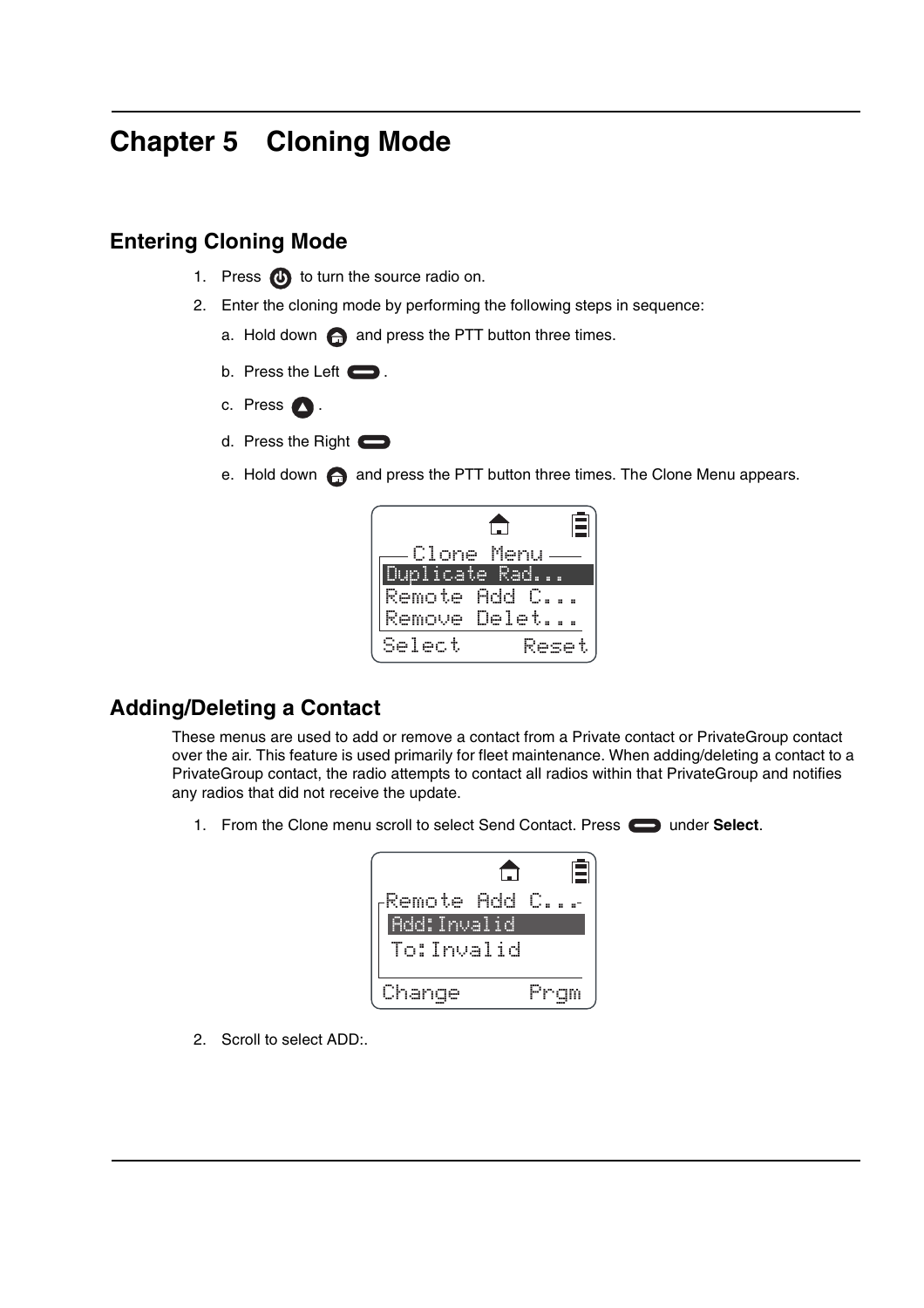3. Press under **Change** to display the list of contacts.



- 4. Scroll to the contact to be added.
- 5. Press **or** under **Select** to select the contact to be added.
- 6. Scroll to select To:.

|                                | tij |
|--------------------------------|-----|
| Remote Add C.<br>Add:Joe Smith |     |
| To:Invalid                     |     |
| Change                         |     |

7. Press **under Change**.

|        |           | (章)  |
|--------|-----------|------|
|        | Contacts  |      |
| . Ine  | -Smith    |      |
|        | Receiving |      |
|        | Security  | 00   |
| Select |           | Back |

- 8. Scroll to the contact to receive the new contact.
- 9. Press **the under Select** to select the contact.

| Send Contact<br>Add:Joe Smith |  |
|-------------------------------|--|
| To:Security                   |  |
| Change                        |  |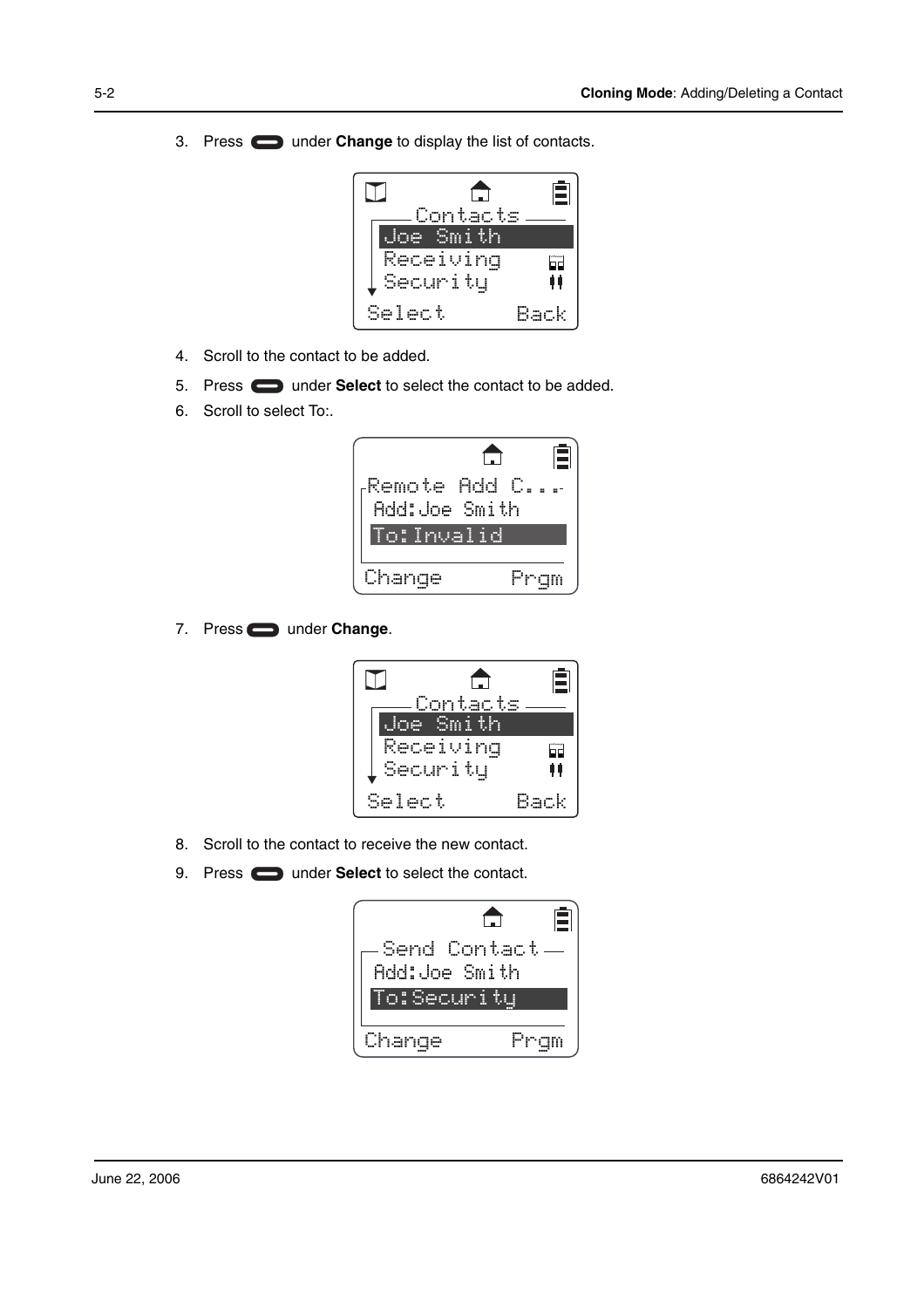10. Press **the United States under Prgm**. The screen is displayed showing the Add: and To: selections. If these are correct press **the under Go** to transmit the selection over the air. If the selections are not correct press **in the Back** to return to the selection menu.



11. The screen displays the message "Clone Sending  $XXXXXX"$ .  $X =$  the contact you are sending to. If sending a contact to a PrivateGroup, the display shows each target radio individually.

If cloning was successful, both the source and targets radios indicated "Programming Successful". If over-the-cloning to a PrivateGroup fails, the radio displays the failed clone list. The user can attempt cloning again to any members of this list.

### **Reset All Contacts**

This key sequence deletes all contacts in the radio. This is useful for radio programming and rental radios.

- a. Hold down  $\bigoplus$  and press the PTT button three times.
- b. Press  $\bigcirc$ .
- c. Press  $\bigcirc$ .
- d. Press the Right
- e. Hold down  $\bigoplus$  and press the PTT button three times.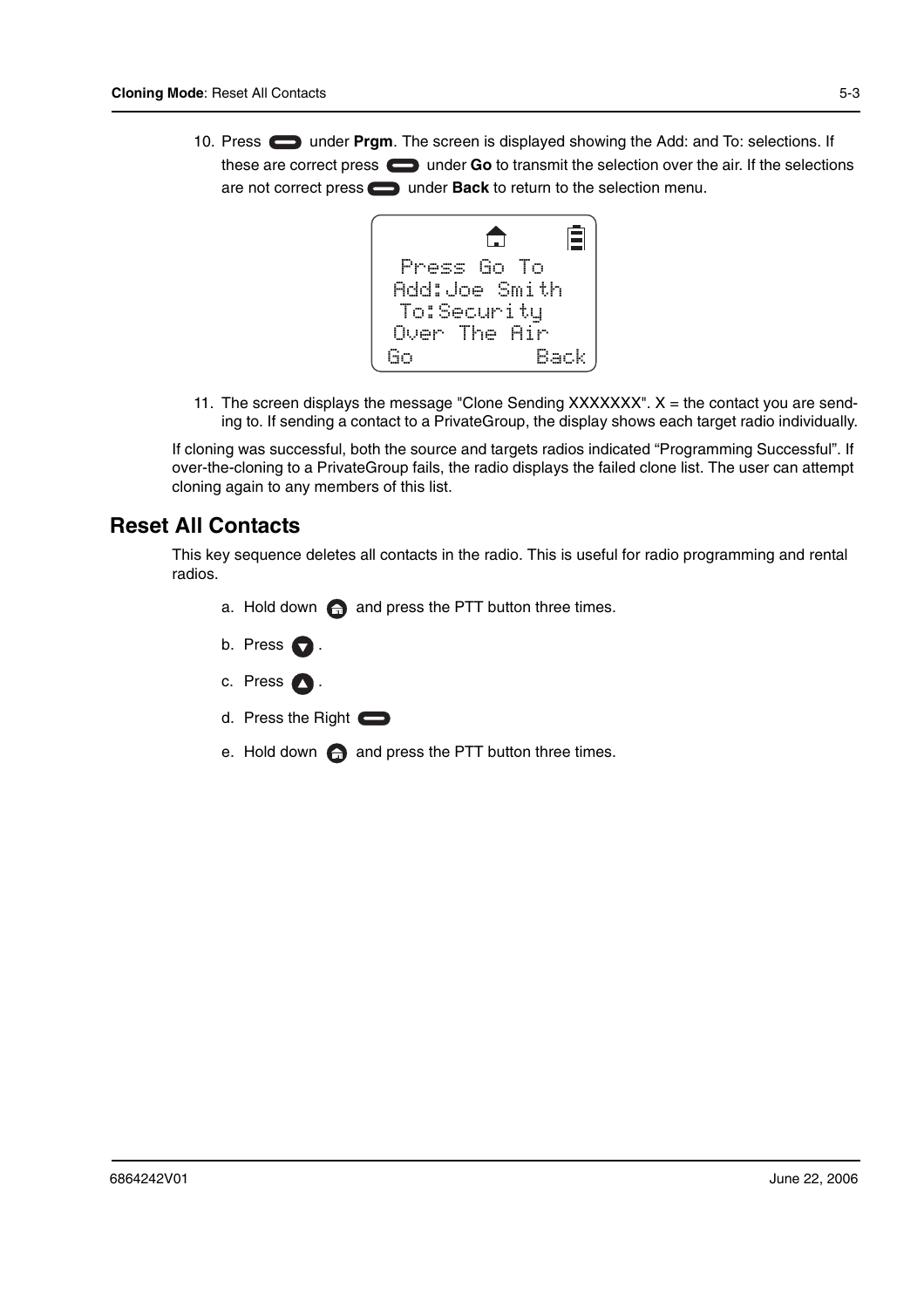**Notes**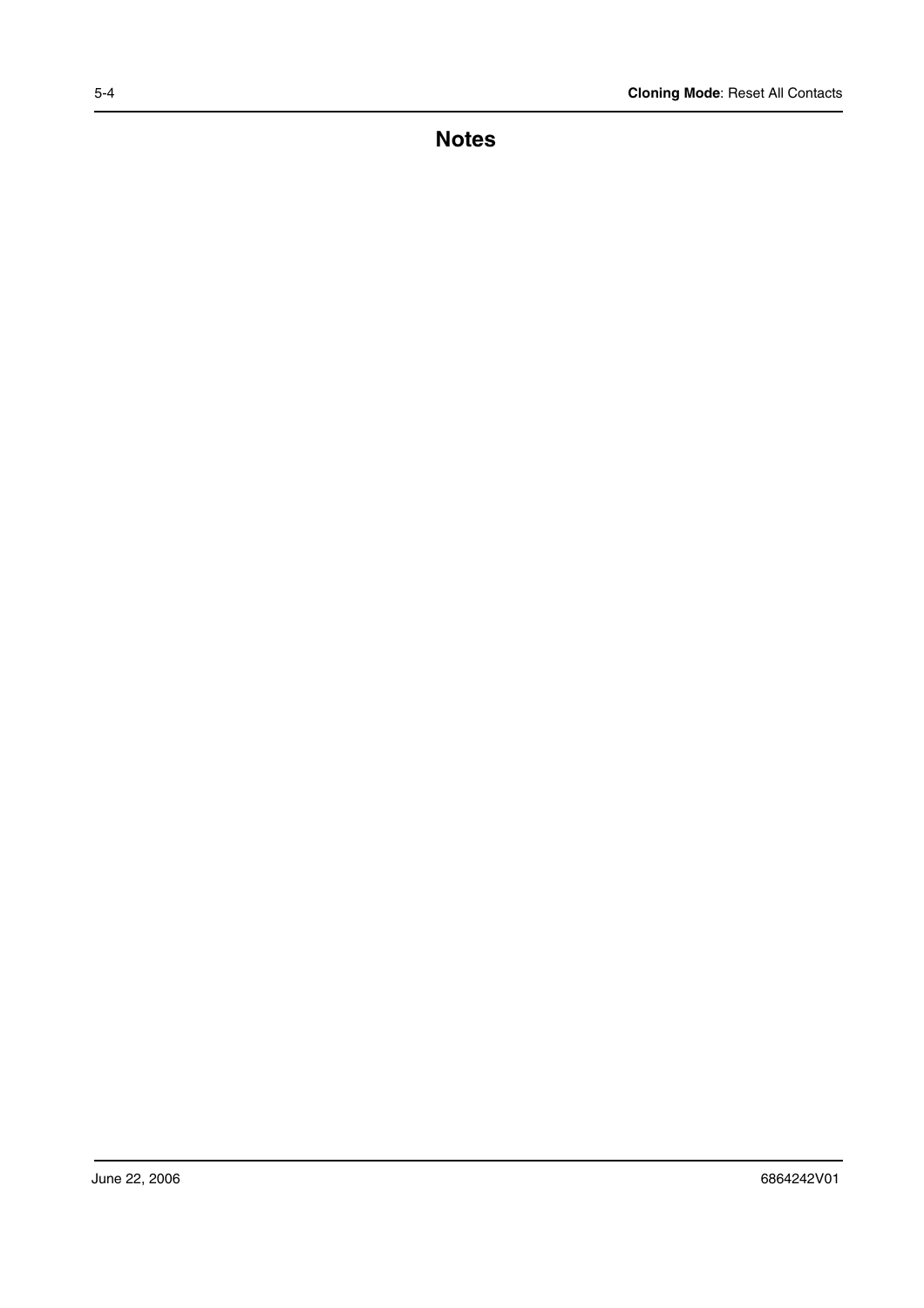# **Chapter 6 Troubleshooting**

| <b>Symptom</b>                                                            | <b>Try This:</b>                                                                                                                                                                                                                                                                                                      |
|---------------------------------------------------------------------------|-----------------------------------------------------------------------------------------------------------------------------------------------------------------------------------------------------------------------------------------------------------------------------------------------------------------------|
| Display shows "User Not<br>Available" when PTT pressed                    | Target radio is in a call, try again after 30 seconds to determine if call has been<br>completed. Target radio is out of range. At least one radio (Private or Group call)<br>must be turned on and within range to transmit.                                                                                         |
| No Power                                                                  | Recharge or replace Li-Ion battery.                                                                                                                                                                                                                                                                                   |
| Message not transmitted                                                   | Make sure Push to Talk is completely pressed while transmitting.<br>Recharge or replace battery. Verify that radio is programmed correctly.                                                                                                                                                                           |
| Cannot receive Private calls                                              | Verify that the radio is on your home channel.                                                                                                                                                                                                                                                                        |
| Cannot receive Public Group                                               | Make sure that the PublicGroup has the same Channel and PublicGroup ID.                                                                                                                                                                                                                                               |
| Cannot access Remote Monitor,<br>Time or Remote Disable<br>(DTR2450 only) | Make sure that Manager Mode has been enabled in Programming.                                                                                                                                                                                                                                                          |
| Time Update not received                                                  | Private ID of the transmitting radio must be in the Contact List of a receiving radio<br>to accept a Time / Date update.                                                                                                                                                                                              |
| Limited talk range                                                        | Steel and/or concrete structures, heavy foliage, buildings, or vehicles decrease<br>range. Check for clear line of sight to improve range.                                                                                                                                                                            |
| Message not received                                                      | Confirm radios have been properly programmed.<br>Recharge or replace battery.                                                                                                                                                                                                                                         |
| Poor audio quality                                                        | Radios are too close together. They must be at least 5 feet apart.<br>Radios are too far apart or obstacles are interfering with transmission.                                                                                                                                                                        |
| Low batteries                                                             | Recharge or replace batteries. Extreme operating temperatures affect battery life.                                                                                                                                                                                                                                    |
| Cannot see all PrivateGroups in<br><b>Contact List</b>                    | Manager Mode must be enabled to see PrivateGroups not on your home channel<br>or of which you are not a member.                                                                                                                                                                                                       |
| Display shows "Please Try<br>Again" when PTT pressed                      | The radio is busy. Try calling again.                                                                                                                                                                                                                                                                                 |
| Cannot see any Private contacts<br>in the Contact List                    | Check to see if the Private contact is set to Group Only. A Private contact that is set<br>to Group Only will not see Private contacts in the Contact List.                                                                                                                                                           |
| Cannot add maximum number of<br>PrivateGroups                             | To increase communications security, PrivateGroups reuse Private IDs in the<br>system. Therefore, the number of PrivateGroups allowed cannot be more than the<br>number of Private contacts in the system. Adding more Private contacts will allow<br>more PrivateGroups to be entered, until the maximum is reached. |
| Display shows "ID Not Available"<br>when trying to add a<br>PrivateGroup  | No ID is available since all have already been used to create a<br>PrivateGroup. Adding more Private contacts allows more additional<br>PrivateGroups, until the maximum amount.                                                                                                                                      |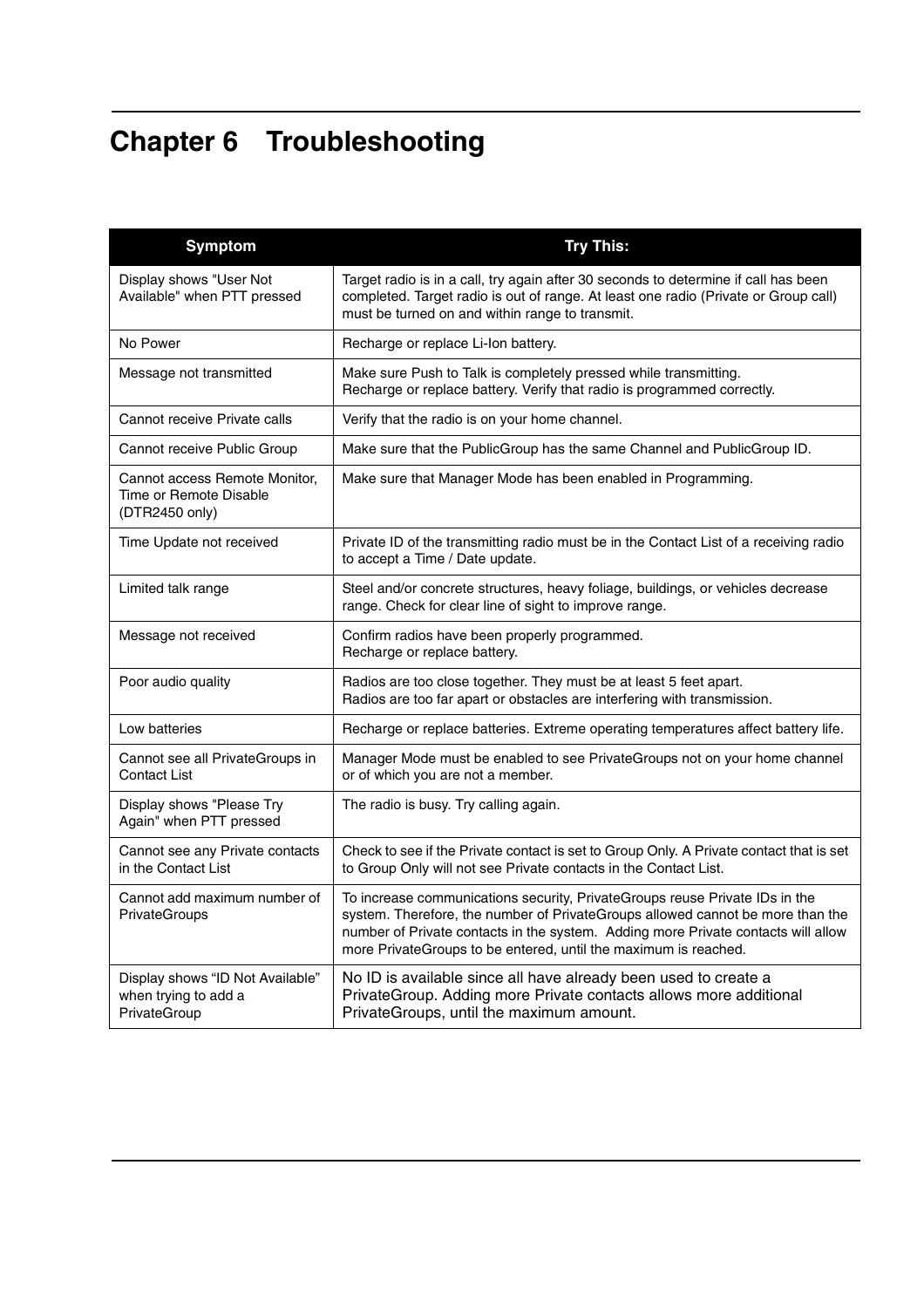**Notes**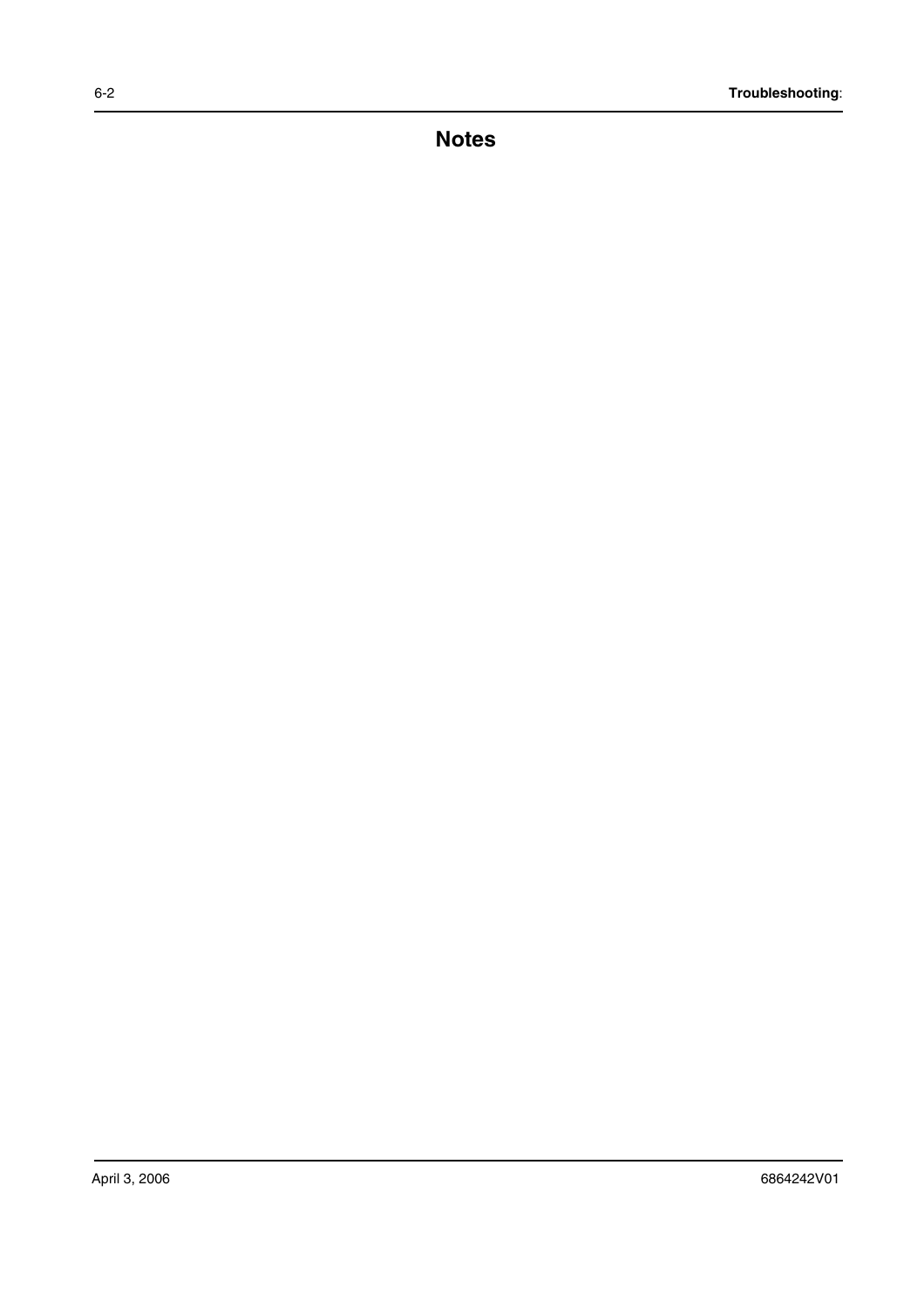## **Chapter 7 Motorola Warranty**

## **Warranty Information**

The authorized Motorola dealer or retailer where you purchased your Motorola two-way radio and/or original accessories will honour a warranty claim and/or provide warranty service.

Please return your radio to your dealer or retailer to claim your warranty service. Do not return your radio to Motorola.

In order to be eligible to receive warranty service, you must present your receipt of purchase or a comparable substitute proof of purchase bearing the date of purchase. The two-way radio should also clearly display the serial number. The warranty will not apply if the type or serial numbers on the product have been altered, deleted, removed, or made illegible.

#### **What Is Not Covered By The Warranty**

- ♦ Defects or damage resulting from use of the Product in other than its normal and customary manner or by not following the instructions in this user manual.
- ♦ Defects or damage from misuse, accident or neglect.
- Defects of damage from improper testing, operation, maintenance, adjustment, or any alteration or modification of any kind.
- ♦ Breakage or damage to aerials unless caused directly by defects in material or workmanship.
- Products disassembled or repaired in such a manner as to adversely affect performance or prevent adequate inspection and testing to verify any warranty claim.
- ♦ Defects or damage due to range.
- Defects or damage due to moisture, liquid or spills.
- All plastic surfaces and all other externally exposed parts that are scratched or damaged due to normal use.
- Products rented on a temporary basis.
- Periodic maintenance and repair or replacement of parts due to normal usage, wear and tear.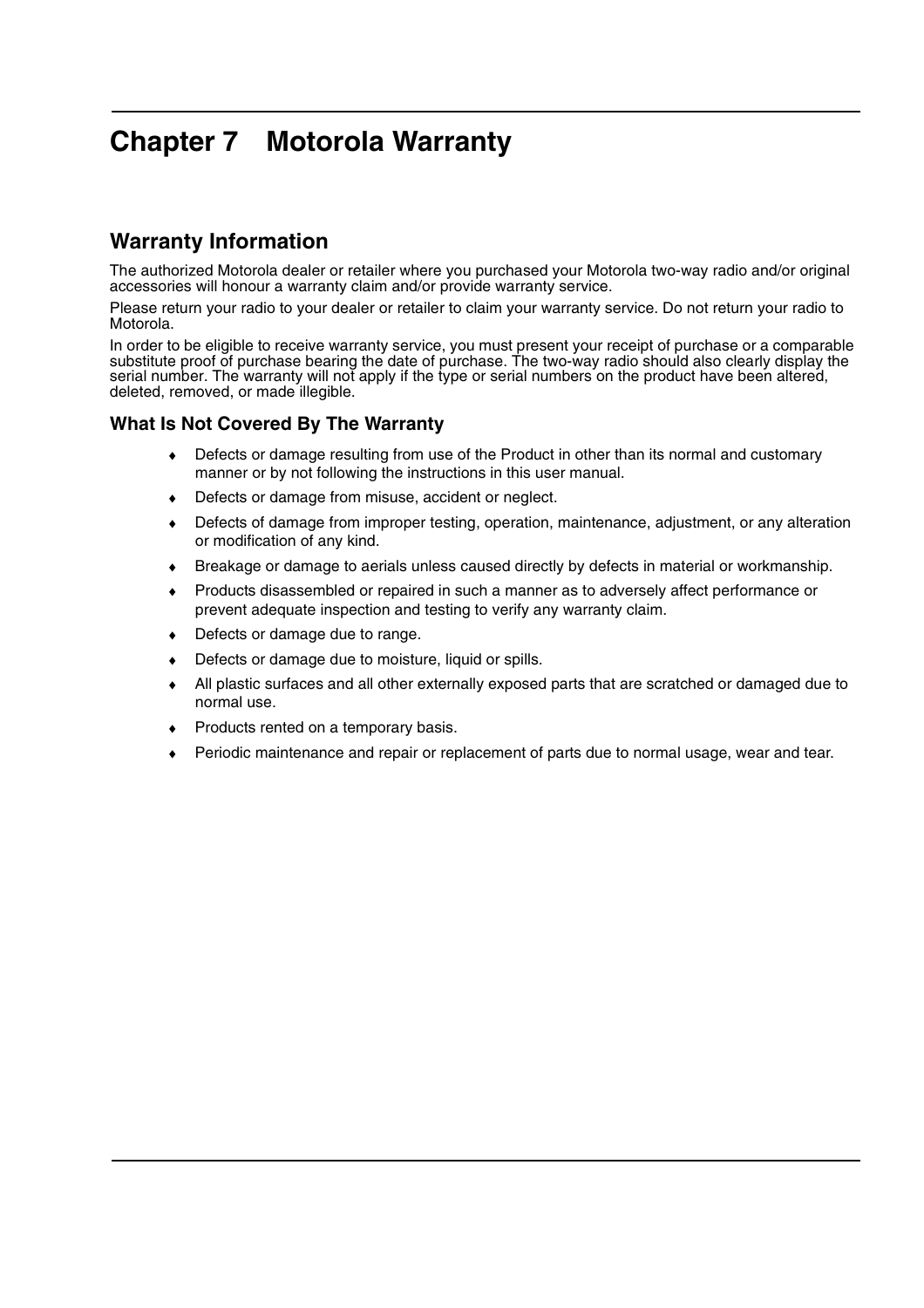**Notes**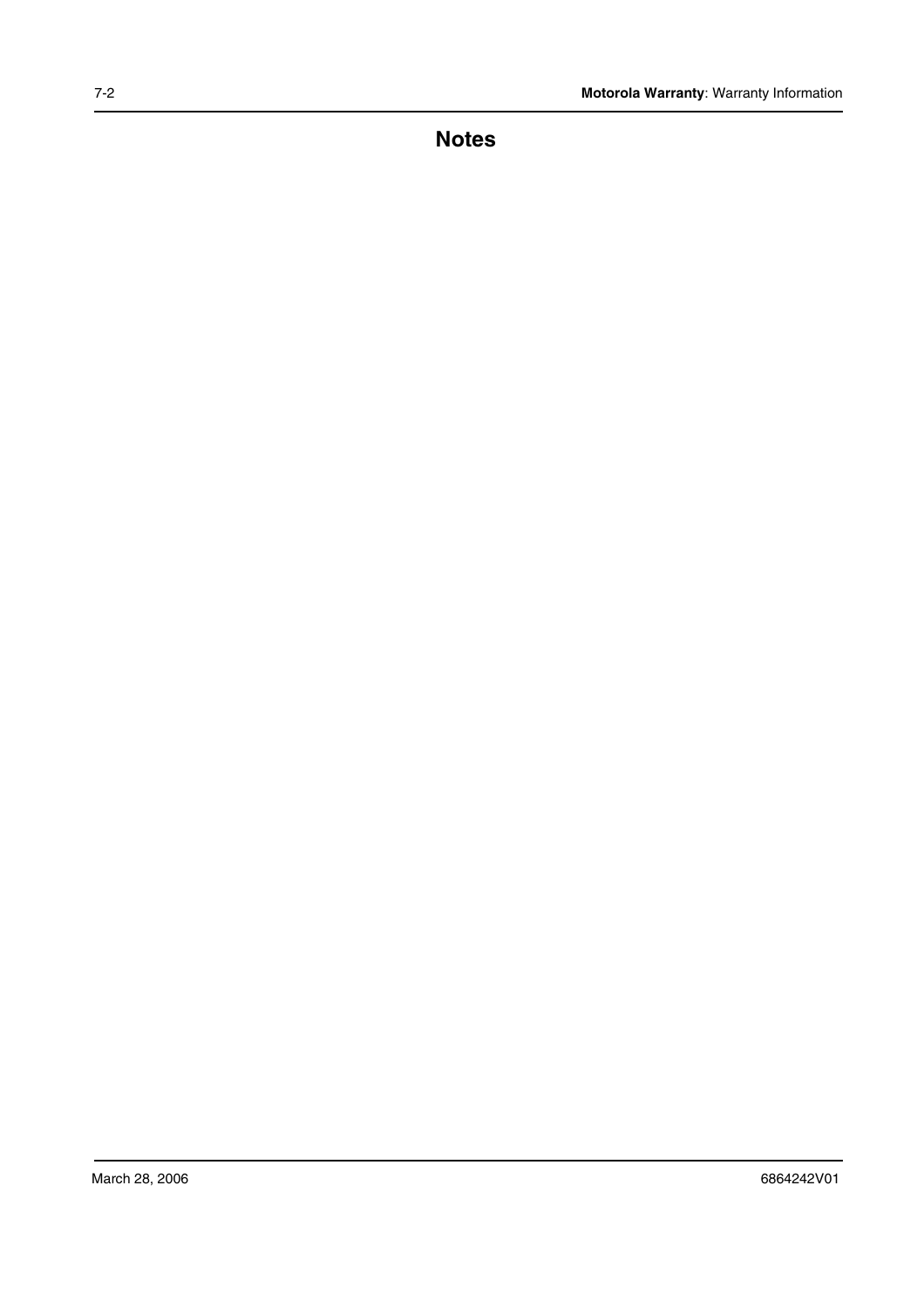# **INDEX**

## $\mathbf{A}$

| Accessing                      |
|--------------------------------|
|                                |
|                                |
|                                |
| Accessing the Advanced Menu to |
|                                |
|                                |
|                                |
|                                |
|                                |
|                                |
|                                |
| Adding Contact Info for        |
|                                |
|                                |
|                                |
|                                |
|                                |
|                                |
|                                |
|                                |
|                                |
|                                |
| Adjusting the                  |
|                                |
|                                |
|                                |
|                                |
|                                |
|                                |
|                                |
|                                |
|                                |
|                                |
|                                |
| Attaching                      |
|                                |
|                                |

## $\overline{\mathbf{B}}$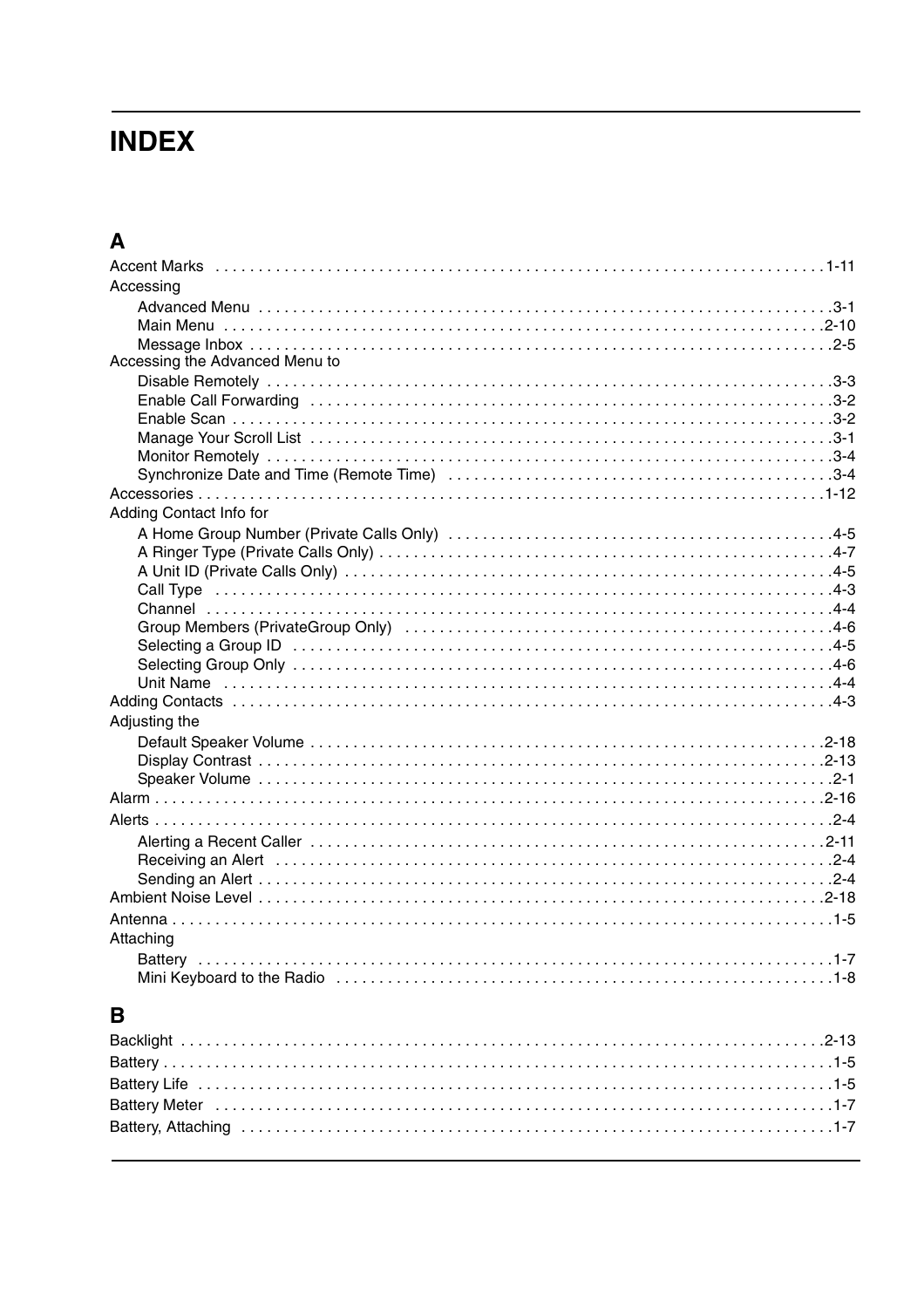| Battery, Charging using the                                                                                     |  |
|-----------------------------------------------------------------------------------------------------------------|--|
|                                                                                                                 |  |
| Multi-Unit Charger (also contained a state of the control of the control of the control of the control of the c |  |
|                                                                                                                 |  |

## $\mathbf C$

| Charging using the                                                                                                                                                                                                             |
|--------------------------------------------------------------------------------------------------------------------------------------------------------------------------------------------------------------------------------|
|                                                                                                                                                                                                                                |
| Multi-Unit Charger (also constant also constant also constant also constant also constant also constant also c                                                                                                                 |
| Plug-in Charger in the contract of the contract of the contract of the contract of the contract of the contract of the contract of the contract of the contract of the contract of the contract of the contract of the contrac |
|                                                                                                                                                                                                                                |
|                                                                                                                                                                                                                                |
|                                                                                                                                                                                                                                |
|                                                                                                                                                                                                                                |
|                                                                                                                                                                                                                                |
|                                                                                                                                                                                                                                |
|                                                                                                                                                                                                                                |
|                                                                                                                                                                                                                                |
|                                                                                                                                                                                                                                |

## $\mathbf D$

| Deleting |
|----------|
|          |
|          |
|          |
|          |
|          |
|          |

# E-F<br>Enablis

| Enabling |  |
|----------|--|
|          |  |
|          |  |
| Entering |  |
|          |  |
|          |  |
|          |  |
|          |  |
|          |  |
|          |  |
|          |  |
|          |  |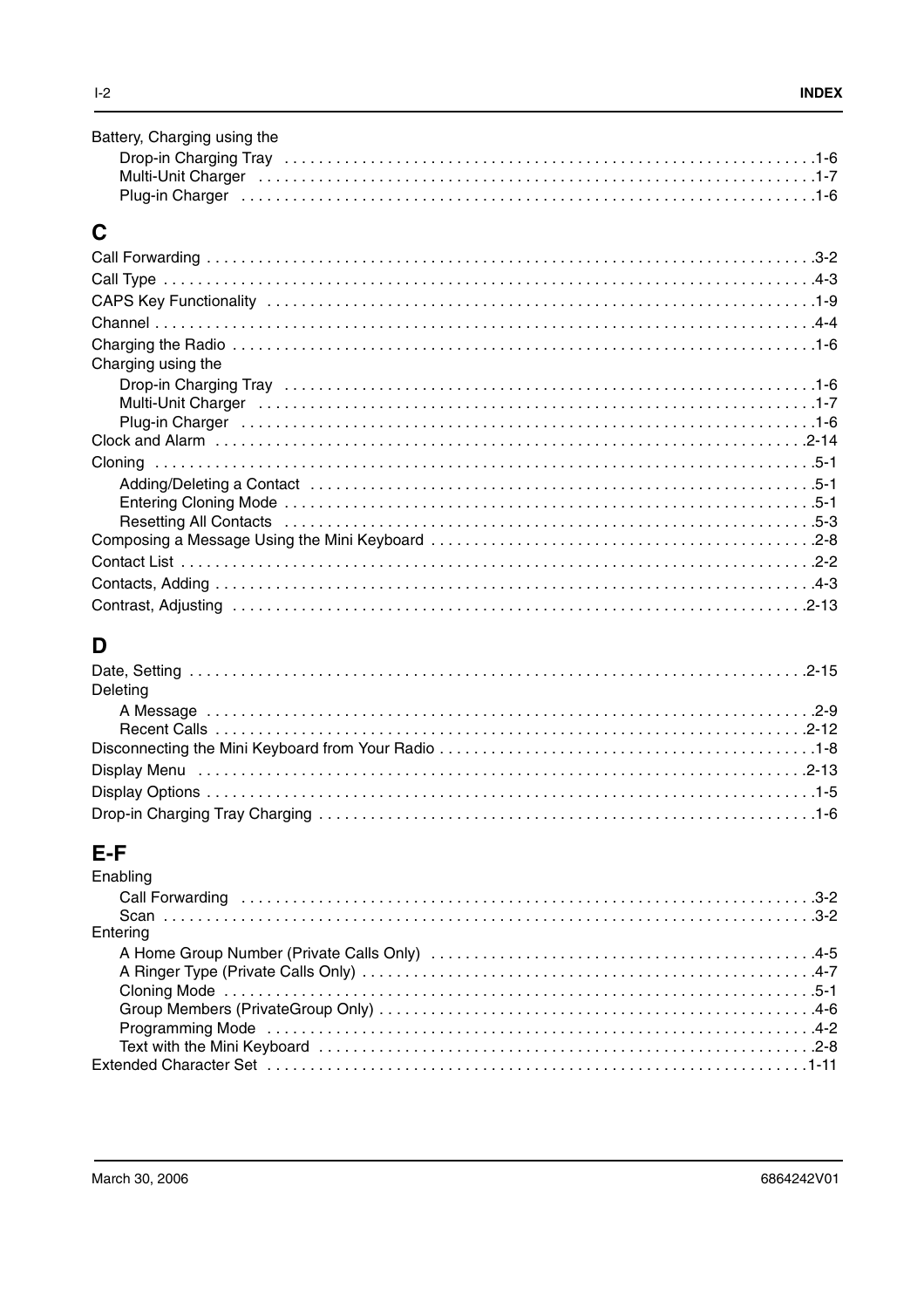## $G-L$

| <b>Icons</b> |  |
|--------------|--|
|              |  |
|              |  |
|              |  |
|              |  |
|              |  |
|              |  |
|              |  |
|              |  |
|              |  |
|              |  |
|              |  |
|              |  |
|              |  |
|              |  |

## $\mathsf{M}$

| Main Menu Navigation Chart (all contained all contracts and contained all contained and all contained and all       |
|---------------------------------------------------------------------------------------------------------------------|
|                                                                                                                     |
|                                                                                                                     |
|                                                                                                                     |
|                                                                                                                     |
|                                                                                                                     |
| Messaging                                                                                                           |
|                                                                                                                     |
| Delete a Message (and according to the control of the control of the control of the control of the control of t     |
|                                                                                                                     |
|                                                                                                                     |
|                                                                                                                     |
| Sending a Text Message entitled contains and container and contact the contact of the Sending a Text Message e      |
| Mini Keyboard                                                                                                       |
|                                                                                                                     |
| Attaching to the Radio educational control of the Radio education of the Radio education of the Radio education     |
|                                                                                                                     |
|                                                                                                                     |
|                                                                                                                     |
|                                                                                                                     |
| Green/Lock Key Functionality (and accommodation of the contract of the contract of the Green/Lock Key Functionality |
|                                                                                                                     |
|                                                                                                                     |
|                                                                                                                     |
|                                                                                                                     |
|                                                                                                                     |

## $N-Q$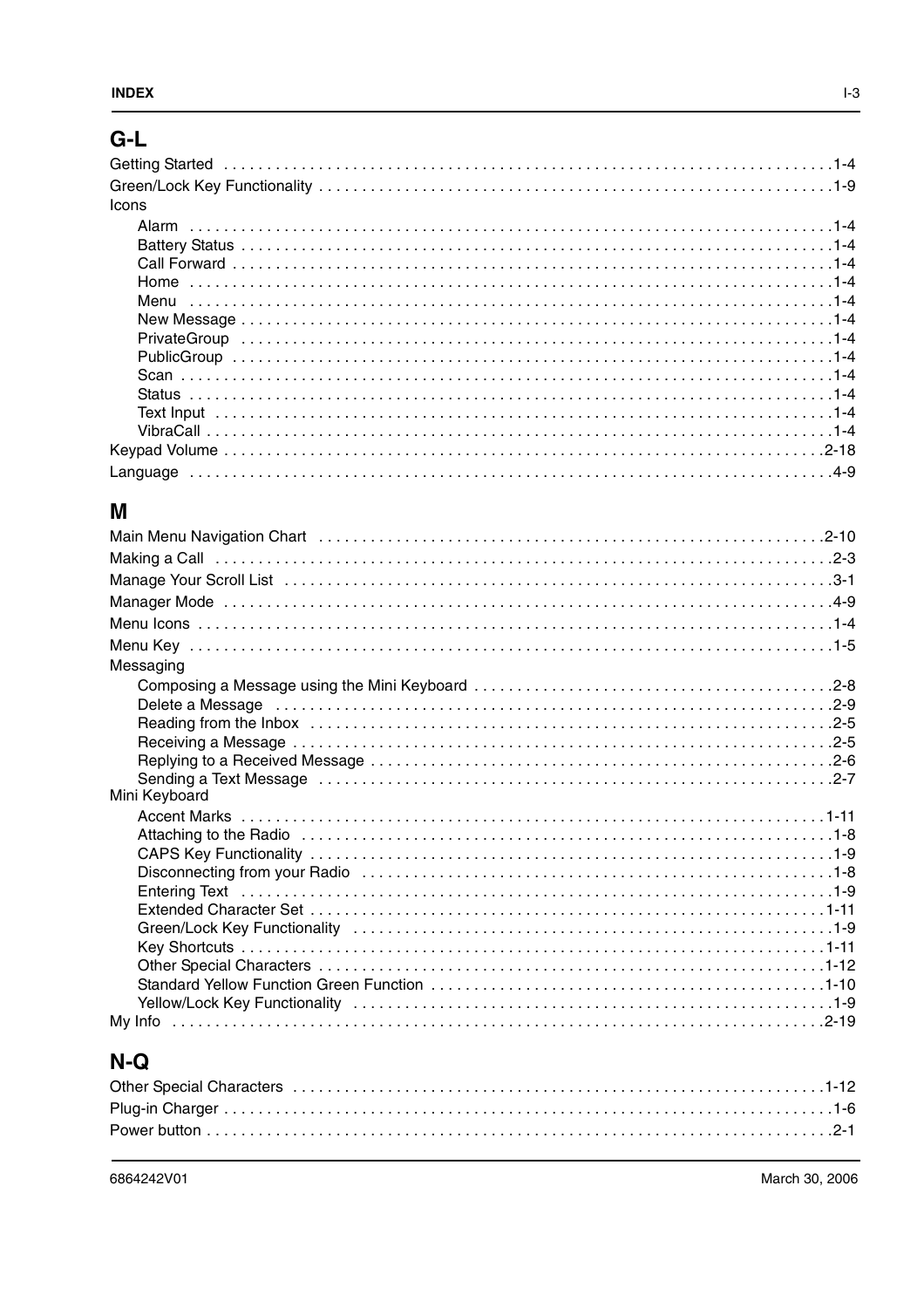## $\overline{\mathbf{R}}$

| Radio                        |
|------------------------------|
|                              |
|                              |
|                              |
|                              |
| Receiving                    |
|                              |
|                              |
|                              |
|                              |
| <b>Recent Call Functions</b> |
|                              |
|                              |
|                              |
|                              |
|                              |
|                              |
|                              |
|                              |
|                              |
|                              |
|                              |

## $\mathbf{s}$

| Selecting |  |
|-----------|--|
|           |  |
|           |  |
|           |  |
|           |  |
|           |  |
|           |  |
|           |  |
|           |  |
|           |  |